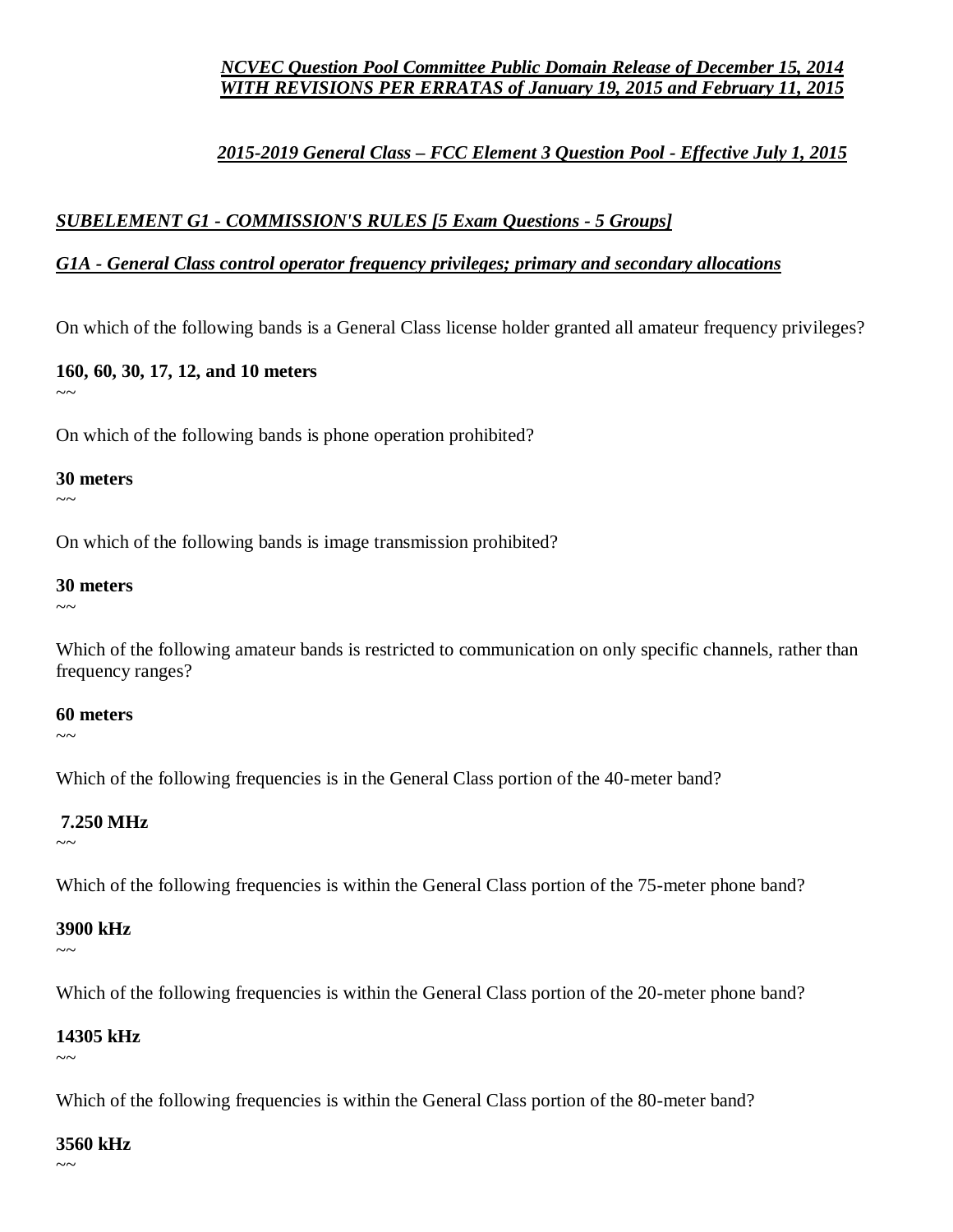Which of the following frequencies is within the General Class portion of the 15-meter band?

#### **21300 kHz**

 $\sim$ 

Which of the following frequencies is available to a control operator holding a General Class license?

#### **All of these choices are correct**

~~~

When General Class licensees are not permitted to use the entire voice portion of a particular band, which portion of the voice segment is generally available to them?

## **The upper frequency end**

 $\sim$   $\sim$ 

Which of the following applies when the FCC rules designate the Amateur Service as a secondary user on a band?

**Amateur stations are allowed to use the band only if they do not cause harmful interference to primary users**  $\sim\sim$ 

What is the appropriate action if, when operating on either the 30-meter or 60-meter bands, a station in the primary service interferes with your contact?

## **Move to a clear frequency or stop transmitting**

In what ITU region is operation in the 7.175 to 7.300 MHz band permitted for a control operator holding an FCC issued General Class license?

## **Region 2**

 $\sim$ ~

 $\sim$ ~

## *G1B - Antenna structure limitations; good engineering and good amateur practice; beacon operation; prohibited transmissions; retransmitting radio signals*

What is the maximum height above ground to which an antenna structure may be erected without requiring notification to the FAA and registration with the FCC, provided it is not at or near a public use airport?

## **200 feet**

 $\sim$   $\sim$ 

 $\sim$  ~~

With which of the following conditions must beacon stations comply?

**There must be no more than one beacon signal transmitting in the same band from the same station location**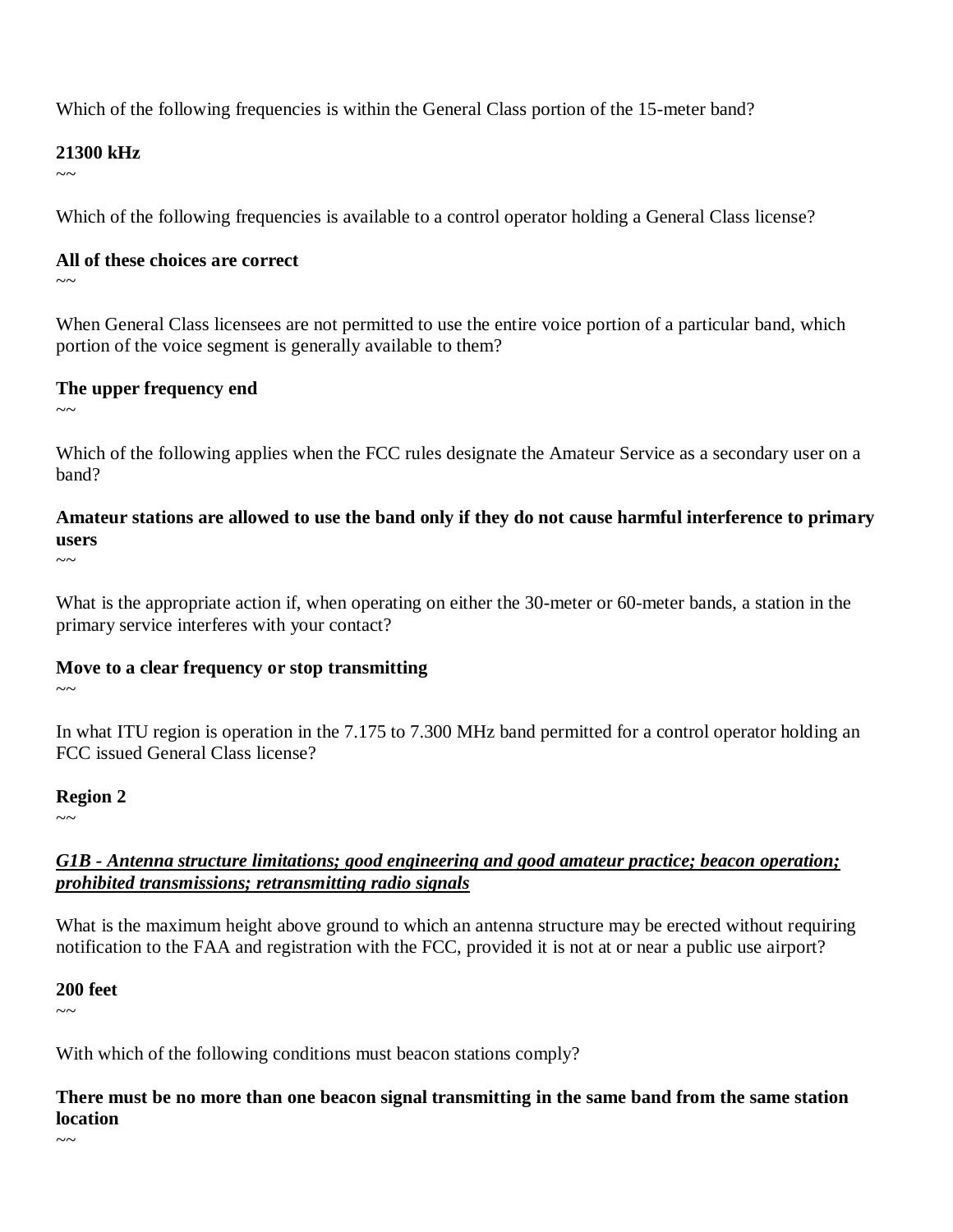Which of the following is a purpose of a beacon station as identified in the FCC rules?

#### **Observation of propagation and reception**

 $\sim$  ~

Which of the following must be true before amateur stations may provide communications to broadcasters for dissemination to the public?

**The communications must directly relate to the immediate safety of human life or protection of property and there must be no other means of communication reasonably available before or at the time of the event**

 $\sim$ ~

When may music be transmitted by an amateur station?

## **When it is an incidental part of a manned space craft retransmission**

 $\sim$ ~

When is an amateur station permitted to transmit secret codes?

#### **To control a space station**

 $\sim$ 

What are the restrictions on the use of abbreviations or procedural signals in the Amateur Service?

## **They may be used if they do not obscure the meaning of a message**

 $\sim$ 

When choosing a transmitting frequency, what should you do to comply with good amateur practice?

#### **All of these choices are correct**

 $\sim$ 

When may an amateur station transmit communications in which the licensee or control operator has a pecuniary (monetary) interest?

**When other amateurs are being notified of the sale of apparatus normally used in an amateur station and such activity is not done on a regular basis**  $\sim$   $\sim$ 

What is the power limit for beacon stations?

## **100 watts PEP output**

 $\sim$   $\sim$ 

How does the FCC require an amateur station to be operated in all respects not specifically covered by the Part 97 rules?

## **In conformance with good engineering and good amateur practice**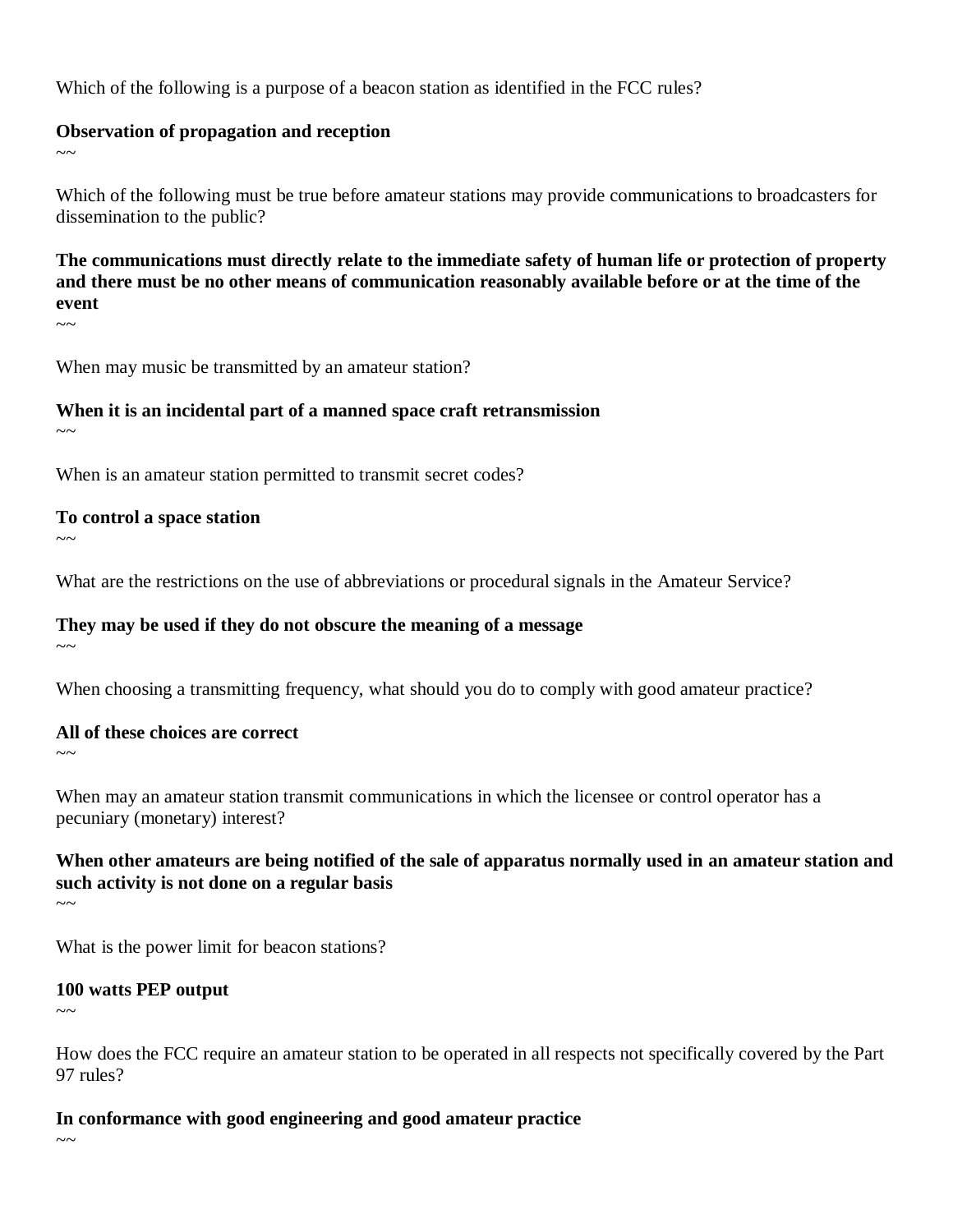Who or what determines "good engineering and good amateur practice" as applied to the operation of an amateur station in all respects not covered by the Part 97 rules?

#### **The FCC**

 $\sim$ 

#### *G1C - Transmitter power regulations; data emission standards*

What is the maximum transmitting power an amateur station may use on 10.140 MHz?

#### **200 watts PEP output**

 $\sim$   $\sim$ 

What is the maximum transmitting power an amateur station may use on the 12-meter band?

#### **1500 watts PEP output**

 $\sim$   $\sim$ 

What is the maximum bandwidth permitted by FCC rules for Amateur Radio stations transmitting on USB frequencies in the 60-meter band?

## **2.8 kHz**

 $\sim$ ~

Which of the following limitations apply to transmitter power on every amateur band?

#### **Only the minimum power necessary to carry out the desired communications should be used**  $\sim$   $\sim$

Which of the following is a limitation on transmitter power on the 28 MHz band for a General Class control operator?

#### **1500 watts PEP output**

 $\sim$ ~

Which of the following is a limitation on transmitter power on the 1.8 MHz band?

## **1500 watts PEP output**

 $\sim$   $\sim$ 

What is the maximum symbol rate permitted for RTTY or data emission transmission on the 20-meter band?

#### **300 baud**

 $\sim$ 

What is the maximum symbol rate permitted for RTTY or data emission transmitted at frequencies below 28 MHz?

#### **300 baud**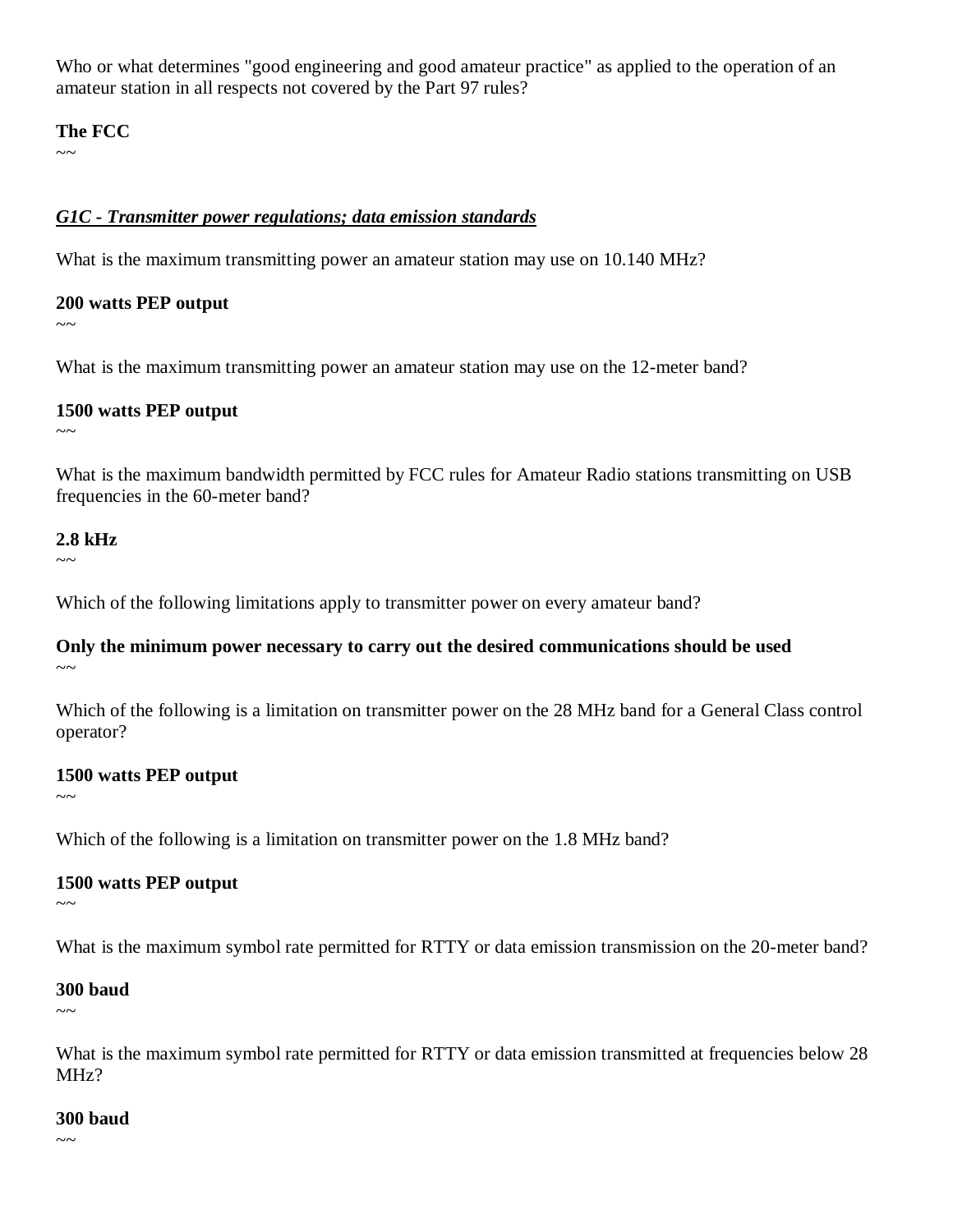What is the maximum symbol rate permitted for RTTY or data emission transmitted on the 1.25-meter and 70 centimeter bands?

#### **56 kilobaud**

 $\sim$ 

What is the maximum symbol rate permitted for RTTY or data emission transmissions on the 10-meter band?

#### **1200 baud**

 $\sim$   $\sim$ 

What is the maximum symbol rate permitted for RTTY or data emission transmissions on the 2-meter band?

#### **19.6 kilobaud**

 $\sim$ ~

## *G1D - Volunteer Examiners and Volunteer Examiner Coordinators; temporary identification*

Who may receive credit for the elements represented by an expired amateur radio license?

# **Any person who can demonstrate that they once held an FCC issued General, Advanced, or Amateur Extra class license that was not revoked by the FCC**

 $\sim\sim$ 

What license examinations may you administer when you are an accredited VE holding a General Class operator license?

## **Technician only**

 $\sim$ ~

On which of the following band segments may you operate if you are a Technician Class operator and have a CSCE for General Class privileges?

## **On any General or Technician Class band segment**

 $\sim$ ~

Which of the following is a requirement for administering a Technician Class license examination?

## **At least three General Class or higher VEs must observe the examination**

 $\sim$ ~

Which of the following must a person have before they can be an administering VE for a Technician Class license examination?

## **An FCC General Class or higher license and VEC accreditation**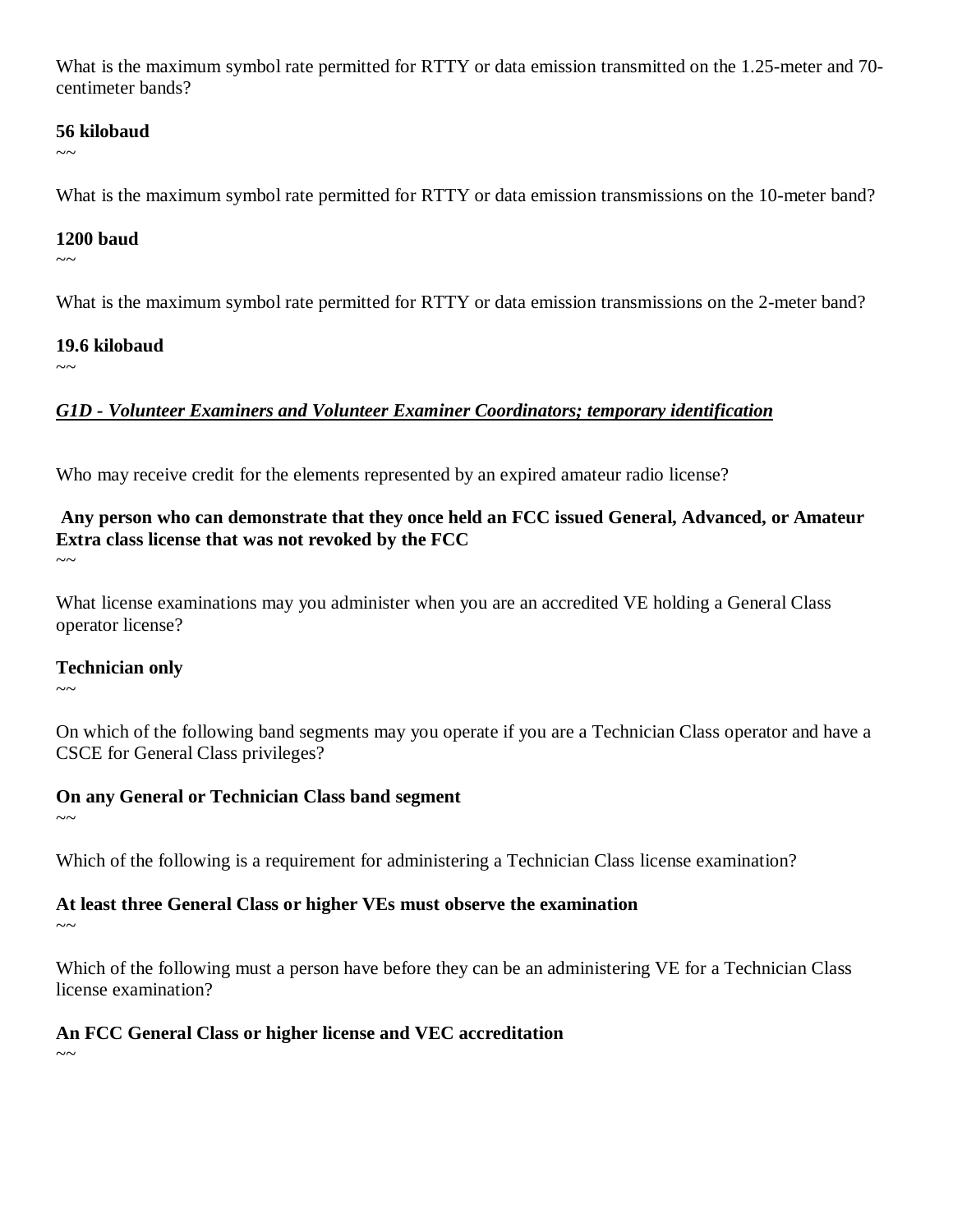When must you add the special identifier "AG" after your call sign if you are a Technician Class licensee and have a CSCE for General Class operator privileges, but the FCC has not yet posted your upgrade on its website?

#### **Whenever you operate using General Class frequency privileges**

 $\sim$ 

Volunteer Examiners are accredited by what organization?

#### **A Volunteer Examiner Coordinator**

 $\sim$ 

Which of the following criteria must be met for a non-U.S. citizen to be an accredited Volunteer Examiner?

**The person must hold an FCC granted Amateur Radio license of General Class or above**  $\sim$ ~

How long is a Certificate of Successful Completion of Examination (CSCE) valid for exam element credit?

#### **365 days**

 $\sim$ ~

What is the minimum age that one must be to qualify as an accredited Volunteer Examiner?

## **18 years**

 $\sim$   $\sim$ 

If a person has an expired FCC issued amateur radio license of General Class or higher, what is required before they can receive a new license?

**The applicant must pass the current element 2 exam** 

 $\sim$   $\sim$ 

## *G1E – Control categories; repeater regulations; harmful interference; third party rules; ITU regions; automatically controlled digital station*

Which of the following would disqualify a third party from participating in stating a message over an amateur station?

## **The third party's amateur license has been revoked and not reinstated**

 $\sim\sim$ 

When may a 10-meter repeater retransmit the 2-meter signal from a station having a Technician Class control operator?

## **Only if the 10-meter repeater control operator holds at least a General Class license**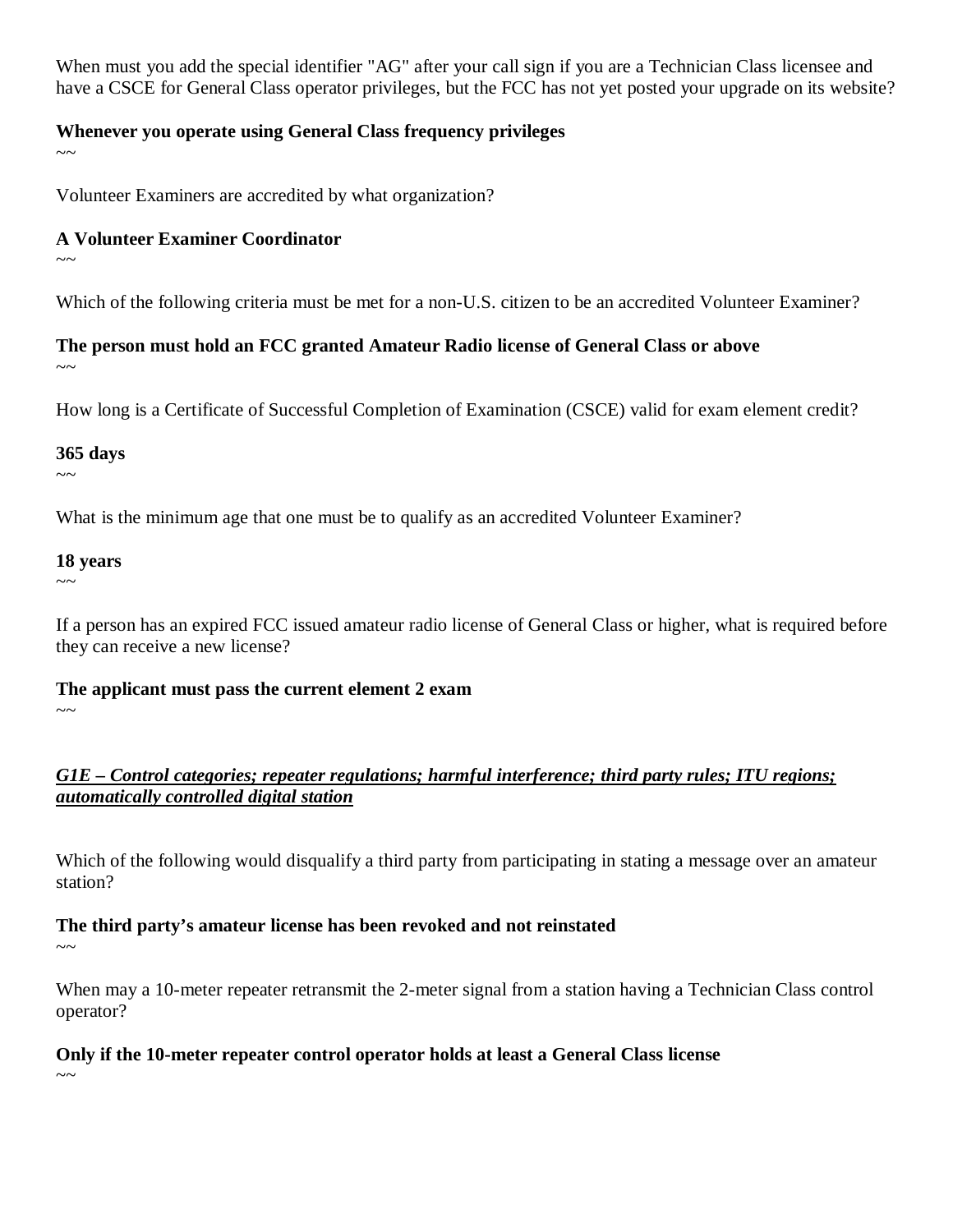What is required to conduct communications with a digital station operating under automatic control outside the automatic control band segments?

#### **The station initiating the contact must be under local or remote control**

 $\sim$ 

Which of the following conditions require a licensed Amateur Radio operator to take specific steps to avoid harmful interference to other users or facilities?

#### **All of these choices are correct**

 $\sim$ 

What types of messages for a third party in another country may be transmitted by an amateur station?

## **Only messages relating to Amateur Radio or remarks of a personal character, or messages relating to emergencies or disaster relief**

 $\sim$ 

Which of the following applies in the event of interference between a coordinated repeater and an uncoordinated repeater?

**The licensee of the uncoordinated repeater has primary responsibility to resolve the interference**  $\sim$ 

With which foreign countries is third party traffic prohibited, except for messages directly involving emergencies or disaster relief communications?

#### **Every foreign country, unless there is a third party agreement in effect with that country**  $\sim$

Which of the following is a requirement for a non-licensed person to communicate with a foreign Amateur Radio station from a station with an FCC-granted license at which an FCC licensed control operator is present?

## **The foreign amateur station must be in a country with which the United States has a third party agreement**

 $\sim$ ~

What language must be used when identifying your station if you are using a language other than English in making a contact using phone emission?

# **English only**

 $\sim\sim$ 

Which of the following is the FCC term for an unattended digital station that transfers messages to and from the Internet?

## **Automatically controlled digital station**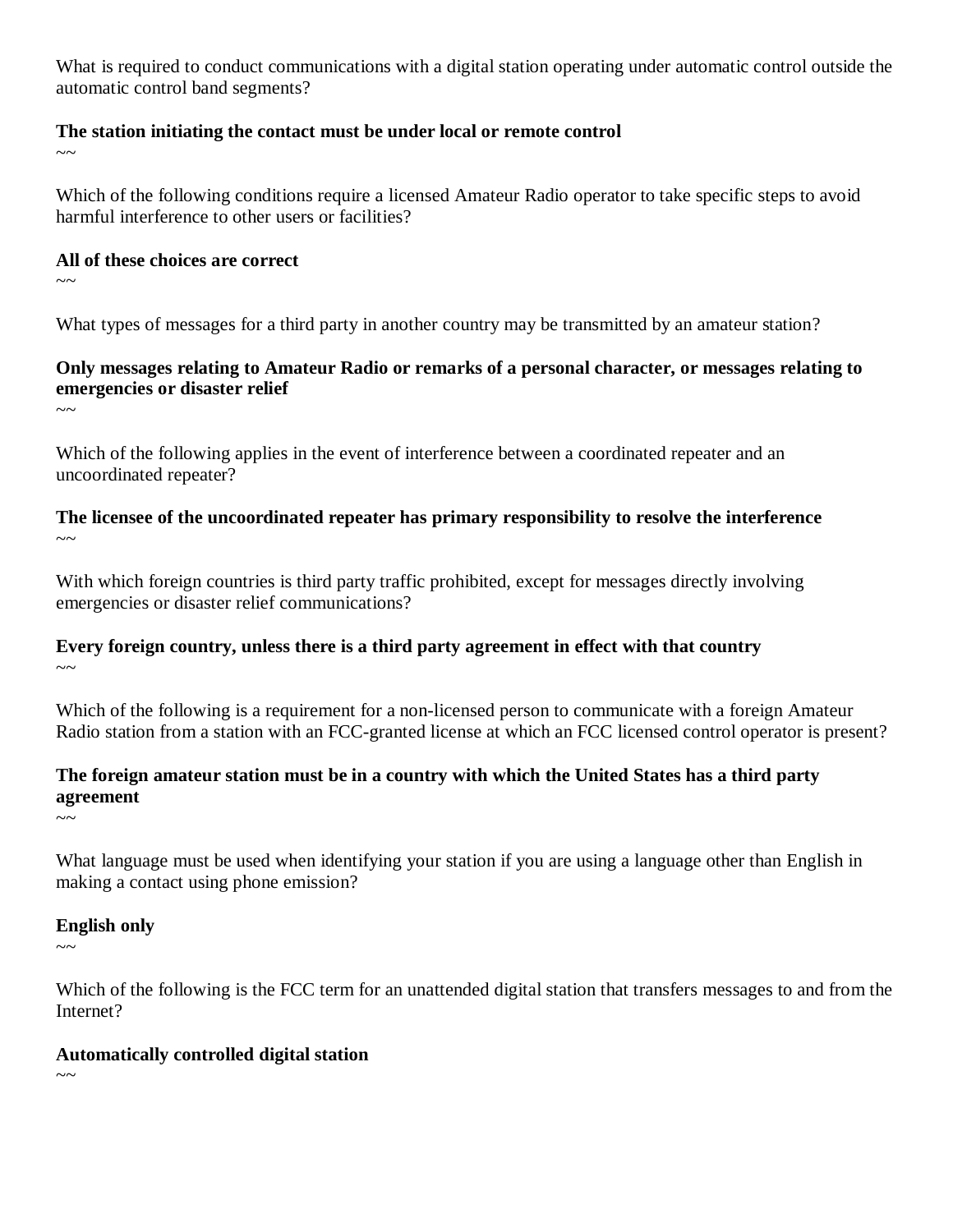Under what circumstances are messages that are sent via digital modes exempt from Part 97 third party rules that apply to other modes of communication?

#### **Under no circumstances**

 $\sim$ 

On what bands may automatically controlled stations transmitting RTTY or data emissions communicate with other automatically controlled digital stations?

## **Anywhere in the 1.25-meter or shorter wavelength bands, and in specified segments of the 80-meter through 2-meter bands**

 $\sim\sim$ 

# *SUBELEMENT G2 - OPERATING PROCEDURES [5 Exam Questions - 5 Groups]*

## *G2A - Phone operating procedures; USB/LSB conventions; procedural signals; breaking into a contact; VOX operation*

Which sideband is most commonly used for voice communications on frequencies of 14 MHz or higher?

## **Upper sideband**

 $\sim$   $\sim$ 

Which of the following modes is most commonly used for voice communications on the 160-meter, 75-meter, and 40-meter bands?

## **Lower sideband**

 $\sim$ ~

Which of the following is most commonly used for SSB voice communications in the VHF and UHF bands?

## **Upper sideband**

 $\sim$ ~

Which mode is most commonly used for voice communications on the 17-meter and 12-meter bands?

## **Upper sideband**

 $\sim\sim$ 

Which mode of voice communication is most commonly used on the HF amateur bands?

## **Single sideband**

 $\sim$  ~

Which of the following is an advantage when using single sideband as compared to other analog voice modes on the HF amateur bands?

## **Less bandwidth used and greater power efficiency**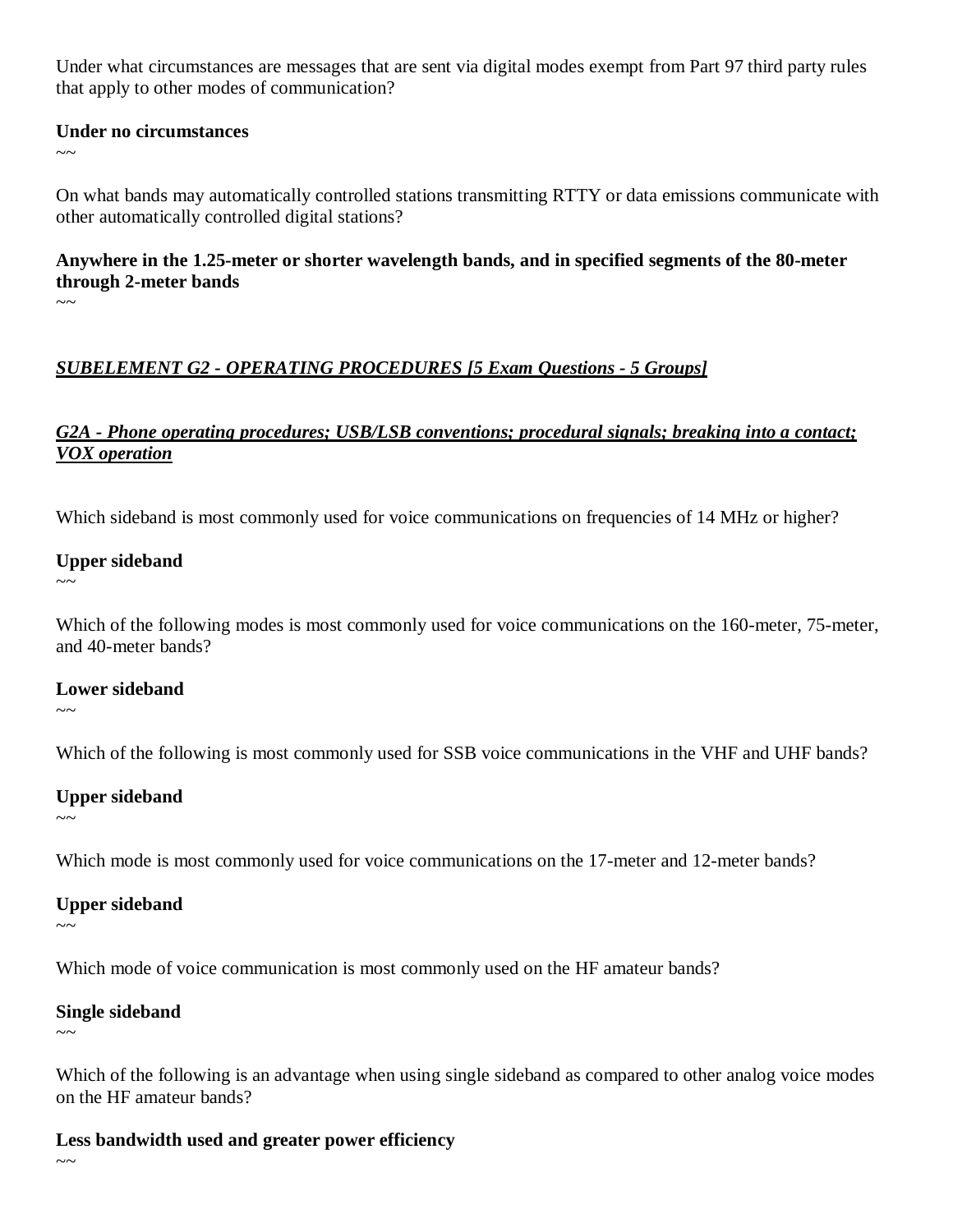Which of the following statements is true of the single sideband voice mode?

#### **Only one sideband is transmitted; the other sideband and carrier are suppressed**   $\sim$   $\sim$

Which of the following is a recommended way to break into a contact when using phone?

## **Say your call sign during a break between transmissions by the other stations**

 $\sim$   $\sim$ 

Why do most amateur stations use lower sideband on the 160-meter, 75-meter and 40-meter bands?

**Current amateur practice is to use lower sideband on these frequency bands**  $\sim$ 

Which of the following statements is true of voice VOX operation versus PTT operation?

#### **It allows "hands free" operation**

 $\sim$   $\sim$ 

 $\sim$   $\sim$ 

What does the expression "CQ DX" usually indicate?

**The caller is looking for any station outside their own country**

## *G2B - Operating courtesy; band plans; emergencies, including drills and emergency communications*

Which of the following is true concerning access to frequencies in non-emergency situations?

#### **Except during FCC declared emergencies, no one has priority access to frequencies**  $\sim$   $\sim$

What is the first thing you should do if you are communicating with another amateur station and hear a station in distress break in?

#### **Acknowledge the station in distress and determine what assistance may be needed**  $\sim$   $\sim$

If propagation changes during your contact and you notice increasing interference from other activity on the same frequency, what should you do?

#### **As a common courtesy, move your contact to another frequency**

 $\sim$  ~

When selecting a CW transmitting frequency, what minimum separation should be used to minimize interference to stations on adjacent frequencies?

#### **150 to 500 Hz**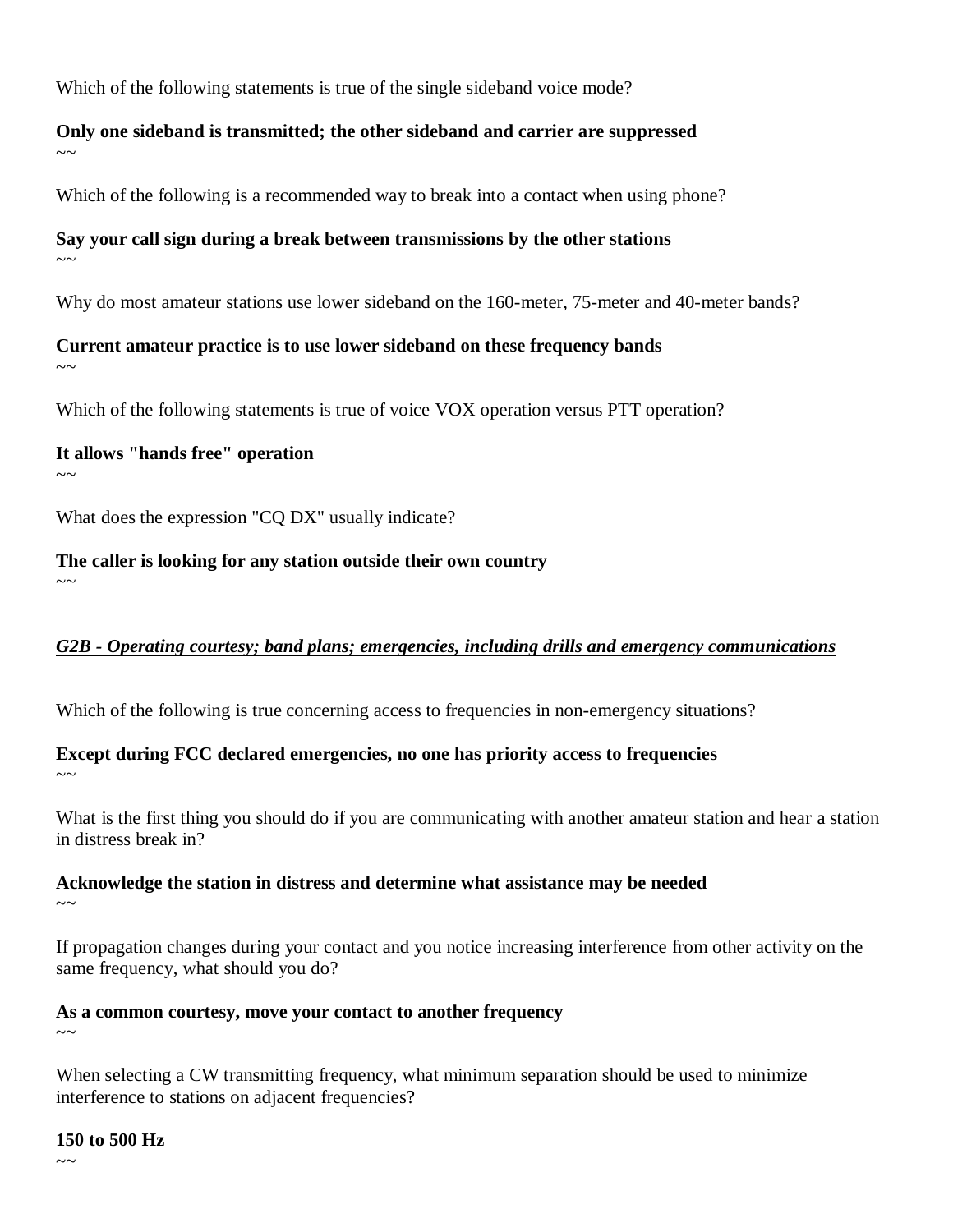What is the customary minimum frequency separation between SSB signals under normal conditions?

#### **Approximately 3 kHz**

 $\sim$   $\sim$ 

What is a practical way to avoid harmful interference on an apparently clear frequency before calling CQ on CW or phone?

## **Send "QRL?" on CW, followed by your call sign; or, if using phone, ask if the frequency is in use, followed by your call sign**

Which of the following complies with good amateur practice when choosing a frequency on which to initiate a call?

## **Follow the voluntary band plan for the operating mode you intend to use**

 $\sim$ ~

 $\sim\sim$ 

What is the "DX window" in a voluntary band plan?

## **A portion of the band that should not be used for contacts between stations within the 48 contiguous United States**

 $\sim$  ~~

Who may be the control operator of an amateur station transmitting in RACES to assist relief operations during a disaster?

## **Only a person holding an FCC issued amateur operator license**

When may the FCC restrict normal frequency operations of amateur stations participating in RACES?

## **When the President's War Emergency Powers have been invoked**

 $\sim$ ~

 $\sim$ ~

What frequency should be used to send a distress call?

# **Whichever frequency has the best chance of communicating the distress message**

 $\sim$  ~

When is an amateur station allowed to use any means at its disposal to assist another station in distress?

## **At any time during an actual emergency**

 $\sim$   $\sim$ 

## *G2C - CW operating procedures and procedural signals; Q signals and common abbreviations: full break in*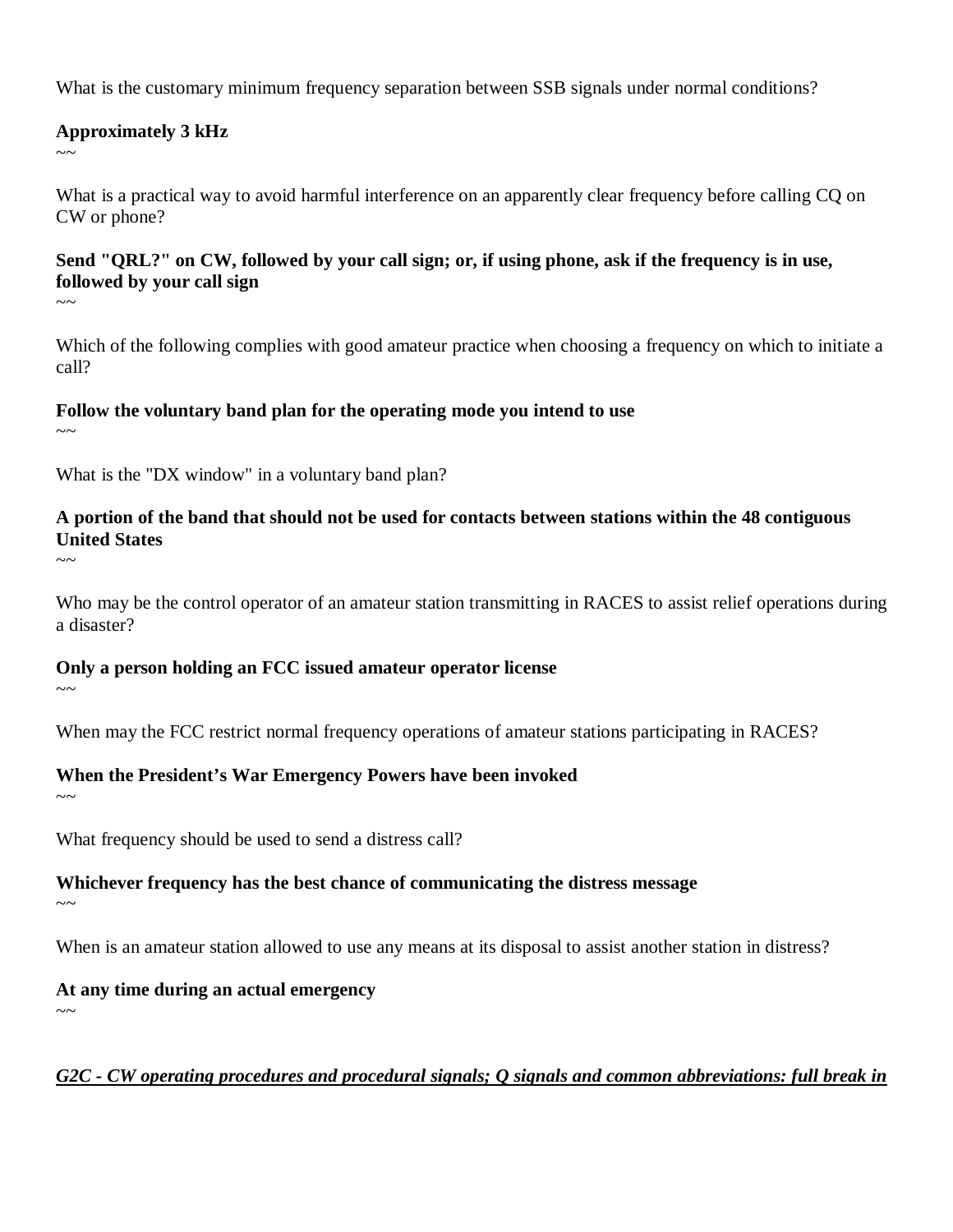Which of the following describes full break-in telegraphy (QSK)?

#### **Transmitting stations can receive between code characters and elements**  $\sim$   $\sim$

What should you do if a CW station sends "QRS"?

#### **Send slower**

 $\sim$  ~

What does it mean when a CW operator sends "KN" at the end of a transmission?

# **Listening only for a specific station or stations**

 $\sim$ ~

What does the Q signal "QRL?" mean?

## **"Are you busy?", or "Is this frequency in use?"**

 $\sim$  ~

What is the best speed to use when answering a CQ in Morse code?

## **The speed at which the CQ was sent**

 $\sim\sim$ 

What does the term "zero beat" mean in CW operation?

#### **Matching your transmit frequency to the frequency of a received signal**  $\sim\sim$

When sending CW, what does a "C" mean when added to the RST report?

## **Chirpy or unstable signal**

What prosign is sent to indicate the end of a formal message when using CW?

**AR**  $\sim$   $\sim$ 

 $\sim\sim$ 

What does the O signal "OSL" mean?

## **I acknowledge receipt**

 $\sim$ ~

What does the Q signal "QRN" mean?

## **I am troubled by static**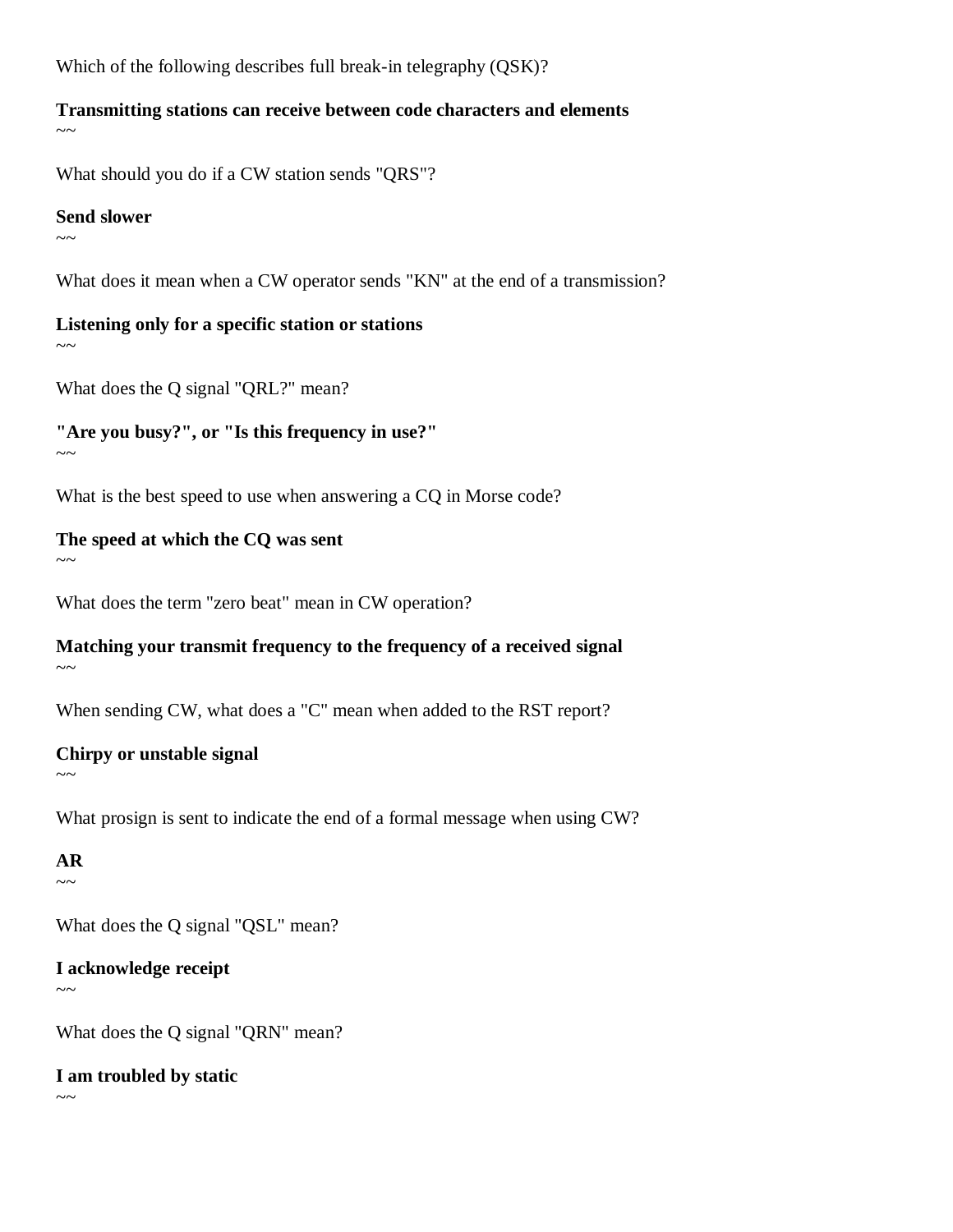What does the Q signal "QRV" mean?

**I am ready to receive messages**  $\sim$   $\sim$ 

#### *G2D - Amateur Auxiliary; minimizing interference; HF operations*

What is the Amateur Auxiliary to the FCC? **Amateur volunteers who are formally enlisted to monitor the airwaves for rules violations**   $\sim\sim$ 

Which of the following are objectives of the Amateur Auxiliary?

**To encourage self-regulation and compliance with the rules by radio amateur operators**  $\sim$   $\sim$ 

What skills learned during hidden transmitter hunts are of help to the Amateur Auxiliary?

**Direction finding used to locate stations violating FCC Rules**

 $\sim$  ~

Which of the following describes an azimuthal projection map?

#### **A map that shows true bearings and distances from a particular location**

 $\sim$ 

When is it permissible to communicate with amateur stations in countries outside the areas administered by the Federal Communications Commission?

## **When the contact is with amateurs in any country except those whose administrations have notified the ITU that they object to such communications**

How is a directional antenna pointed when making a "long-path" contact with another station?

#### **180 degrees from its short-path heading**

 $\sim$ 

 $\sim\sim$ 

 $\sim\sim$ 

Which of the following is required by the FCC rules when operating in the 60-meter band?

#### **If you are using other than a dipole antenna, you must keep a record of the gain of your antenna**  $\sim$ ~

What is a reason why many amateurs keep a station  $log?$ 

**To help with a reply if the FCC requests information**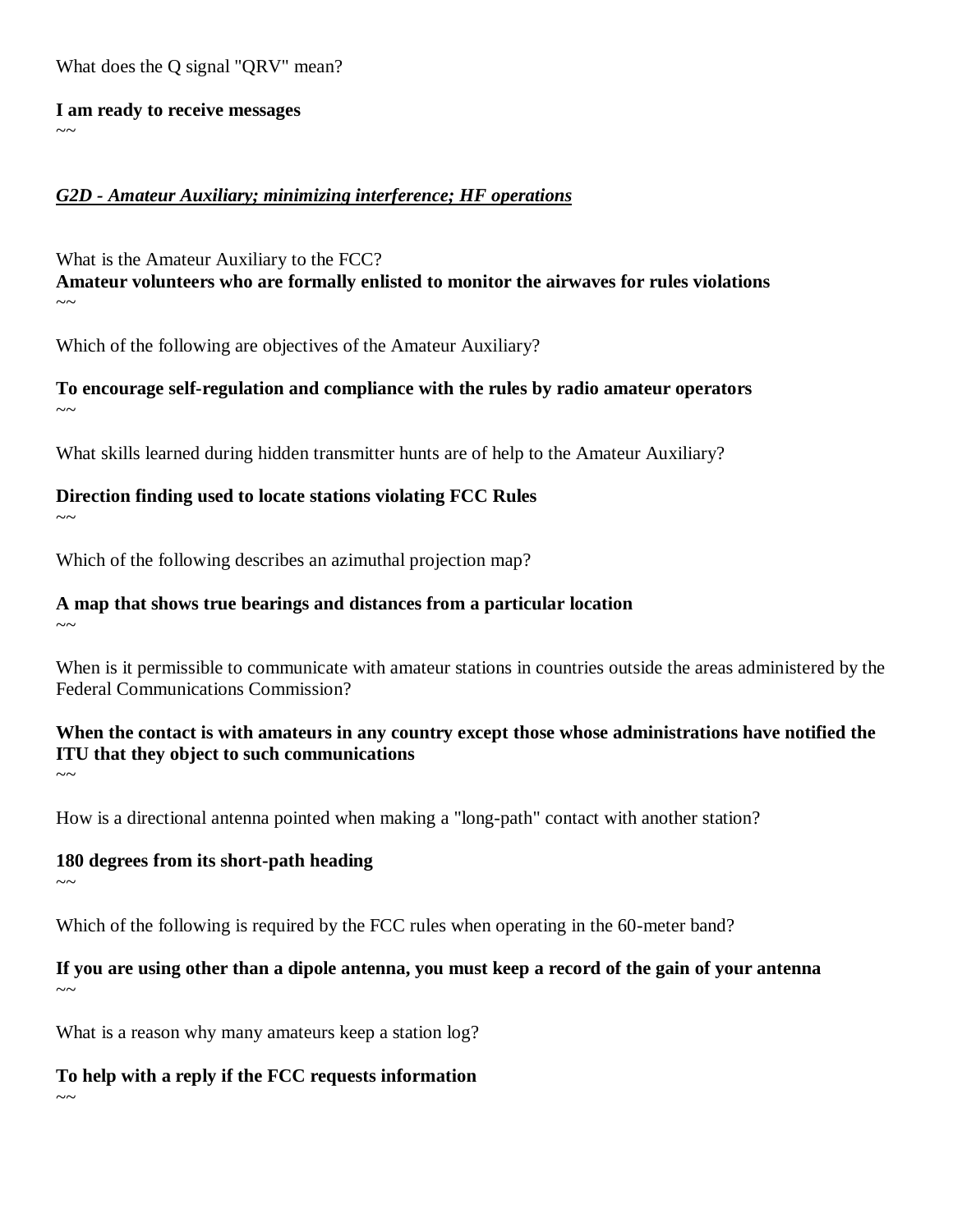What information is traditionally contained in a station log?

#### **All of these choices are correct**

 $\sim$   $\sim$ 

What is QRP operation?

**Low power transmit operation**  $\sim$   $\sim$ 

Which HF antenna would be the best to use for minimizing interference?

**A directional antenna**  $\sim\sim$ 

## *G2E - Digital operating: procedures, procedural signals and common abbreviations*

Which mode is normally used when sending an RTTY signal via AFSK with an SSB transmitter?

## **LSB**

 $\sim$   $\sim$ 

How can a PACTOR modem or controller be used to determine if the channel is in use by other PACTOR stations?

#### **Put the modem or controller in a mode which allows monitoring communications without a connection**  $\sim$   $\sim$

What symptoms may result from other signals interfering with a PACTOR or WINMOR transmission?

#### **All of these choices are correct**

 $\sim\sim$ 

What segment of the 20-meter band is most often used for digital transmissions?

## **14.070 - 14.100 MHz**

 $\sim\sim$ 

What is the standard sideband used to generate a JT65 or JT9 digital signal when using AFSK in any amateur band?

## **USB**

 $\sim$ ~

What is the most common frequency shift for RTTY emissions in the amateur HF bands?

## **170 Hz**

 $\sim$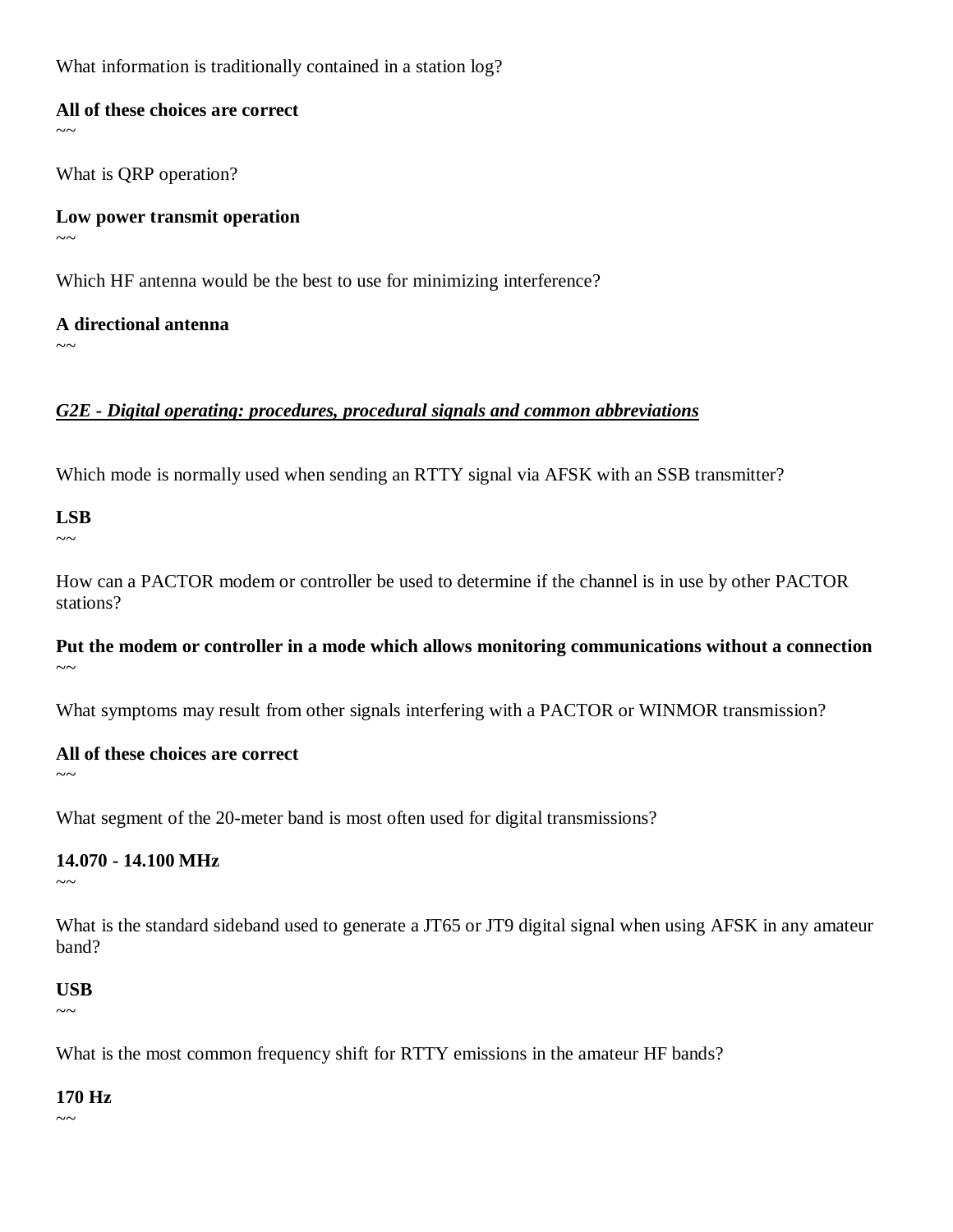What segment of the 80-meter band is most commonly used for digital transmissions?

#### **3570 – 3600 kHz**

 $\sim$   $\sim$ 

In what segment of the 20-meter band are most PSK31 operations commonly found?

#### **Below the RTTY segment, near 14.070 MHz**

 $\sim$ ~

How do you join a contact between two stations using the PACTOR protocol?

**Joining an existing contact is not possible, PACTOR connections are limited to two stations**   $\sim$   $\sim$ 

Which of the following is a way to establish contact with a digital messaging system gateway station?

## **Transmit a connect message on the station's published frequency**

 $\sim\sim$ 

What is indicated on a waterfall display by one or more vertical lines adjacent to a PSK31 signal?

#### **Overmodulation**

 $\sim\sim$ 

Which of the following describes a waterfall display?

## **Frequency is horizontal, signal strength is intensity, time is vertical**

 $\sim$ 

Which communication system sometimes uses the Internet to transfer messages?

## **Winlink**

 $\sim\sim$ 

What could be wrong if you cannot decode an RTTY or other FSK signal even though it is apparently tuned in properly?

**All of these choices are correct**   $\sim$  ~

## *SUBELEMENT G3 - RADIO WAVE PROPAGATION [3 Exam Questions - 3 Groups]*

*G3A - Sunspots and solar radiation; ionospheric disturbances; propagation forecasting and indices*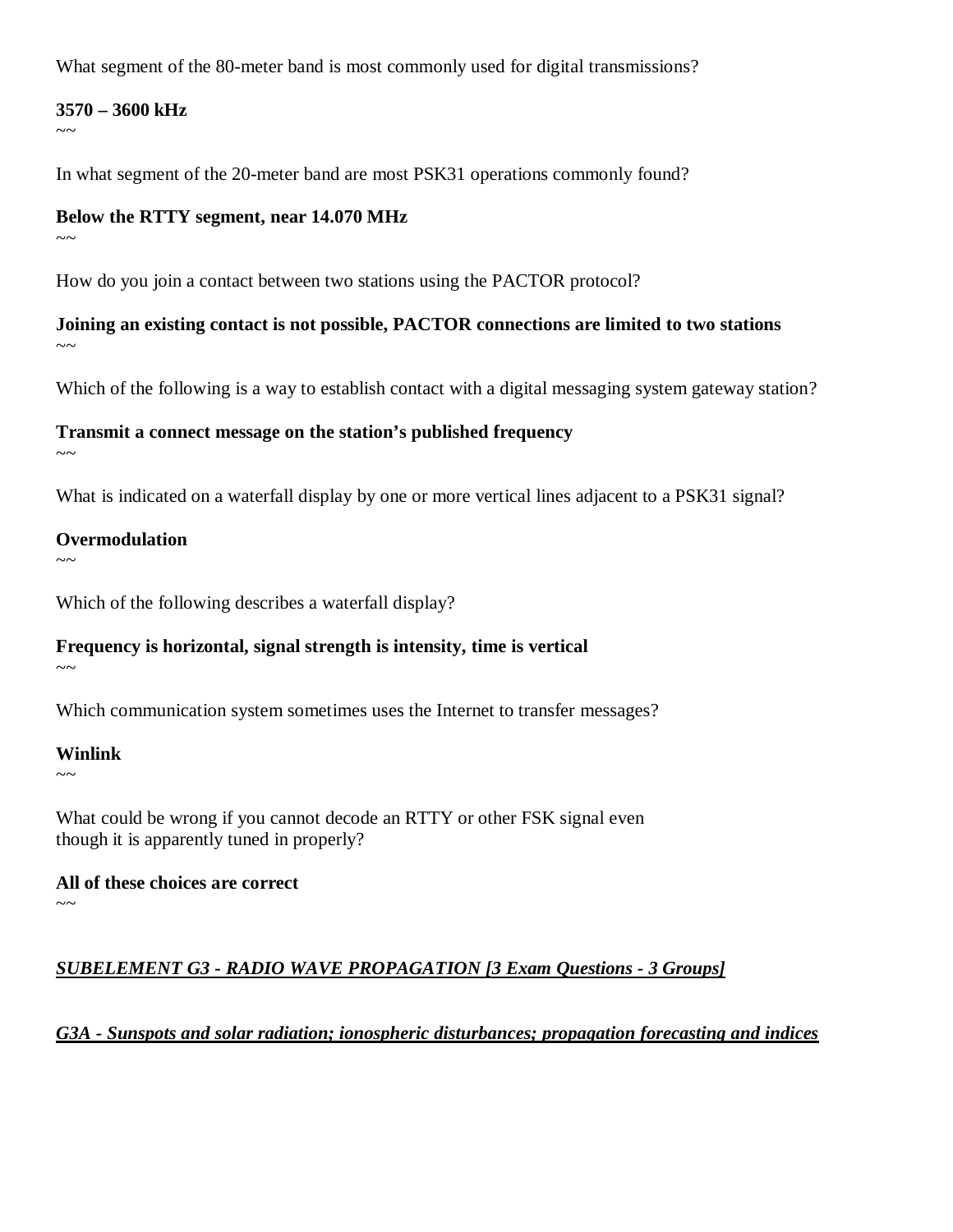What is the significance of the sunspot number with regard to HF propagation?

## **Higher sunspot numbers generally indicate a greater probability of good propagation at higher frequencies**

 $\sim$   $\sim$ 

What effect does a Sudden Ionospheric Disturbance have on the daytime ionospheric propagation of HF radio waves?

# **It disrupts signals on lower frequencies more than those on higher frequencies**

 $\sim$   $\sim$ 

Approximately how long does it take the increased ultraviolet and X-ray radiation from solar flares to affect radio propagation on the Earth?

## **8 minutes**

 $\sim$ ~

Which of the following are least reliable for long distance communications during periods of low solar activity?

## **15 meters, 12 meters and 10 meters**

 $\sim$  ~

What is the solar flux index?

## **A measure of solar radiation at 10.7 centimeters wavelength**

 $\sim$   $\sim$ 

What is a geomagnetic storm?

# **A temporary disturbance in the Earth's magnetosphere**

 $\sim\sim$ 

At what point in the solar cycle does the 20-meter band usually support worldwide propagation during daylight hours?

# **At any point in the solar cycle**

 $\sim$  ~

Which of the following effects can a geomagnetic storm have on radio propagation?

# **Degraded high-latitude HF propagation**

 $\sim$ 

What effect does a high sunspot number have on radio communications?

# **Long-distance communication in the upper HF and lower VHF range is enhanced**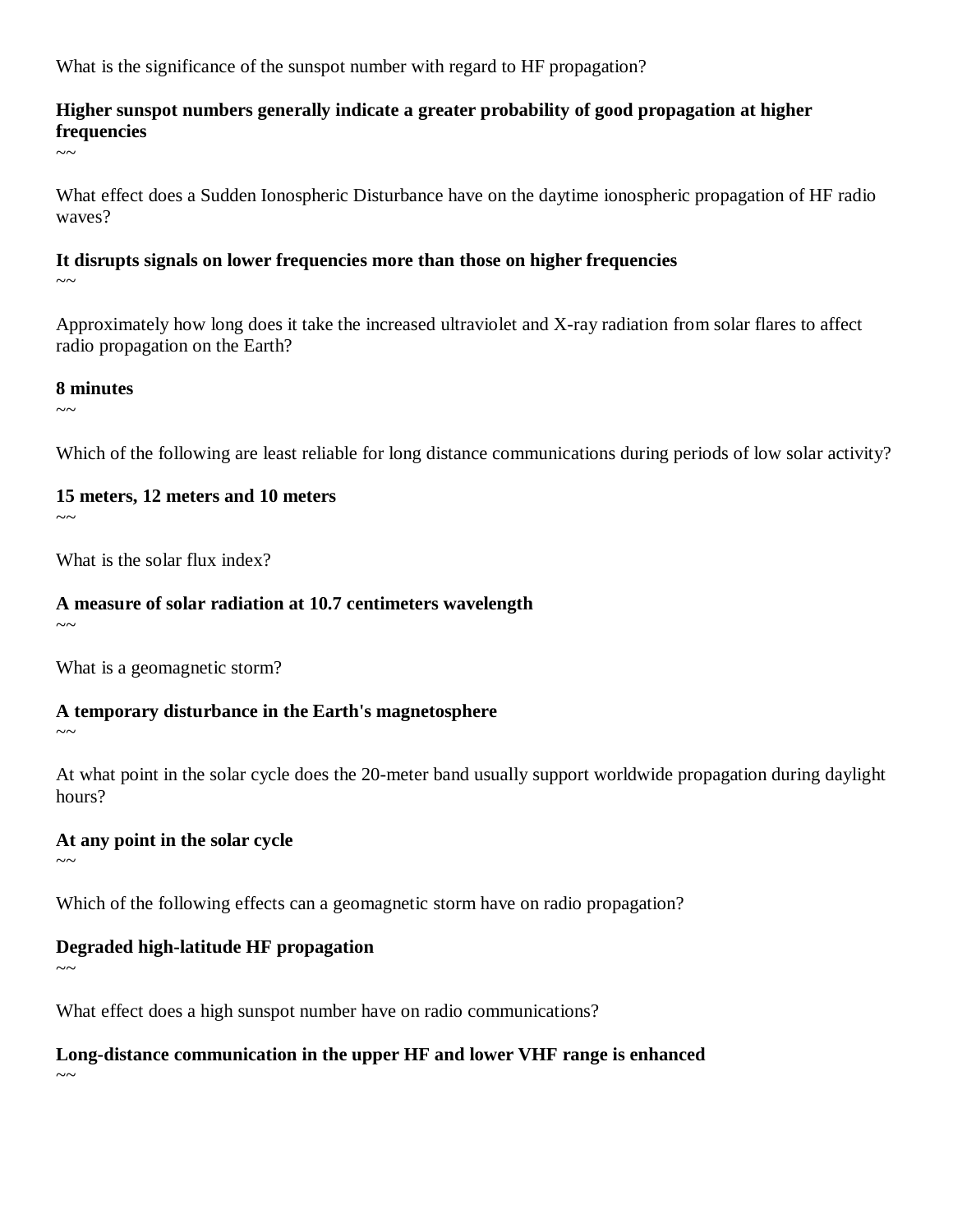What causes HF propagation conditions to vary periodically in a 28 day cycle?

#### **The Sun's rotation on its axis**

 $\sim$   $\sim$ 

Approximately how long is the typical sunspot cycle?

#### **11 years**

 $\sim$  ~

What does the K-index indicate?

**The short term stability of the Earth's magnetic field**  $\sim$   $\sim$ 

What does the A-index indicate?

## **The long term stability of the Earth's geomagnetic field**

 $\sim$   $\sim$ 

How are radio communications usually affected by the charged particles that reach the Earth from solar coronal holes?

## **HF communications are disturbed**

 $\sim$   $\sim$ 

How long does it take charged particles from coronal mass ejections to affect radio propagation on the Earth?

**20 to 40 hours**  $\sim$   $\sim$ 

What is a possible benefit to radio communications resulting from periods of high geomagnetic activity?

## **Auroras that can reflect VHF signals**

 $\sim$ 

# *G3B - Maximum Usable Frequency; Lowest Usable Frequency; propagation*

How might a sky-wave signal sound if it arrives at your receiver by both short path and long path propagation?

# **A well-defined echo might be heard**

 $\sim$ ~

 $\sim$ 

Which of the following is a good indicator of the possibility of sky-wave propagation on the 6-meter band?

**Short skip sky-wave propagation on the 10-meter band**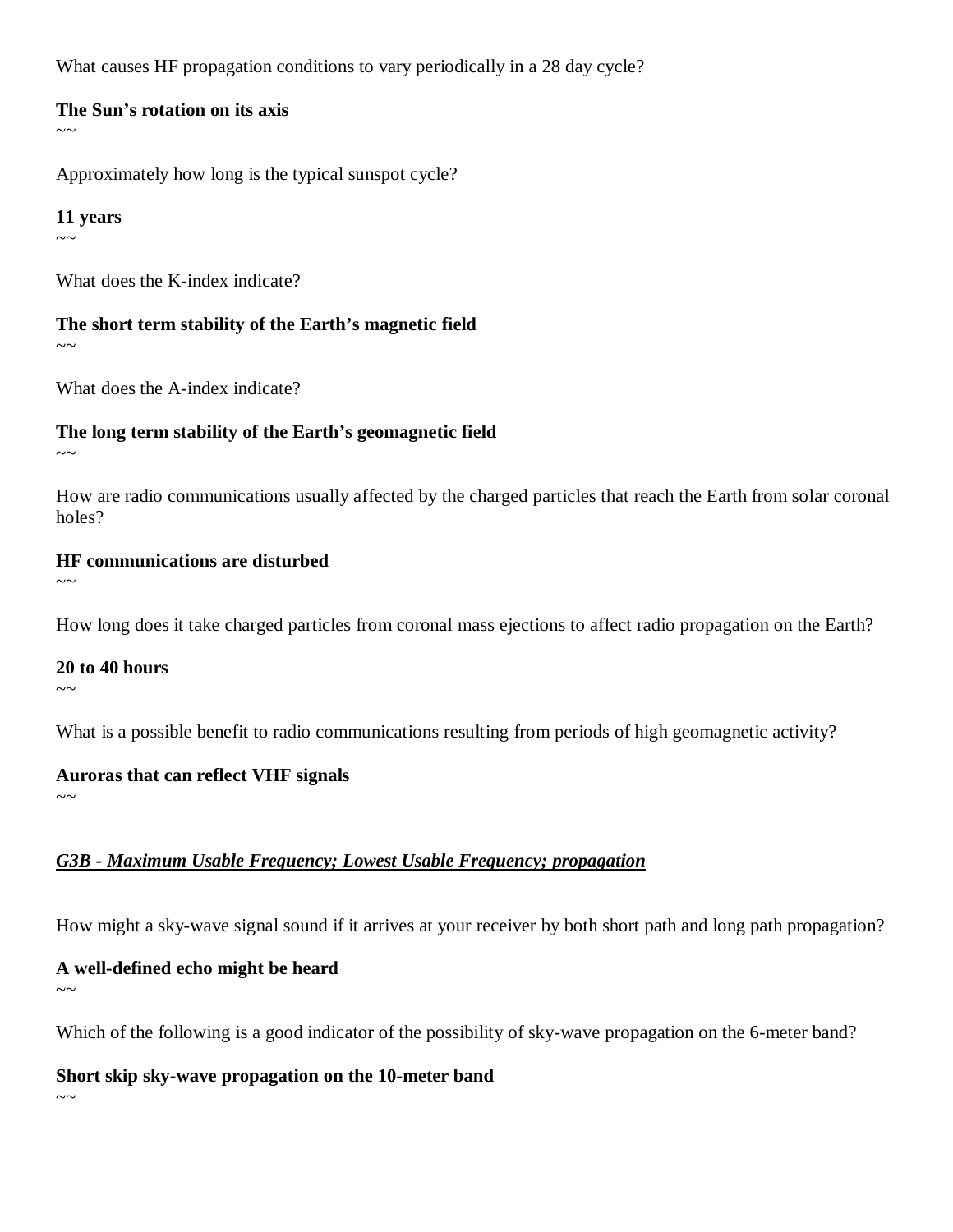Which of the following applies when selecting a frequency for lowest attenuation when transmitting on HF?

#### **Select a frequency just below the MUF**

 $\sim$   $\sim$ 

What is a reliable way to determine if the MUF is high enough to support skip propagation between your station and a distant location on frequencies between 14 and 30 MHz?

# **Listen for signals from an international beacon in the frequency range you plan to use**

 $\sim$ ~

What usually happens to radio waves with frequencies below the MUF and above the LUF when they are sent into the ionosphere?

#### **They are bent back to the Earth**

 $\sim$ ~

What usually happens to radio waves with frequencies below the LUF?

## **They are completely absorbed by the ionosphere**

 $\sim$ ~

What does LUF stand for?

# **The Lowest Usable Frequency for communications between two points**

 $\sim$   $\sim$ 

What does MUF stand for?

## **The Maximum Usable Frequency for communications between two points**

 $\sim$ 

What is the approximate maximum distance along the Earth's surface that is normally covered in one hop using the F2 region?

#### **2,500 miles**

 $\sim$   $\sim$ 

What is the approximate maximum distance along the Earth's surface that is normally covered in one hop using the E region?

## **1,200 miles**

 $\sim$ 

What happens to HF propagation when the LUF exceeds the MUF?

## **No HF radio frequency will support ordinary sky-wave communications over the path**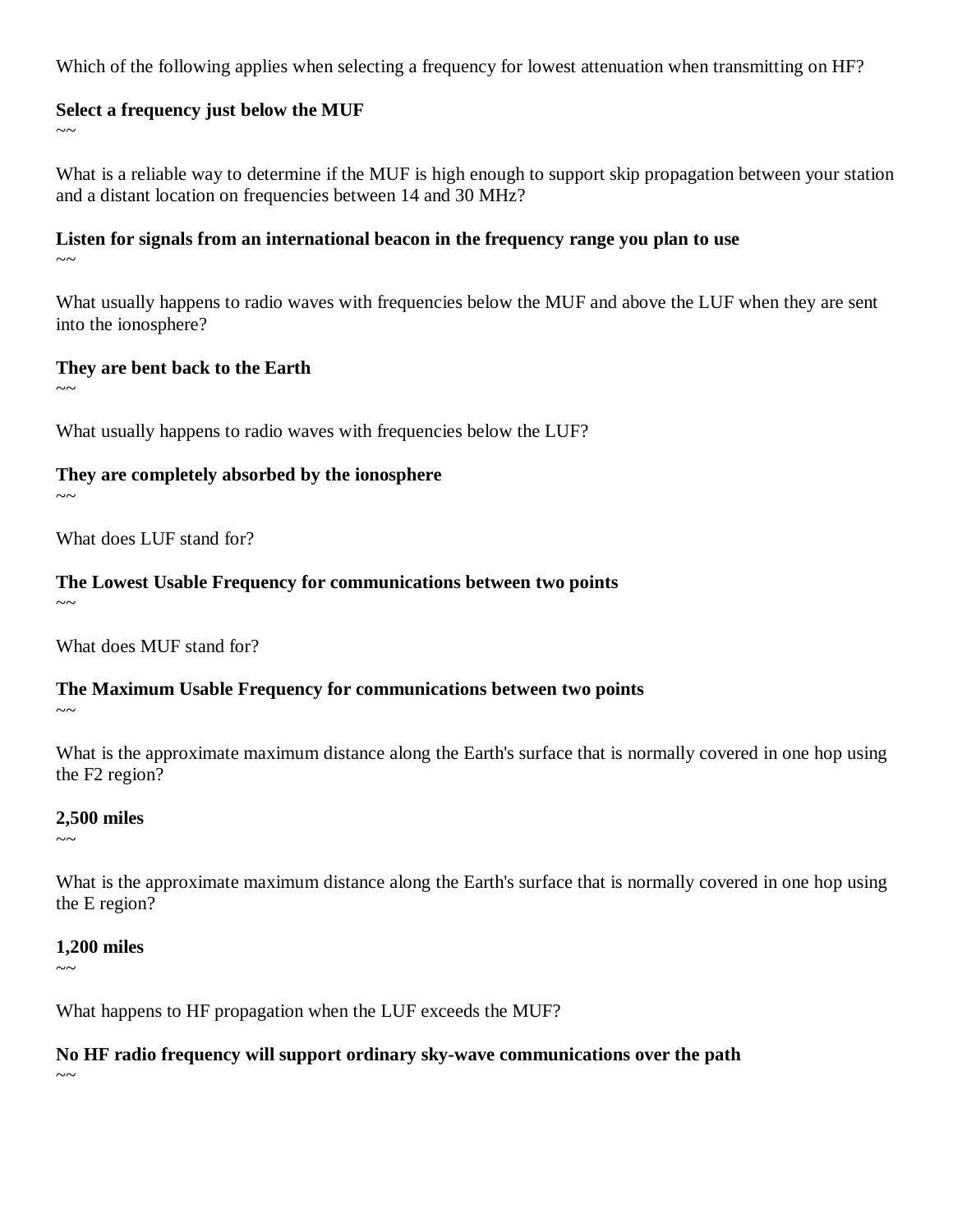What factor or factors affect the MUF?

**All of these choices are correct**

#### *G3C - Ionospheric layers; critical angle and frequency; HF scatter; Near Vertical Incidence Sky-wave*

Which ionospheric layer is closest to the surface of the Earth?

**The D layer**

 $\sim$ ~

 $\sim$   $\sim$ 

Where on the Earth do ionospheric layers reach their maximum height?

**Where the Sun is overhead**

 $\sim$ ~

Why is the F2 region mainly responsible for the longest distance radio wave propagation?

**Because it is the highest ionospheric region**

 $\sim$ 

 $\sim$  ~~

 $\sim$ 

 $\sim$ 

 $\sim$ 

What does the term "critical angle" mean as used in radio wave propagation?

#### **The highest takeoff angle that will return a radio wave to the Earth under specific ionospheric conditions**   $\sim$ ~

Why is long distance communication on the 40-meter, 60-meter, 80-meter and 160-meter bands more difficult during the day?

## **The D layer absorbs signals at these frequencies during daylight hours**

What is a characteristic of HF scatter signals?

**They have a wavering sound**

What makes HF scatter signals often sound distorted?

**Energy is scattered into the skip zone through several different radio wave paths**

Why are HF scatter signals in the skip zone usually weak?

**Only a small part of the signal energy is scattered into the skip zone**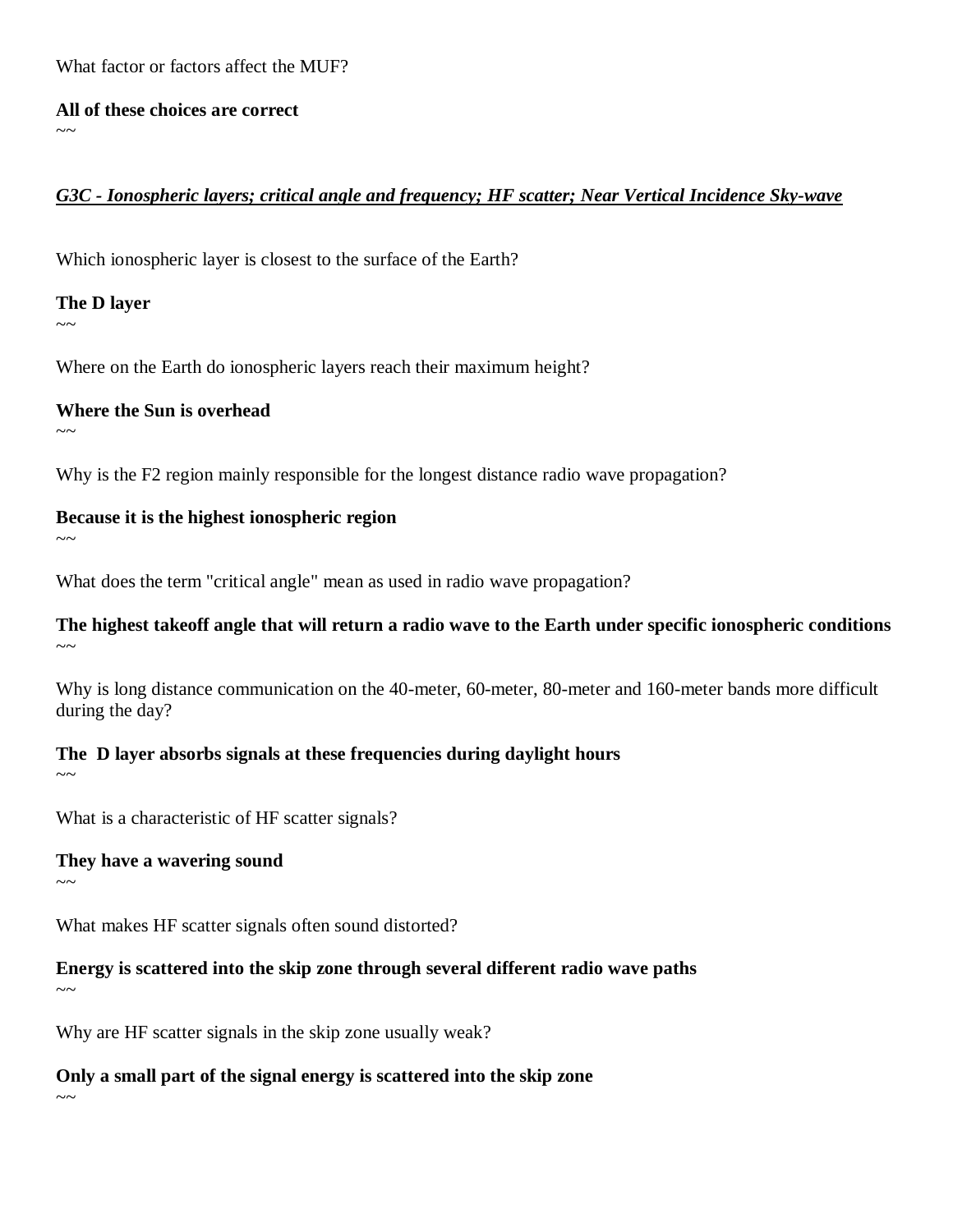What type of radio wave propagation allows a signal to be detected at a distance too far for ground wave propagation but too near for normal sky-wave propagation?

#### **Scatter**

 $\sim$   $\sim$ 

Which of the following might be an indication that signals heard on the HF bands are being received via scatter propagation?

## **The signal is heard on a frequency above the Maximum Usable Frequency**

 $\sim$   $\sim$ 

Which of the following antenna types will be most effective for skip communications on 40-meters during the day?

## **A horizontal dipole placed between 1/8 and 1/4 wavelength above the ground**

 $\sim$   $\sim$ 

Which ionospheric layer is the most absorbent of long skip signals during daylight hours on frequencies below 10 MHz?

## **The D layer**

 $\sim$ 

What is Near Vertical Incidence Sky-wave (NVIS) propagation?

## **Short distance MF or HF propagation using high elevation angles**

 $\sim$ ~

# *SUBELEMENT G4 - AMATEUR RADIO PRACTICES [5 Exam Questions - 5 groups]*

## *G4A – Station Operation and set up*

What is the purpose of the "notch filter" found on many HF transceivers?

## **To reduce interference from carriers in the receiver passband**

 $\sim$   $\sim$ 

What is one advantage of selecting the opposite or "reverse" sideband when receiving CW signals on a typical HF transceiver?

**It may be possible to reduce or eliminate interference from other signals**  $\sim$ 

What is normally meant by operating a transceiver in "split" mode?

## **The transceiver is set to different transmit and receive frequencies**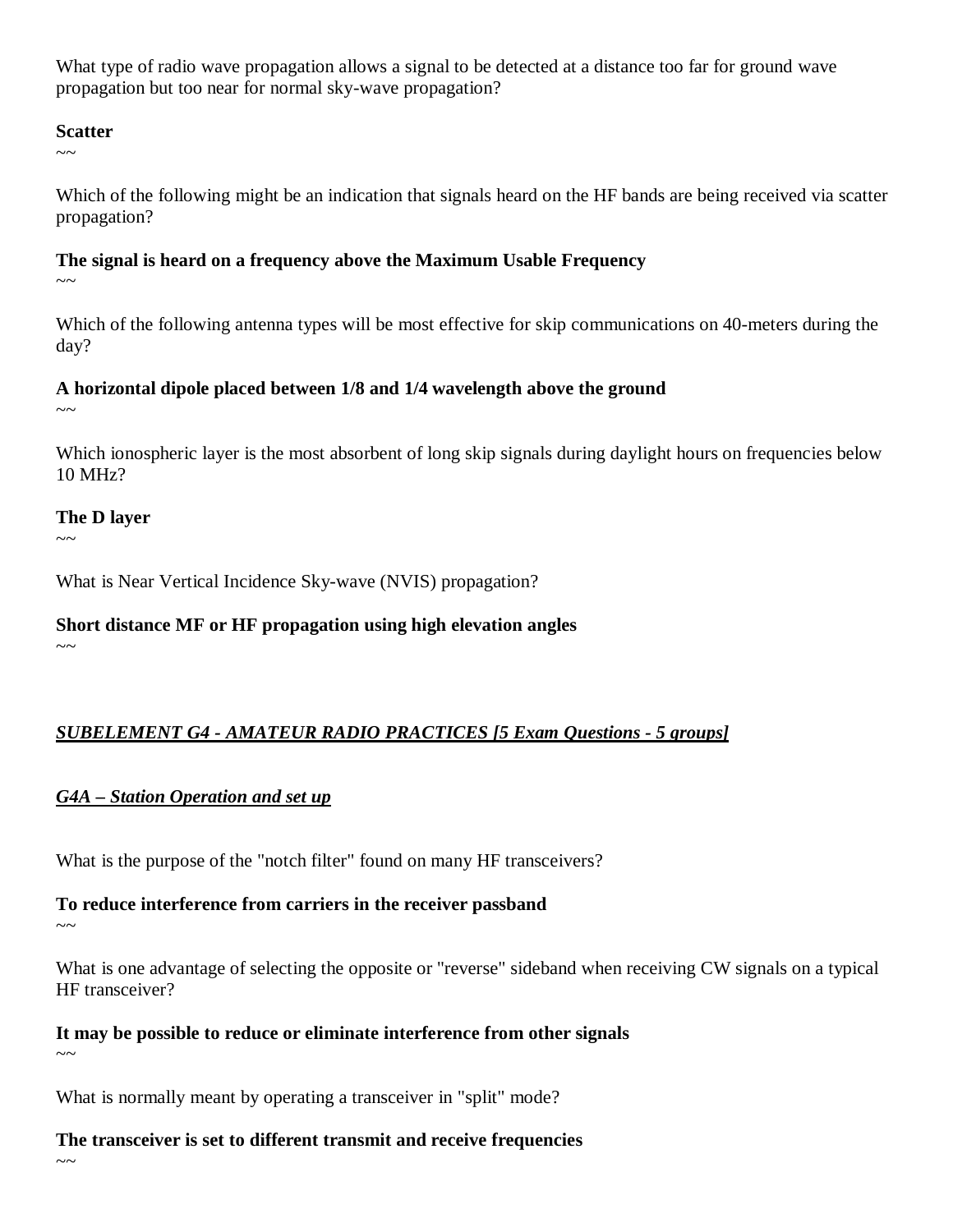What reading on the plate current meter of a vacuum tube RF power amplifier indicates correct adjustment of the plate tuning control?

#### **A pronounced dip**

 $\sim$ 

What is a reason to use Automatic Level Control (ALC) with an RF power amplifier?

#### **To reduce distortion due to excessive drive**

 $\sim$  ~

What type of device is often used to match transmitter output impedance to an impedance not equal to 50 ohms?

#### **Antenna coupler or antenna tuner**

 $\sim$   $\sim$ 

What condition can lead to permanent damage to a solid-state RF power amplifier?

#### **Excessive drive power**

 $\sim$   $\sim$ 

 $\sim$ ~

What is the correct adjustment for the load or coupling control of a vacuum tube RF power amplifier?

**Maximum power output without exceeding maximum allowable plate current**  $\sim$ 

Why is a time delay sometimes included in a transmitter keying circuit?

**To allow time for transmit-receive changeover operations to complete properly before RF output is allowed**

What is the purpose of an electronic keyer?

**Automatic generation of strings of dots and dashes for CW operation**   $\sim$  ~

Which of the following is a use for the IF shift control on a receiver?

**To avoid interference from stations very close to the receive frequency**

Which of the following is a common use for the dual VFO feature on a transceiver?

## **To permit monitoring of two different frequencies**

 $\sim$   $\sim$ 

 $\sim\sim$ 

What is one reason to use the attenuator function that is present on many HF transceivers?

## **To reduce signal overload due to strong incoming signals**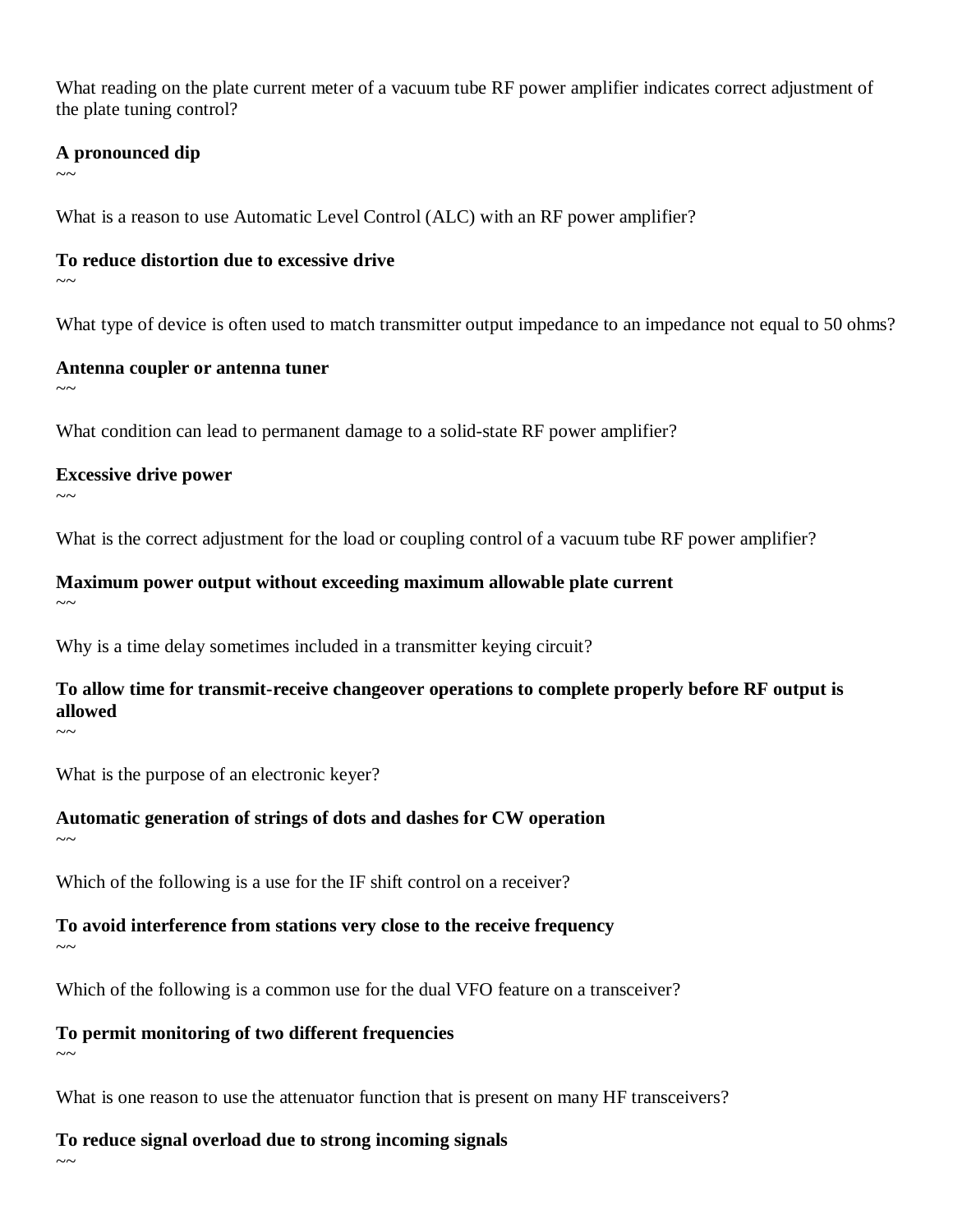What is likely to happen if a transceiver's ALC system is not set properly when transmitting AFSK signals with the radio using single sideband mode?

#### **Improper action of ALC distorts the signal and can cause spurious emissions**

 $\sim$ ~

Which of the following can be a symptom of transmitted RF being picked up by an audio cable carrying AFSK data signals between a computer and a transceiver?

**All of these choices are correct**

 $\sim$   $\sim$ 

## *G4B - Test and monitoring equipment; two-tone test*

What item of test equipment contains horizontal and vertical channel amplifiers?

**An oscilloscope**

 $\sim$   $\sim$ 

Which of the following is an advantage of an oscilloscope versus a digital voltmeter?

## **Complex waveforms can be measured**

 $\sim$ ~

 $\sim$ ~

Which of the following is the best instrument to use when checking the keying waveform of a CW transmitter?

**An oscilloscope**

What signal source is connected to the vertical input of an oscilloscope when checking the RF envelope pattern of a transmitted signal?

# **The attenuated RF output of the transmitter**

 $\sim$  ~

 $\sim\sim$ 

Why is high input impedance desirable for a voltmeter?

## **It decreases the loading on circuits being measured**

What is an advantage of a digital voltmeter as compared to an analog voltmeter?

## **Better precision for most uses**

 $\sim$   $\sim$ 

What signals are used to conduct a two-tone test?

# **Two non-harmonically related audio signals**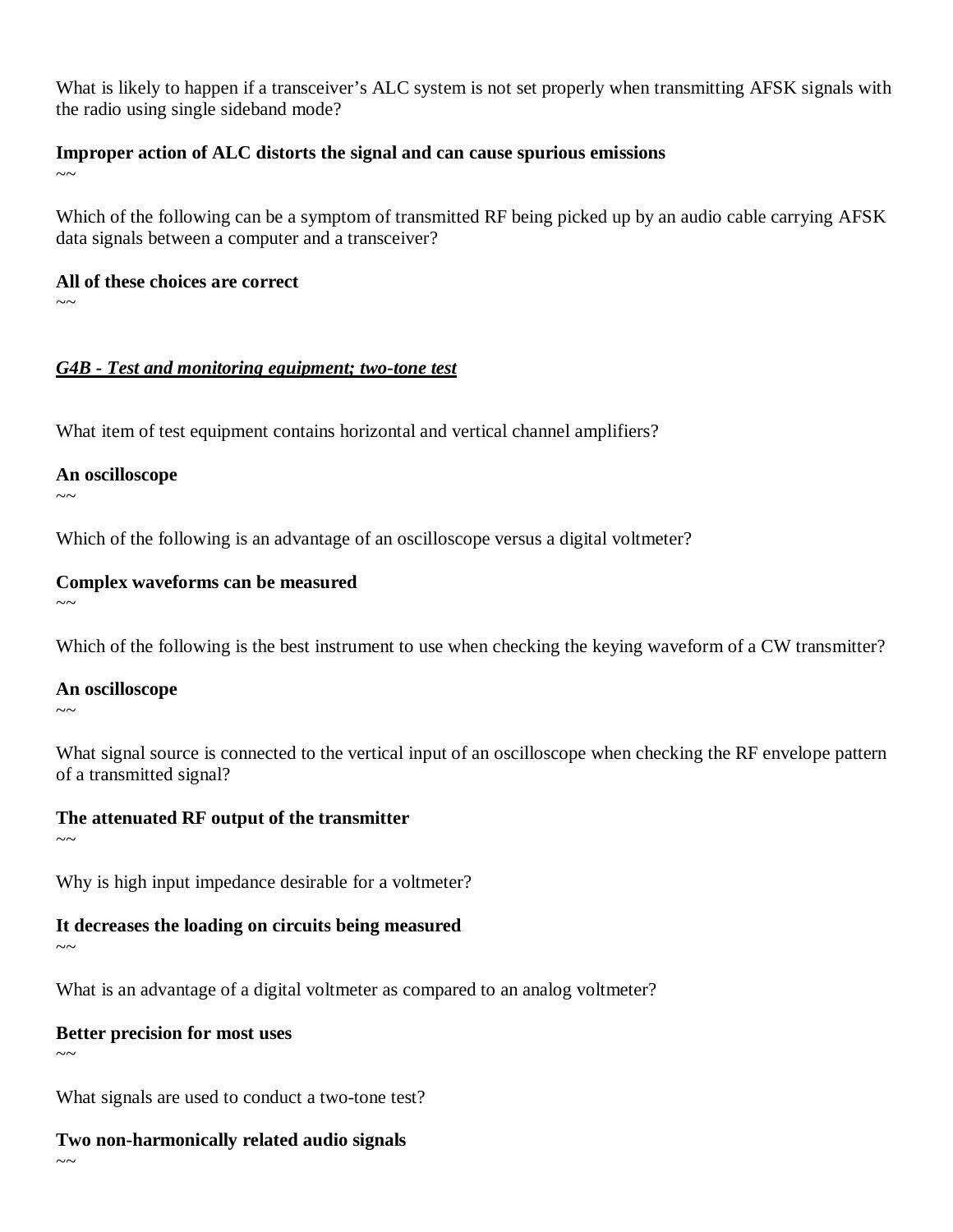Which of the following instruments may be used to monitor relative RF output when making antenna and transmitter adjustments?

#### **A field strength meter**

 $\sim$ 

Which of the following can be determined with a field strength meter?

#### **The radiation pattern of an antenna**

 $\sim$  ~

Which of the following can be determined with a directional wattmeter?

#### **Standing wave ratio**

 $\sim$ 

Which of the following must be connected to an antenna analyzer when it is being used for SWR measurements?

#### **Antenna and feed line**

 $\sim$   $\sim$ 

What problem can occur when making measurements on an antenna system with an antenna analyzer?

#### **Strong signals from nearby transmitters can affect the accuracy of measurements**

 $\sim$ 

What is a use for an antenna analyzer other than measuring the SWR of an antenna system?

## **Determining the impedance of an unknown or unmarked coaxial cable**

 $\sim$   $\sim$ 

What is an instance in which the use of an instrument with analog readout may be preferred over an instrument with a digital readout?

## **When adjusting tuned circuits**

 $\sim$   $\sim$ 

What type of transmitter performance does a two-tone test analyze?

#### **Linearity**

 $\sim$ 

## *G4C - Interference with consumer electronics; grounding; DSP*

Which of the following might be useful in reducing RF interference to audio frequency devices?

#### **Bypass capacitor**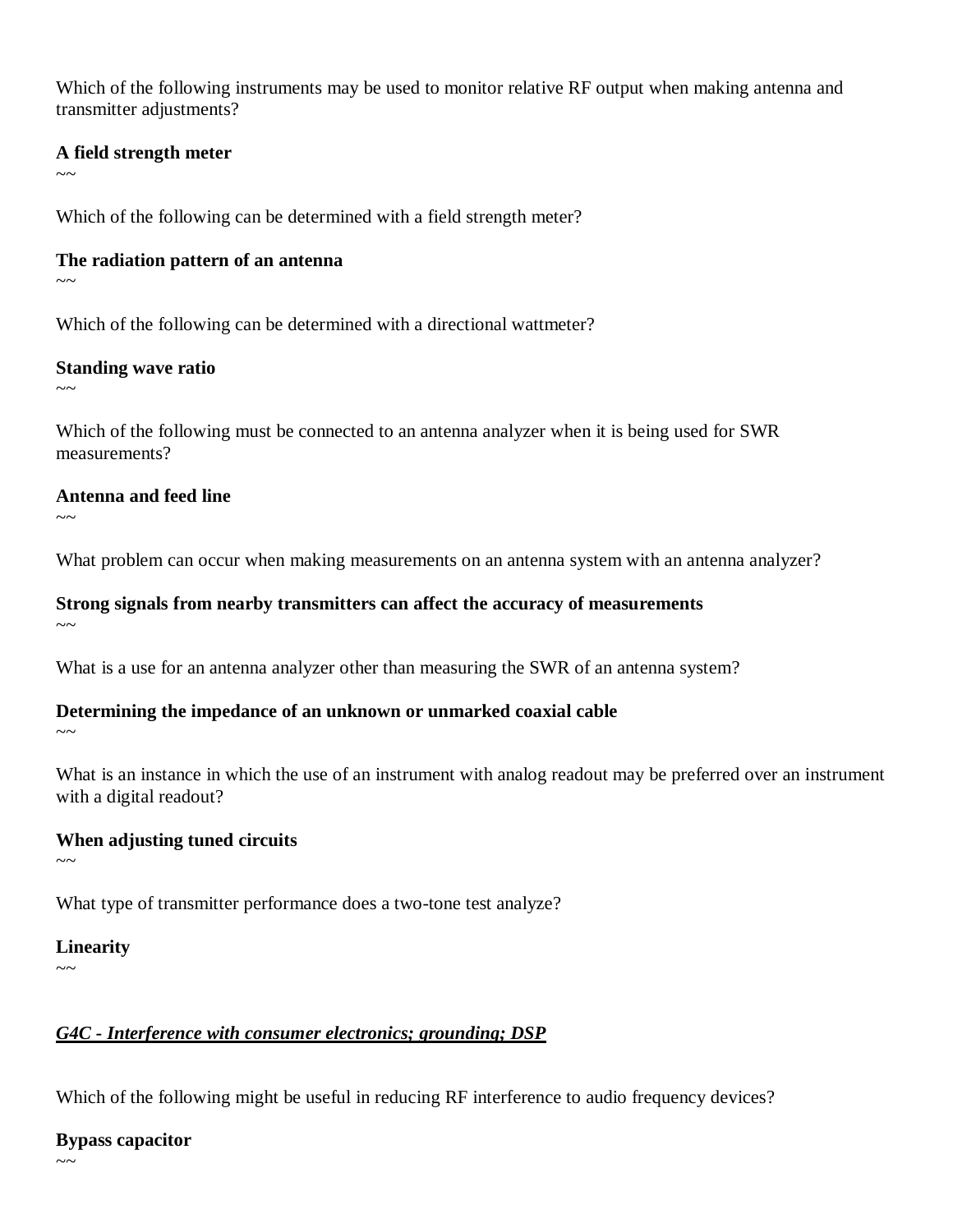Which of the following could be a cause of interference covering a wide range of frequencies?

#### **Arcing at a poor electrical connection**

 $\sim$  ~

What sound is heard from an audio device or telephone if there is interference from a nearby single sideband phone transmitter?

#### **Distorted speech**

 $\sim$  ~~

What is the effect on an audio device or telephone system if there is interference from a nearby CW transmitter?

#### **On-and-off humming or clicking**

 $\sim\sim$ 

What might be the problem if you receive an RF burn when touching your equipment while transmitting on an HF band, assuming the equipment is connected to a ground rod?

## **The ground wire has high impedance on that frequency**

 $\sim$   $\sim$ 

What effect can be caused by a resonant ground connection?

## **High RF voltages on the enclosures of station equipment**

 $\sim$ 

What is one good way to avoid unwanted effects of stray RF energy in an amateur station?

## **Connect all equipment grounds together**

 $\sim$ ~

Which of the following would reduce RF interference caused by common-mode current on an audio cable?

## **Placing a ferrite choke around the cable**

 $\sim$  ~

How can a ground loop be avoided?

## **Connect all ground conductors to a single point**

 $\sim\sim$ 

What could be a symptom of a ground loop somewhere in your station?

# **You receive reports of "hum" on your station's transmitted signal**

 $\sim$ 

Which of the following is a function of a digital signal processor?

# **To remove noise from received signals**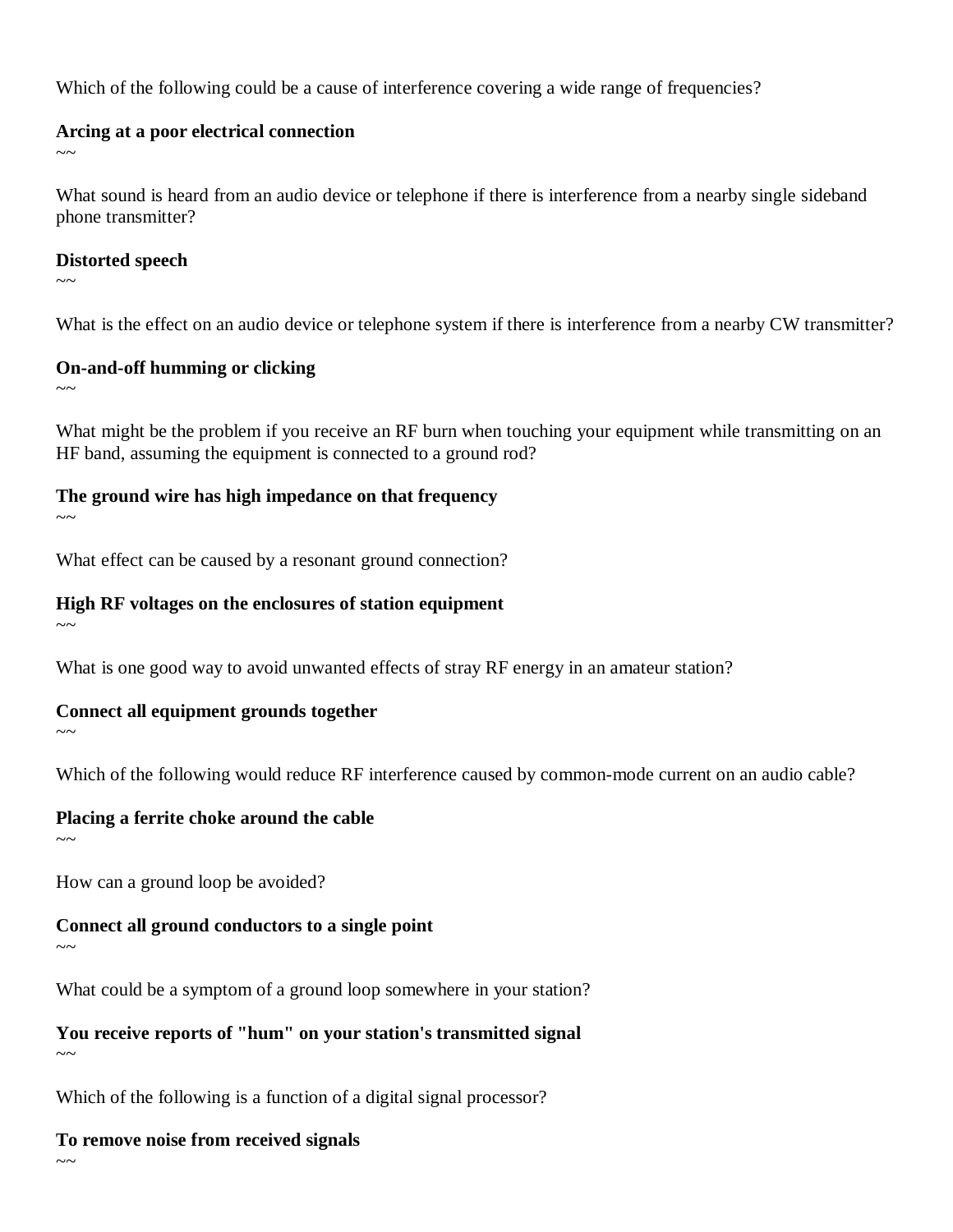Which of the following is an advantage of a receiver DSP IF filter as compared to an analog filter?

#### **A wide range of filter bandwidths and shapes can be created**

 $\sim$ 

Which of the following can perform automatic notching of interfering carriers?

#### **A Digital Signal Processor (DSP) filter**

 $\sim$ 

## *G4D - Speech processors; S meters; sideband operation near band edges*

What is the purpose of a speech processor as used in a modern transceiver?

## **Increase the intelligibility of transmitted phone signals during poor conditions**

 $\sim\sim$ 

Which of the following describes how a speech processor affects a transmitted single sideband phone signal?

#### **It increases average power**

 $\sim$  ~~

Which of the following can be the result of an incorrectly adjusted speech processor?

## **All of these choices are correct**

 $\sim$ 

What does an S meter measure?

#### **Received signal strength**

 $\sim\sim$ 

How does a signal that reads 20 dB over S9 compare to one that reads S9 on a receiver, assuming a properly calibrated S meter?

## **It is 100 times more powerful**

 $\sim$   $\sim$ 

Where is an S meter found?

#### **In a receiver**

 $\sim$ 

How much must the power output of a transmitter be raised to change the S meter reading on a distant receiver from S8 to S9?

## **Approximately 4 times**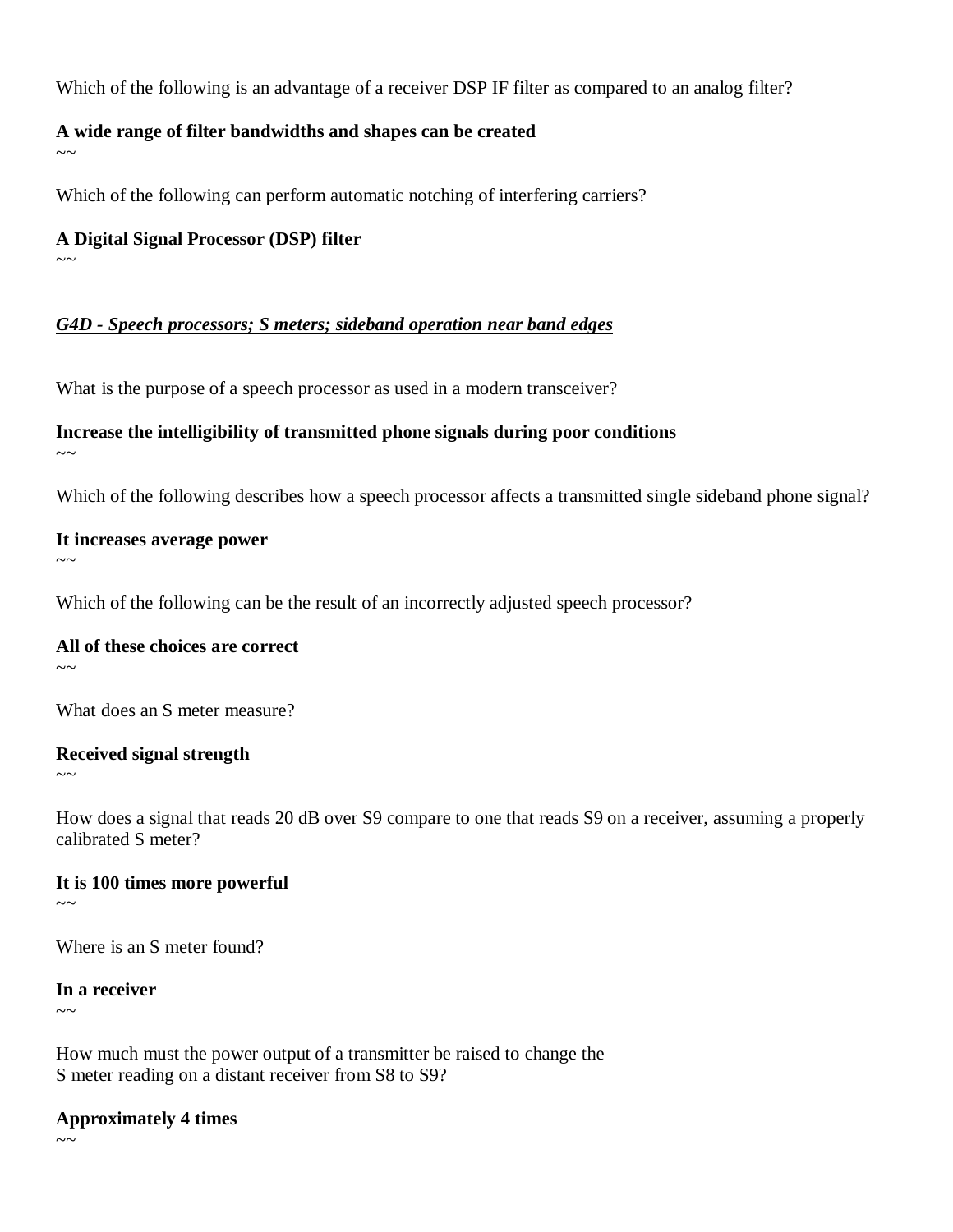What frequency range is occupied by a 3 kHz LSB signal when the displayed carrier frequency is set to 7.178 MHz?

#### **7.175 to 7.178 MHz**

 $\sim$ 

What frequency range is occupied by a 3 kHz USB signal with the displayed carrier frequency set to 14.347 MH<sub>z</sub>?

#### **14.347 to 14.350 MHz**

 $\sim$   $\sim$ 

How close to the lower edge of the 40-meter General Class phone segment should your displayed carrier frequency be when using 3 kHz wide LSB?

## **At least 3 kHz above the edge of the segment**

 $\sim$  ~

How close to the upper edge of the 20-meter General Class band should your displayed carrier frequency be when using 3 kHz wide USB?

## **At least 3 kHz below the edge of the band**

 $\sim$ 

## *G4E - HF mobile radio installations; emergency and battery powered operation*

What is the purpose of a capacitance hat on a mobile antenna?

## **To electrically lengthen a physically short antenna**

 $\sim$ ~

What is the purpose of a corona ball on a HF mobile antenna?

## **To reduce high voltage discharge from the tip of the antenna**

 $\sim$ ~

Which of the following direct, fused power connections would be the best for a 100 watt HF mobile installation?

# **To the battery using heavy gauge wire**

 $\sim\sim$ 

Why is it best NOT to draw the DC power for a 100 watt HF transceiver from a vehicle's auxiliary power socket?

## **The socket's wiring may be inadequate for the current drawn by the transceiver**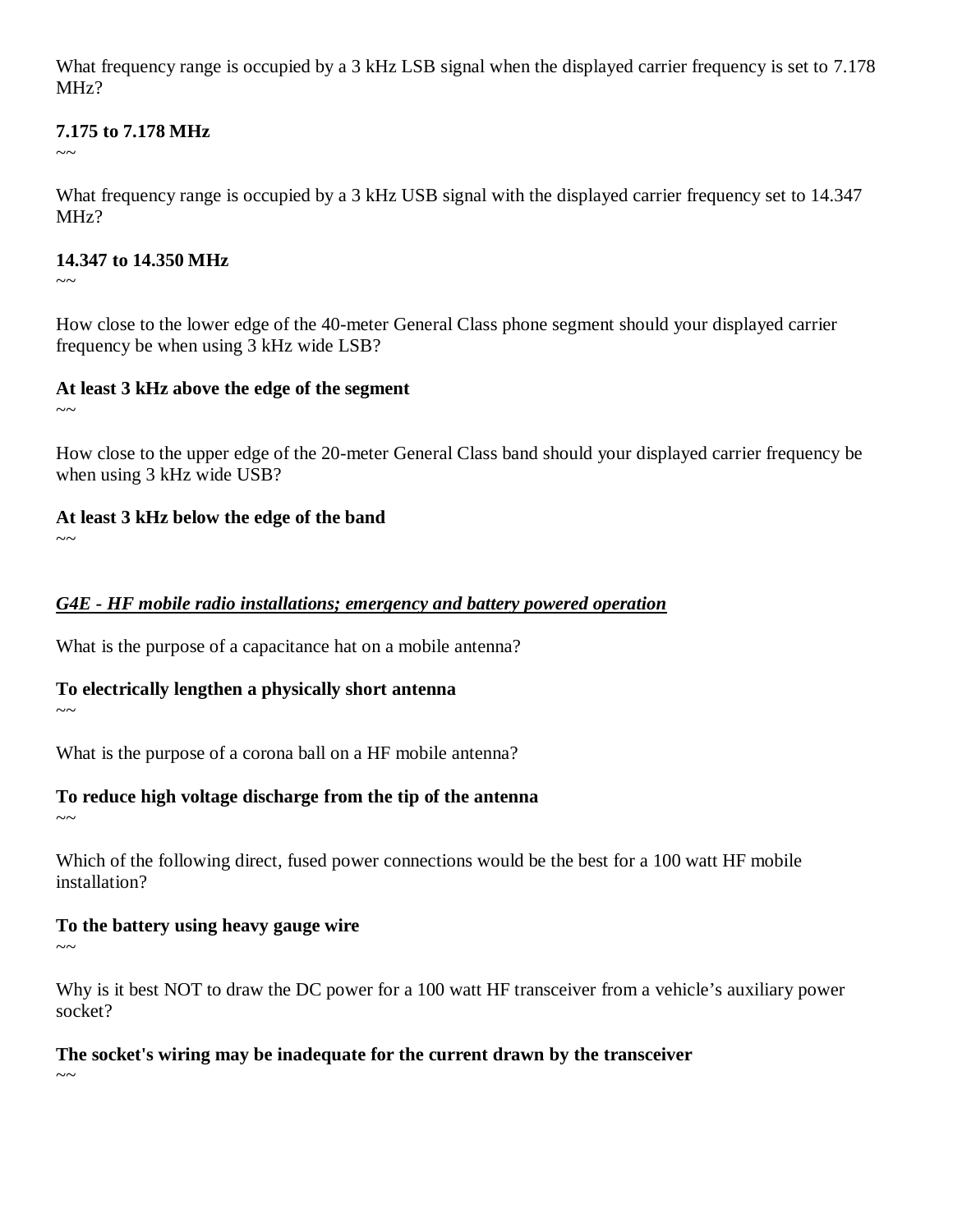Which of the following most limits the effectiveness of an HF mobile transceiver operating in the 75-meter band?

#### **The antenna system**

 $\sim$ 

What is one disadvantage of using a shortened mobile antenna as opposed to a full size antenna?

#### **Operating bandwidth may be very limited**

 $\sim$ ~

Which of the following may cause interference to be heard in the receiver of an HF radio installed in a recent model vehicle?

#### **All of these choices are correct**

 $\sim\sim$ 

What is the name of the process by which sunlight is changed directly into electricity?

#### **Photovoltaic conversion**

 $\sim\sim$ 

What is the approximate open-circuit voltage from a fully illuminated silicon photovoltaic cell?

#### **0.5 VDC**

 $\sim$ ~

What is the reason that a series diode is connected between a solar panel and a storage battery that is being charged by the panel?

**The diode prevents self-discharge of the battery though the panel during times of low or no illumination**  $\sim$   $\sim$ 

Which of the following is a disadvantage of using wind as the primary source of power for an emergency station?

#### **A large energy storage system is needed to supply power when the wind is not blowing**  $\sim$   $\sim$

## *SUBELEMENT G5 – ELECTRICAL PRINCIPLES [3 Exam Questions – 3 Groups]*

# *G5A - Reactance; inductance; capacitance; impedance; impedance matching*

What is impedance?

**The opposition to the flow of current in an AC circuit**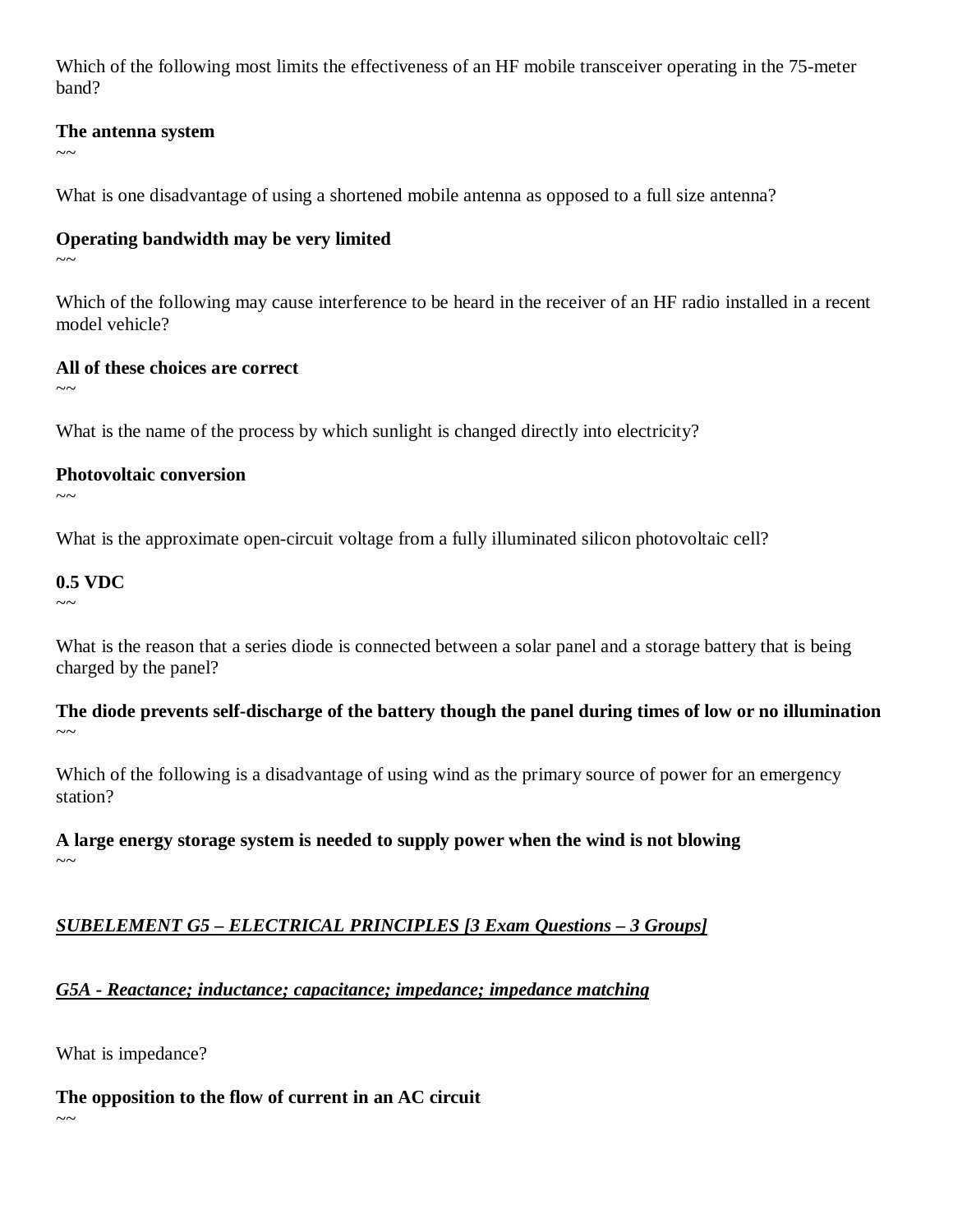What is reactance?

#### **Opposition to the flow of alternating current caused by capacitance or inductance**  $\sim$   $\sim$

Which of the following causes opposition to the flow of alternating current in an inductor?

#### **Reactance**

 $\sim$ ~

Which of the following causes opposition to the flow of alternating current in a capacitor?

#### **Reactance**

 $\sim$ 

How does an inductor react to AC?

#### **As the frequency of the applied AC increases, the reactance increases**

 $\sim\sim$ 

How does a capacitor react to AC?

# **As the frequency of the applied AC increases, the reactance decreases**

 $\sim\sim$ 

What happens when the impedance of an electrical load is equal to the output impedance of a power source, assuming both impedances are resistive?

#### **The source can deliver maximum power to the load**

 $\sim$ ~

Why is impedance matching important?

#### **So the source can deliver maximum power to the load**

 $\sim$ ~

What unit is used to measure reactance?

#### **Ohm**

 $\sim$  ~~

What unit is used to measure impedance?

#### **Ohm**

 $\sim$ ~

Which of the following describes one method of impedance matching between two AC circuits?

**Insert an LC network between the two circuits**

 $\sim$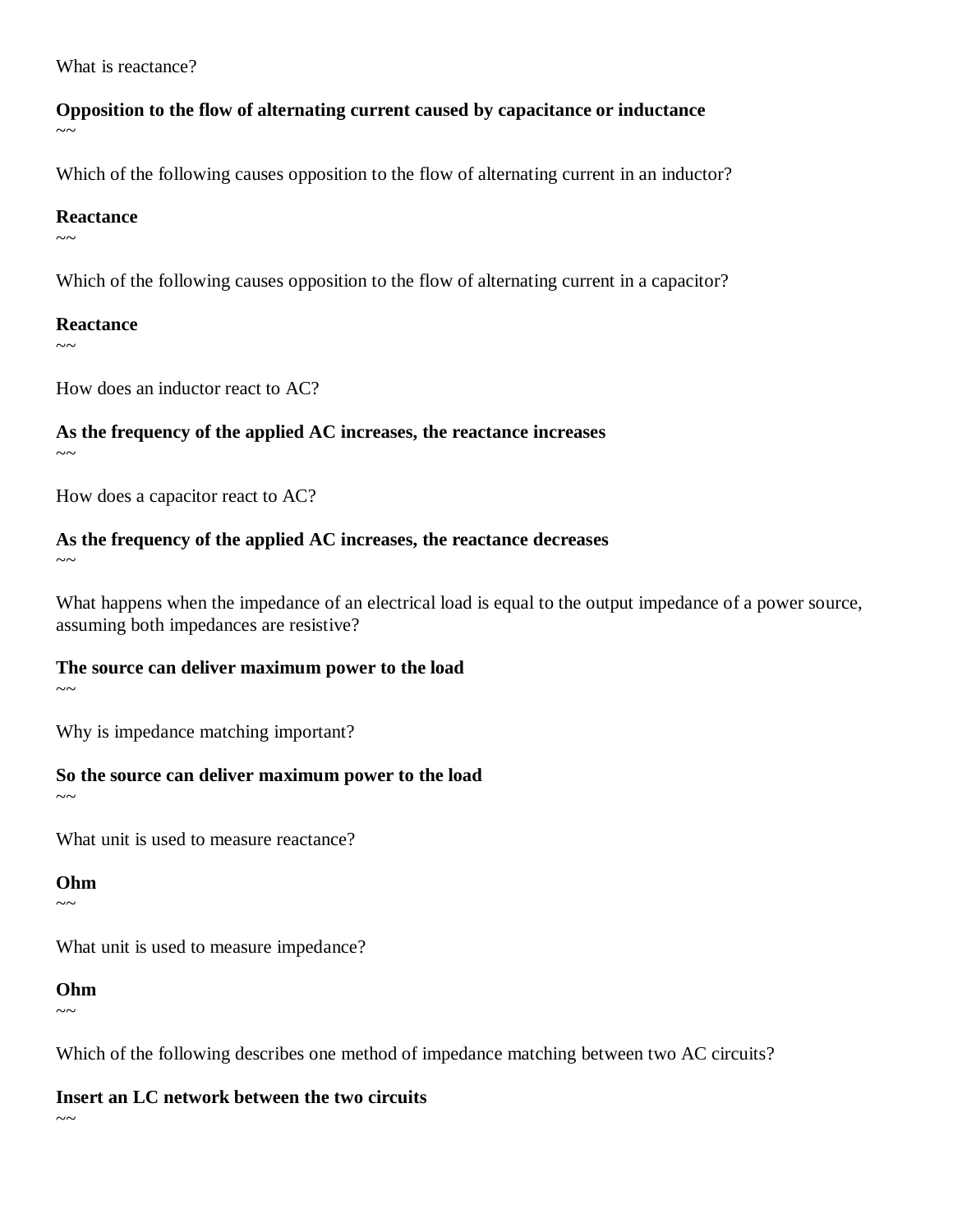What is one reason to use an impedance matching transformer?

#### **To maximize the transfer of power**

 $\sim$   $\sim$ 

Which of the following devices can be used for impedance matching at radio frequencies?

**All of these choices are correct**

 $\sim$ 

 $\sim$  ~

 $\sim$   $\sim$ 

 $\sim$   $\sim$ 

#### *G5B - The Decibel; current and voltage dividers; electrical power calculations; sine wave root-mean-square (RMS) values; PEP calculations*

What dB change represents a two-times increase or decrease in power?

#### **Approximately 3 dB**

How does the total current relate to the individual currents in each branch of a purely resistive parallel circuit?

#### **It equals the sum of the currents through each branch**

How many watts of electrical power are used if 400 VDC is supplied to an 800 ohm load?

#### **200 watts**

How many watts of electrical power are used by a 12 VDC light bulb that draws 0.2 amperes?

#### **2.4 watts**

 $\sim$   $\sim$ 

How many watts are dissipated when a current of 7.0 milliamperes flows through 1.25 kilohms resistance?

#### **Approximately 61 milliwatts**

 $\sim$   $\sim$ 

What is the output PEP from a transmitter if an oscilloscope measures 200 volts peak-to-peak across a 50 ohm dummy load connected to the transmitter output?

#### **100 watts**

 $\sim$ 

What value of an AC signal produces the same power dissipation in a resistor as a DC voltage of the same value?

#### **The RMS value**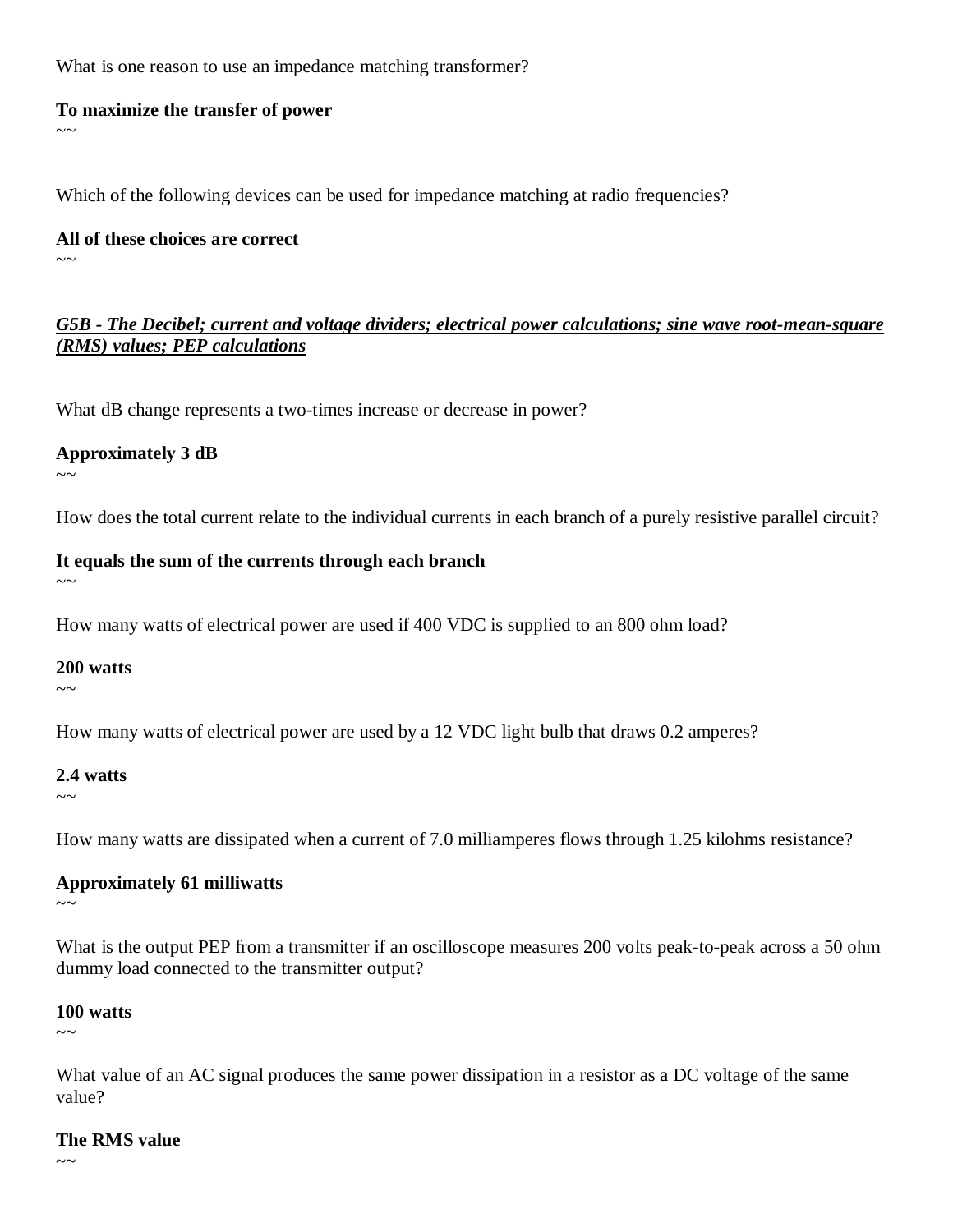What is the RMS voltage of a sine wave with a value of 17 volts peak?

#### **12 volts**

 $\sim$ 

What percentage of power loss would result from a transmission line loss of 1 dB?

#### **20.5 percent**

 $\sim$ ~

What is the ratio of peak envelope power to average power for an unmodulated carrier?

#### **1.00**

 $\sim$ 

What would be the RMS voltage across a 50 ohm dummy load dissipating 1200 watts?

#### **245 volts**

 $\sim$   $\sim$ 

What is the output PEP of an unmodulated carrier if an average reading wattmeter connected to the transmitter output indicates 1060 watts?

#### **1060 watts**

 $\sim$ ~

What is the output PEP from a transmitter if an oscilloscope measures 500 volts peak-to-peak across a 50 ohm resistive load connected to the transmitter output?

## **625 watts**

 $\sim$ ~

## *G5C – Resistors, capacitors, and inductors in series and parallel; transformers*

What causes a voltage to appear across the secondary winding of a transformer when an AC voltage source is connected across its primary winding?

## **Mutual inductance**

 $\sim$ ~

What happens if you reverse the primary and secondary windings of a 4:1 voltage step down transformer?

## **The secondary voltage becomes 4 times the primary voltage**

 $\sim$ 

Which of the following components should be added to an existing resistor to increase the resistance?

## **A resistor in series**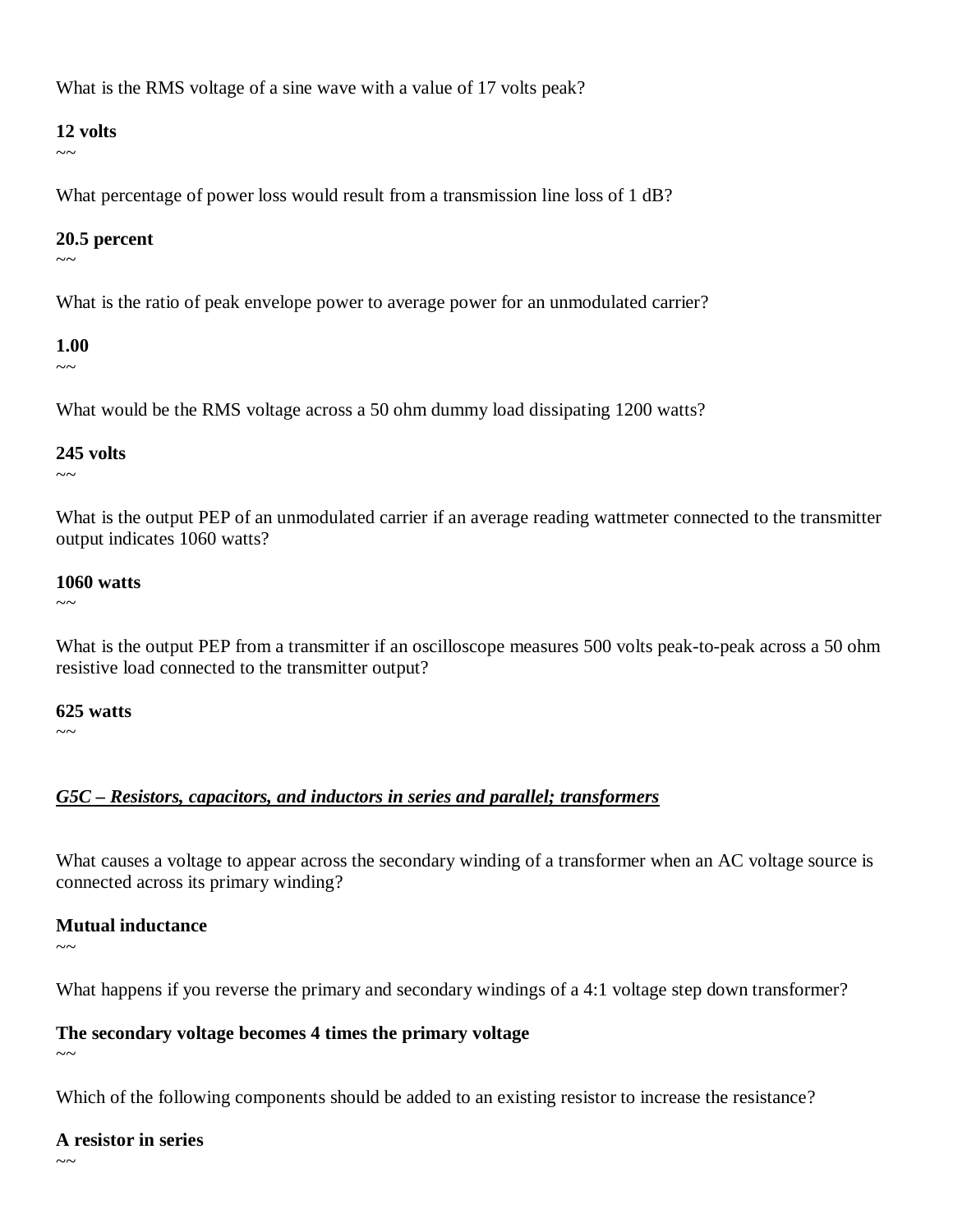What is the total resistance of three 100 ohm resistors in parallel?

#### **33.3 ohms**

 $\sim$ 

If three equal value resistors in series produce 450 ohms, what is the value of each resistor?

#### **150 ohms**

 $\sim$ 

What is the RMS voltage across a 500-turn secondary winding in a transformer if the 2250-turn primary is connected to 120 VAC?

#### **26.7 volts**

 $\sim$ 

What is the turns ratio of a transformer used to match an audio amplifier having 600 ohm output impedance to a speaker having 4 ohm impedance?

#### **12.2 to 1**

 $\sim$   $\sim$ 

What is the equivalent capacitance of two 5.0 nanofarad capacitors and one 750 picofarad capacitor connected in parallel?

#### **10.750 nanofarads**

 $\sim$ ~

What is the capacitance of three 100 microfarad capacitors connected in series?

#### **33.3 microfarads**

 $\sim$ 

What is the inductance of three 10 millihenry inductors connected in parallel?

#### **3.3 millihenrys**

 $\sim$   $\sim$ 

What is the inductance of a 20 millihenry inductor connected in series with a 50 millihenry inductor?

#### **70 millihenrys**

 $\sim$ 

What is the capacitance of a 20 microfarad capacitor connected in series with a 50 microfarad capacitor?

#### **14.3 microfarads**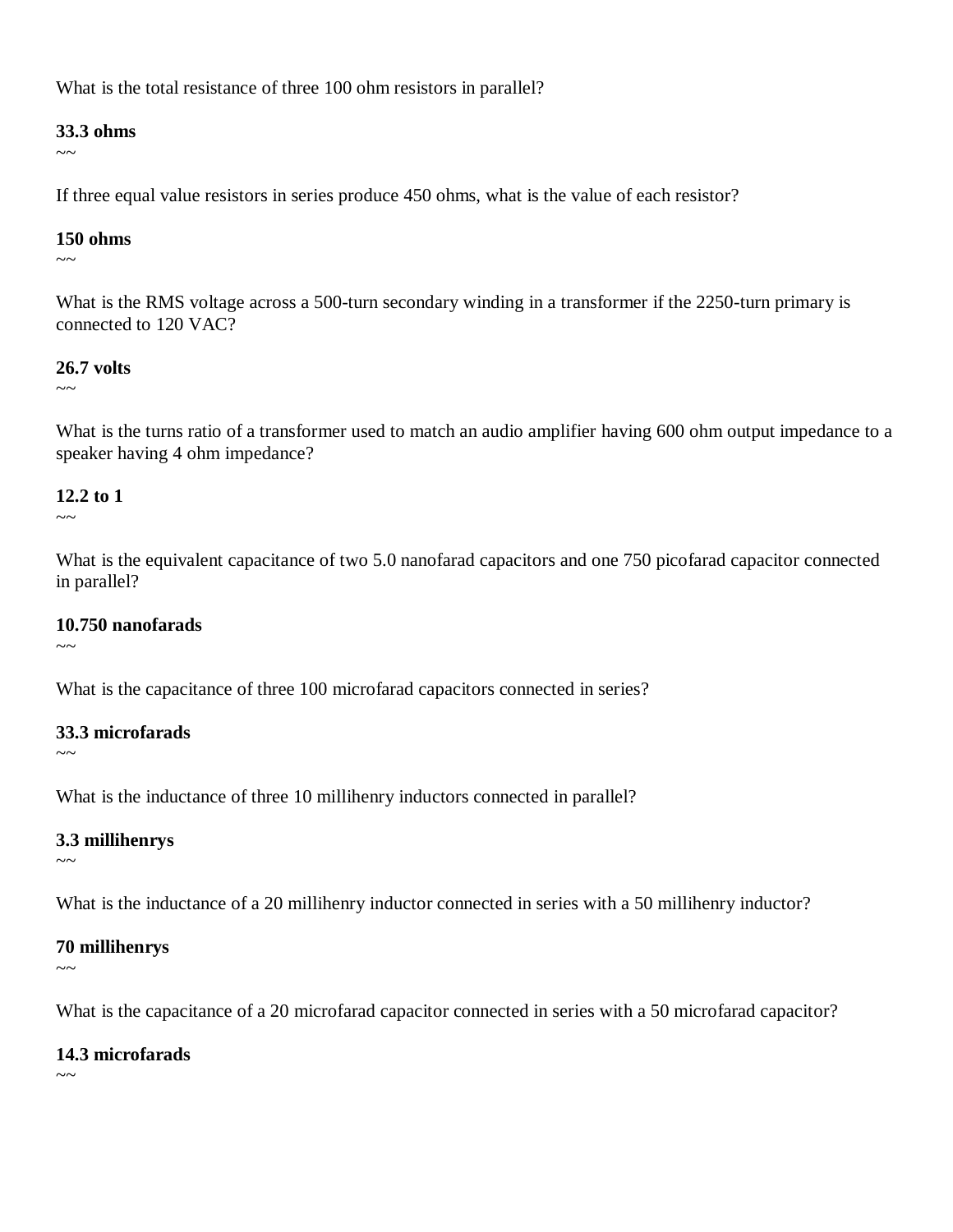Which of the following components should be added to a capacitor to increase the capacitance?

#### **A capacitor in parallel**

 $\sim$   $\sim$ 

Which of the following components should be added to an inductor to increase the inductance?

#### **An inductor in series**

 $\sim$ ~

What is the total resistance of a 10 ohm, a 20 ohm, and a 50 ohm resistor connected in parallel?

#### **5.9 ohms**

 $\sim$ ~

Why is the conductor of the primary winding of many voltage step up transformers larger in diameter than the conductor of the secondary winding?

**To accommodate the higher current of the primary**  $\sim$  ~

What is the value in nanofarads (nF) of a 22,000 pF capacitor?

#### **22 nF**

 $\sim$   $\sim$ 

What is the value in microfarads of a 4700 nanofarad (nF) capacitor?

## **4.7 µF**

 $\sim$ ~

## *SUBELEMENT G6 – CIRCUIT COMPONENTS [2 Exam Questions – 2 Groups]*

#### *G6A – Resistors; Capacitors; Inductors; Rectifiers; solid state diodes and transistors; vacuum tubes; batteries*

What is the minimum allowable discharge voltage for maximum life of a standard 12 volt lead acid battery?

#### **10.5 volts**

 $\sim\sim$ 

What is an advantage of the low internal resistance of nickel-cadmium batteries?

#### **High discharge current**

 $\sim$   $\sim$ 

What is the approximate junction threshold voltage of a germanium diode?

#### **0.3 volts**

 $\sim$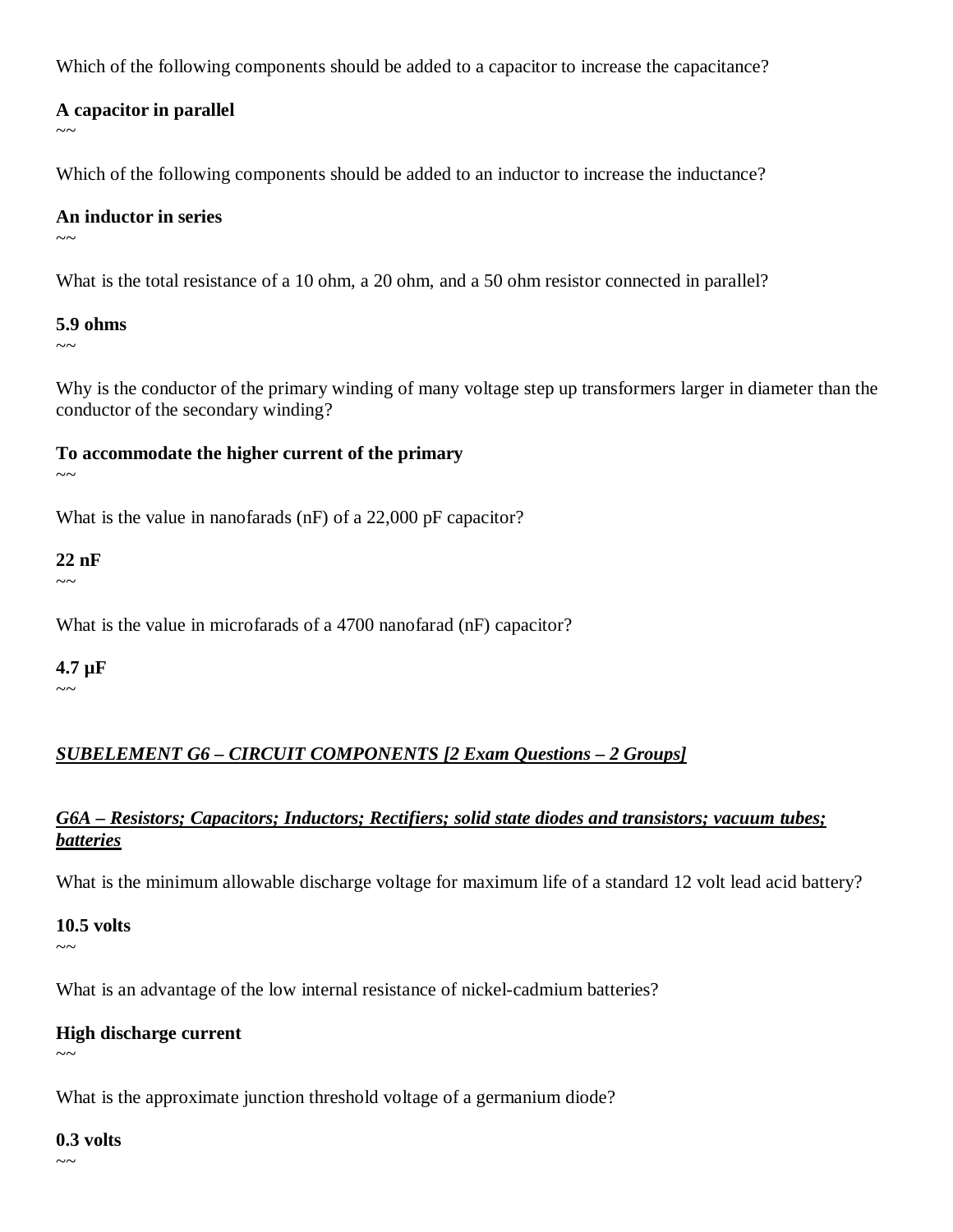When is it acceptable to recharge a carbon-zinc primary cell?

#### **Never**

 $\sim$   $\sim$ 

What is the approximate junction threshold voltage of a conventional silicon diode?

#### **0.7 volts**

 $\sim$ 

Which of the following is an advantage of using a Schottky diode in an RF switching circuit rather than a standard silicon diode?

#### **Lower capacitance**

 $\sim$   $\sim$ 

What are the stable operating points for a bipolar transistor used as a switch in a logic circuit?

## **Its saturation and cutoff regions**

 $\sim$ ~

Why must the cases of some large power transistors be insulated from ground?

#### **To avoid shorting the collector or drain voltage to ground**

 $\sim$ ~

Which of the following describes the construction of a MOSFET?

## **The gate is separated from the channel with a thin insulating layer**

 $\sim$ ~

 $\sim$ ~

Which element of a triode vacuum tube is used to regulate the flow of electrons between cathode and plate?

## **Control grid**

Which of the following solid state devices is most like a vacuum tube in its general operating characteristics?

## **A field effect transistor**

 $\sim$   $\sim$ 

What is the primary purpose of a screen grid in a vacuum tube?

# **To reduce grid-to-plate capacitance**

 $\sim$ 

Why is the polarity of applied voltages important for polarized capacitors?

#### **All of these choices are correct**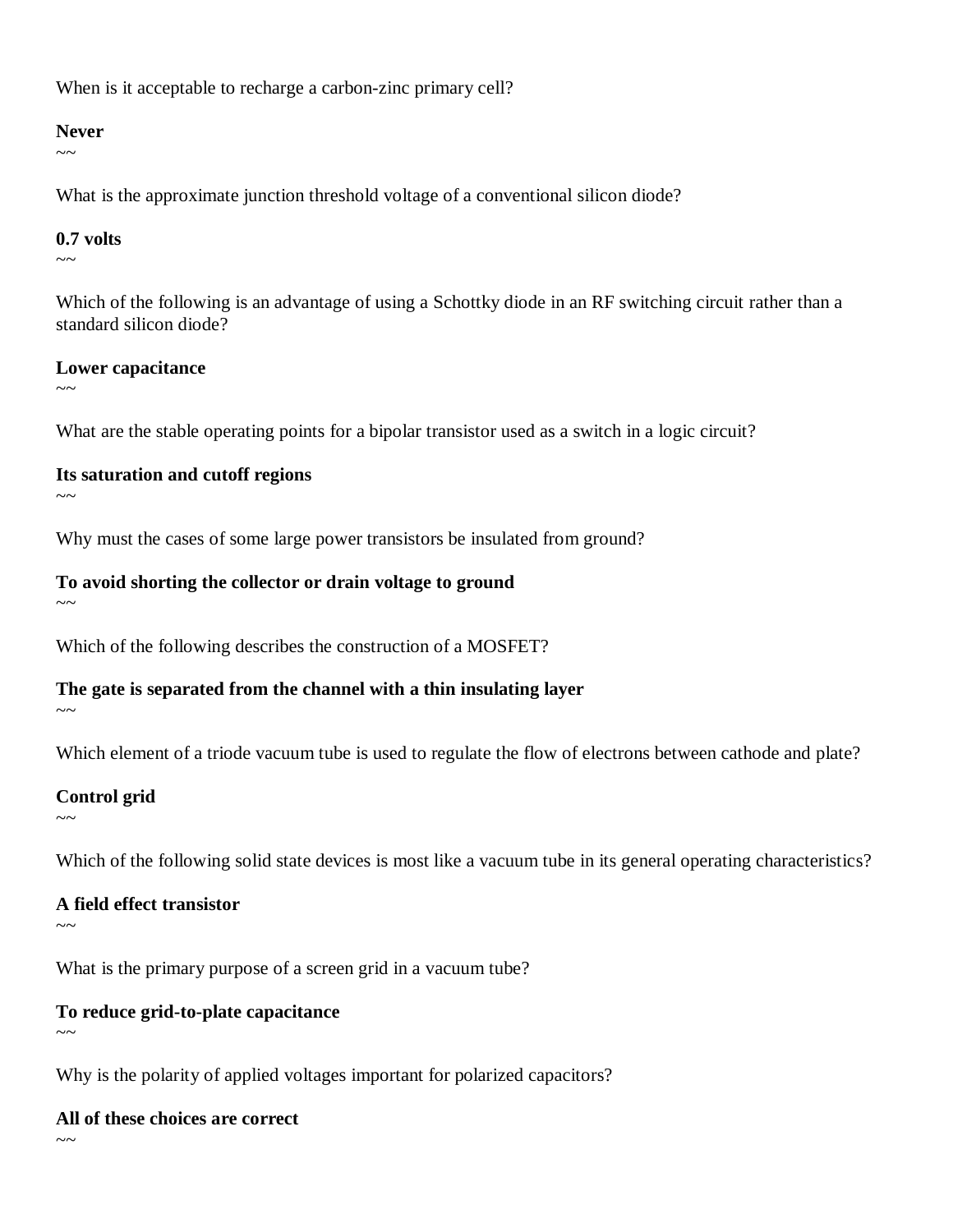Which of the following is an advantage of ceramic capacitors as compared to other types of capacitors?

#### **Comparatively low cost**

Which of the following is an advantage of an electrolytic capacitor?

#### **High capacitance for a given volume**

 $\sim$ ~

 $\sim$   $\sim$ 

What will happen to the resistance if the temperature of a resistor is increased?

#### **It will change depending on the resistor's temperature coefficient**

 $\sim$ ~

Which of the following is a reason not to use wire-wound resistors in an RF circuit?

**The resistor's inductance could make circuit performance unpredictable**  $\sim$ 

What is an advantage of using a ferrite core toroidal inductor?

#### **All of these choices are correct**

How should the winding axes of two solenoid inductors be oriented to minimize their mutual inductance?

**At right angles to each other**

 $\sim$ ~

 $\sim$ ~

#### *G6B - Analog and digital integrated circuits (ICs); microprocessors; memory; I/O devices; microwave ICs (MMICs); display devices*

Which of the following is an analog integrated circuit?

#### **Linear voltage regulator**

 $\sim$   $\sim$ 

What is meant by the term MMIC?

## **Monolithic Microwave Integrated Circuit**

Which of the following is an advantage of CMOS integrated circuits compared to TTL integrated circuits?

**Low power consumption**

 $\sim$   $\sim$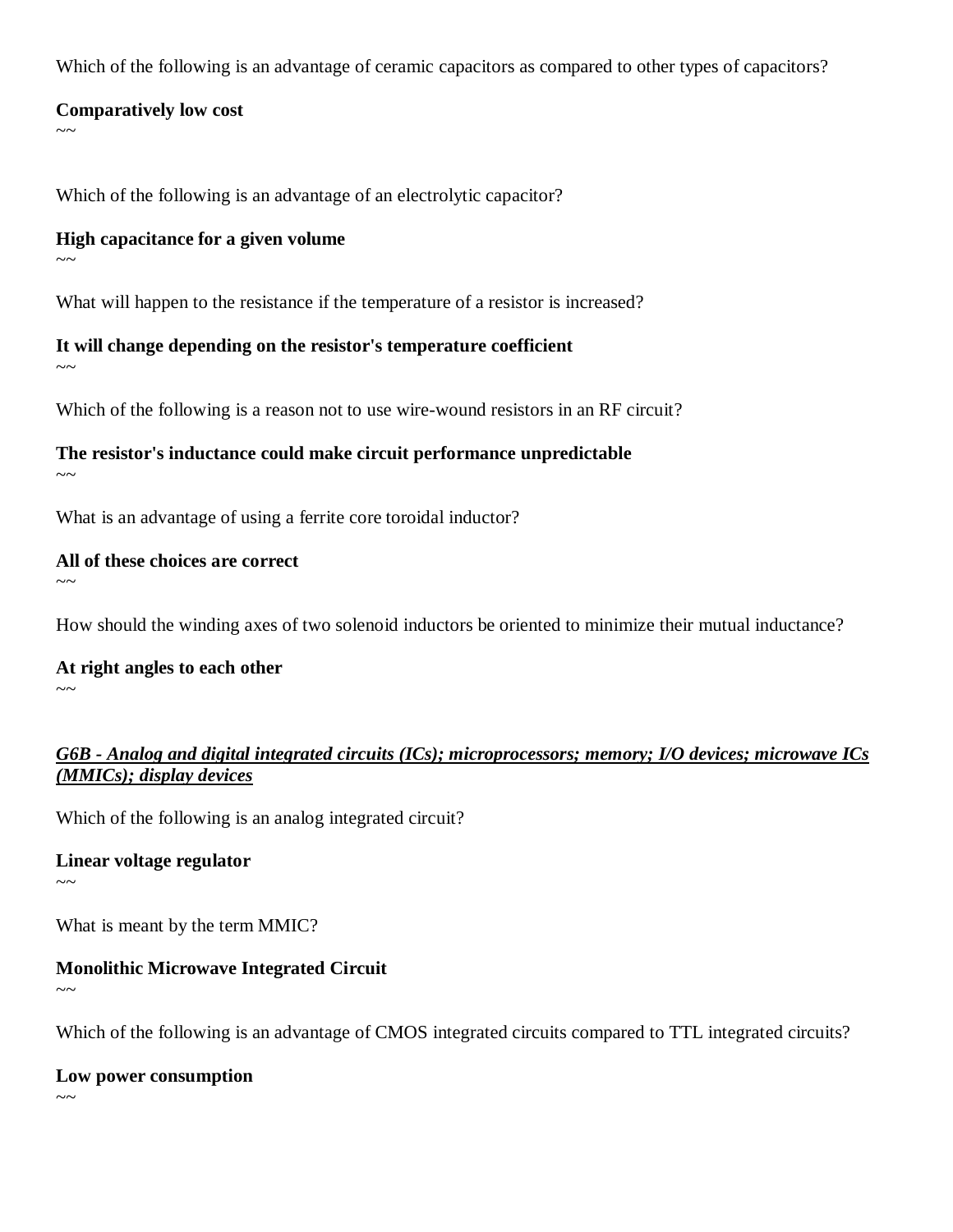What is meant by the term ROM?

#### **Read Only Memory**

 $\sim$   $\sim$ 

What is meant when memory is characterized as non-volatile?

## **The stored information is maintained even if power is removed**

 $\sim$ ~

What kind of device is an integrated circuit operational amplifier?

#### **Analog**

 $\sim$ 

Which of the following is an advantage of an LED indicator compared to an incandescent indicator?

# **All of these choices are correct**

 $\sim$ 

How is an LED biased when emitting light?

#### **Forward Biased**

 $\sim$ ~

Which of the following is a characteristic of a liquid crystal display?

## **It requires ambient or back lighting**

 $\sim$   $\sim$ 

What two devices in an Amateur Radio station might be connected using a USB interface?

## **Computer and transceiver**

 $\sim$ 

What is a microprocessor?

#### **A computer on a single integrated circuit**  $\sim$ ~

Which of the following connectors would be a good choice for a serial data port?

## **DE-9**

 $\sim \sim$ 

Which of these connector types is commonly used for RF connections at frequencies up to 150 MHz?

#### **PL-259**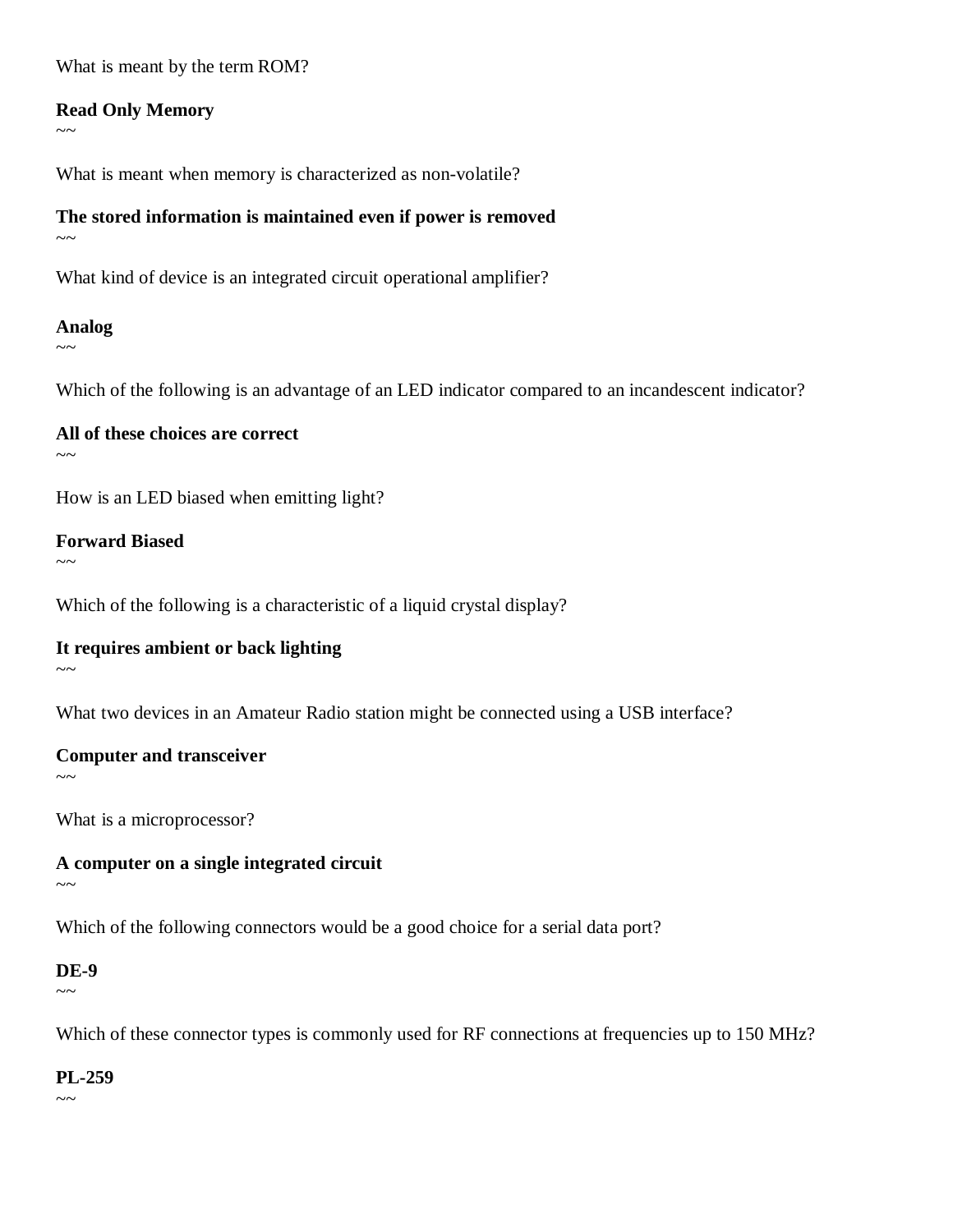Which of these connector types is commonly used for audio signals in Amateur Radio stations?

#### **RCA Phono**

 $\sim$   $\sim$ 

What is the main reason to use keyed connectors instead of non-keyed types?

#### **Reduced chance of incorrect mating**

 $\sim$   $\sim$ 

Which of the following describes a type N connector?

**A moisture-resistant RF connector useful to 10 GHz**  $\sim$   $\sim$ 

What is the general description of a DIN type connector?

# **A family of multiple circuit connectors suitable for audio and control signals**

 $\sim$   $\sim$ 

What is a type SMA connector?

#### **A small threaded connector suitable for signals up to several GHz**  $\sim$   $\sim$

## *G7 – PRACTICAL CIRCUITS [3 Exam Questions – 3 Groups]*

## *G7A Power supplies; and schematic symbols*

What useful feature does a power supply bleeder resistor provide?

**It ensures that the filter capacitors are discharged when power is removed**

Which of the following components are used in a power supply filter network?

#### **Capacitors and inductors**

 $\sim$ ~

 $\sim$ ~

What is the peak-inverse-voltage across the rectifiers in a full-wave bridge power supply?

**Equal to the normal peak output voltage of the power supply**  $\sim$ 

What is the peak-inverse-voltage across the rectifier in a half-wave power supply?

**Two times the normal peak output voltage of the power supply**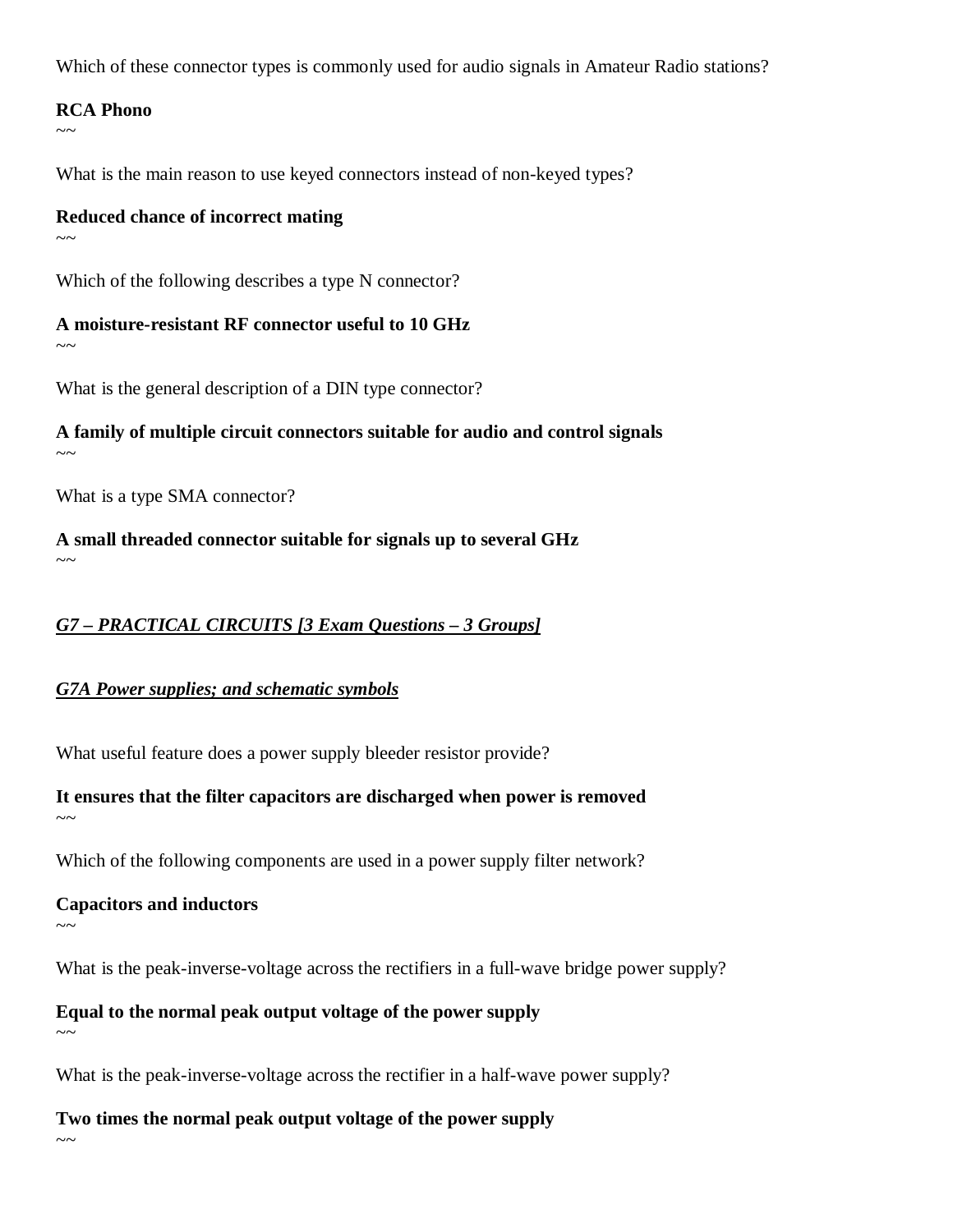What portion of the AC cycle is converted to DC by a half-wave rectifier?

#### **180 degrees**

 $\sim$  ~

What portion of the AC cycle is converted to DC by a full-wave rectifier?

#### **360 degrees**

 $\sim\sim$ 

What is the output waveform of an unfiltered full-wave rectifier connected to a resistive load?

**A series of DC pulses at twice the frequency of the AC input**  $\sim$   $\sim$ 

Which of the following is an advantage of a switchmode power supply as compared to a linear power supply?

## **High frequency operation allows the use of smaller components**

 $\sim$   $\sim$ 

Which symbol in figure G7-1 represents a field effect transistor?

## **Symbol 1**

 $\sim\sim$ 

Which symbol in figure G7-1 represents a Zener diode?

## **Symbol 5**

 $\sim\sim$ 

Which symbol in figure G7-1 represents an NPN junction transistor?

## **Symbol 2**

 $\sim\sim$ 

Which symbol in Figure G7-1 represents a multiple-winding transformer?

## **Symbol 6**

Which symbol in Figure G7-1 represents a tapped inductor?

## **Symbol 7**

 $\sim$ ~

 $\sim\sim$ 

## *G7B - Digital circuits; amplifiers and oscillators*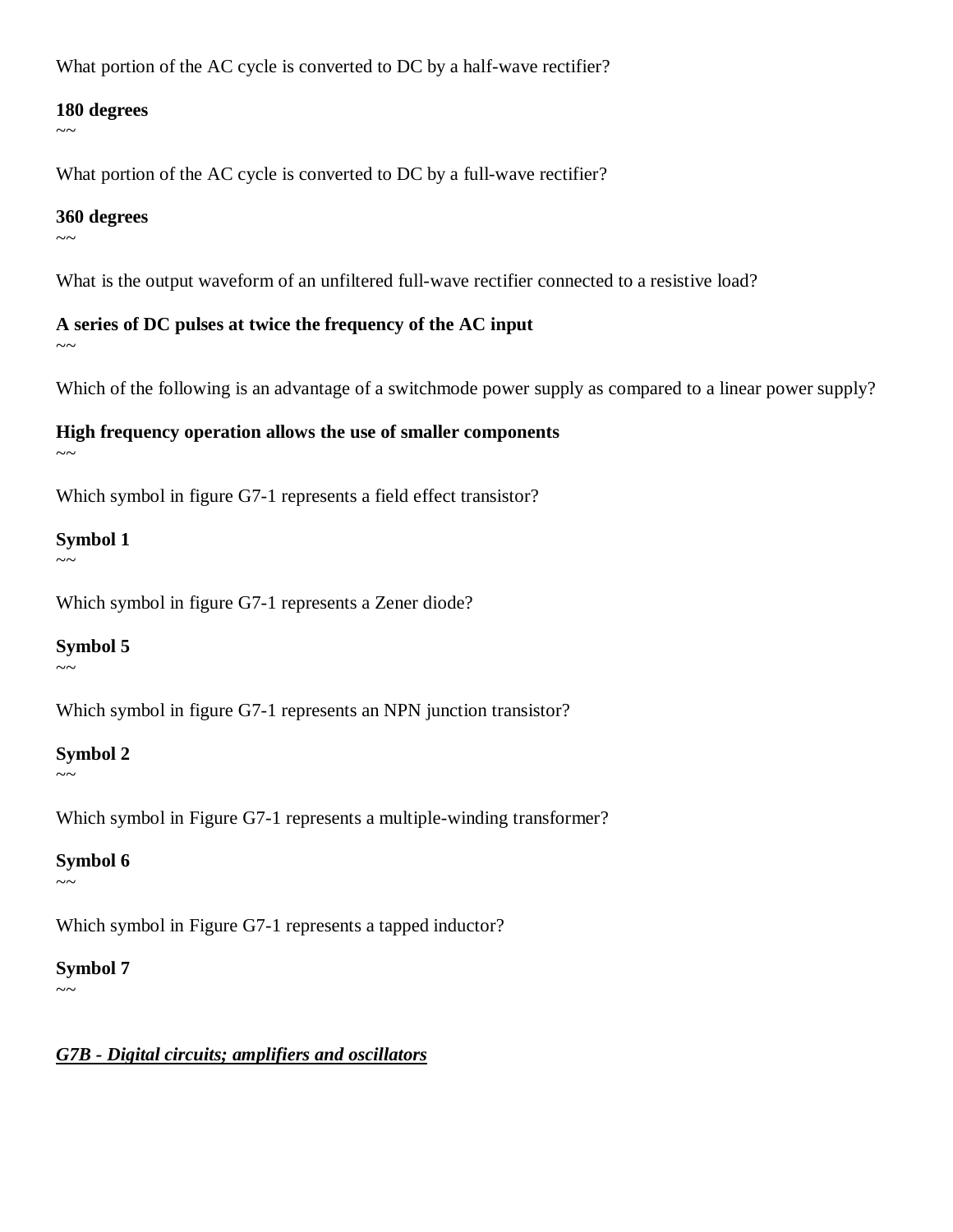Complex digital circuitry can often be replaced by what type of integrated circuit?

#### **Microcontroller**

Which of the following is an advantage of using the binary system when processing digital signals?

# **Binary "ones" and "zeros" are easy to represent by an "on" or "off" state**

 $\sim$   $\sim$ 

 $\sim$   $\sim$ 

Which of the following describes the function of a two input AND gate?

**Output is high only when both inputs are high**  $\sim$   $\sim$ 

Which of the following describes the function of a two input NOR gate?

## **Output is low when either or both inputs are high**

 $\sim$   $\sim$ 

How many states does a 3-bit binary counter have?

# **8**

 $\sim$  ~

 $\sim\sim$ 

What is a shift register?

**A clocked array of circuits that passes data in steps along the array**  $\sim$   $\sim$ 

What are the basic components of virtually all sine wave oscillators?

## **A filter and an amplifier operating in a feedback loop**

How is the efficiency of an RF power amplifier determined?

**Divide the RF output power by the DC input power**  $\sim$ 

What determines the frequency of an LC oscillator?

**The inductance and capacitance in the tank circuit**  $\sim$ ~

Which of the following is a characteristic of a Class A amplifier?

## **Low distortion**

 $\sim$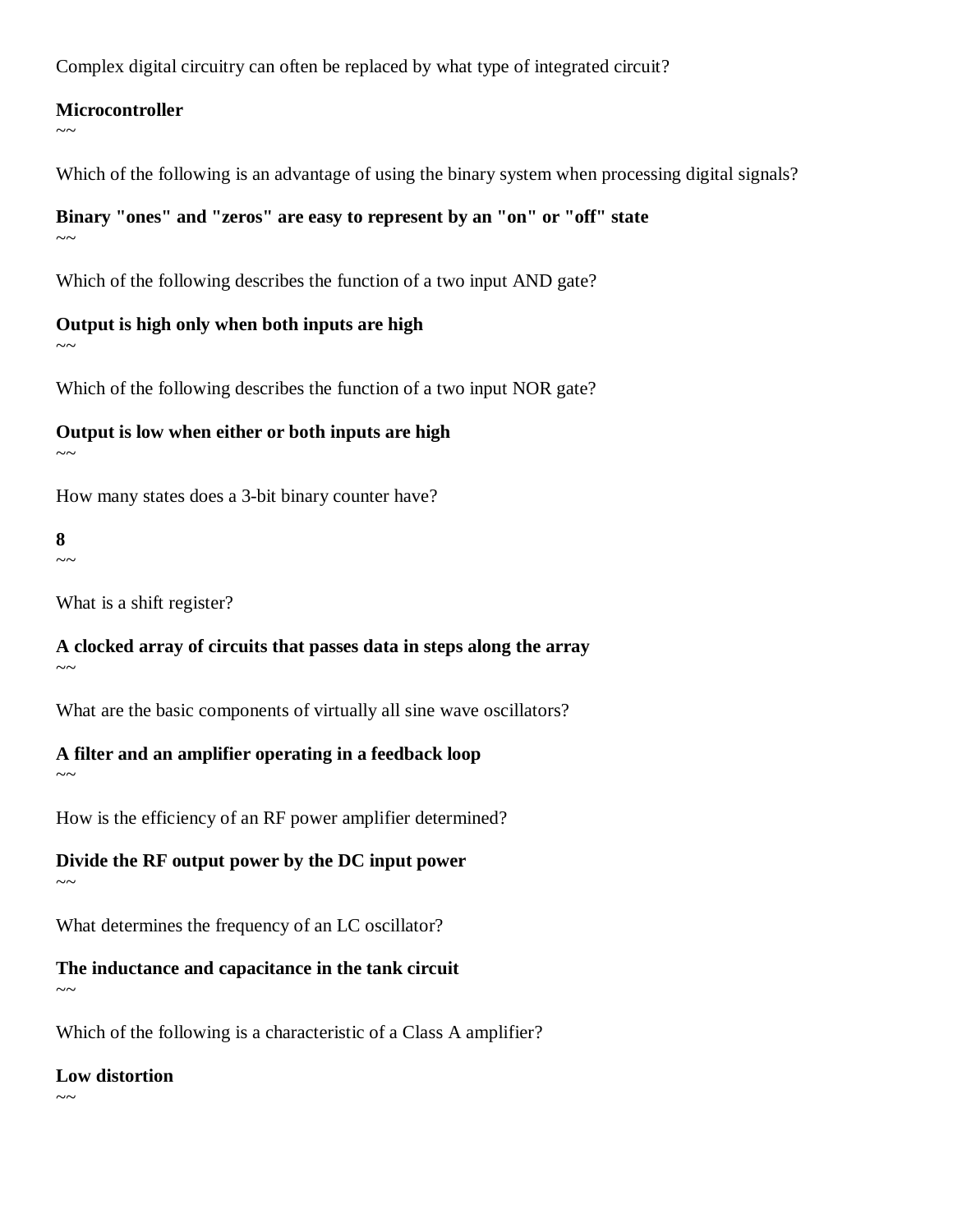For which of the following modes is a Class C power stage appropriate for amplifying a modulated signal?

**CW**  $\sim$ 

Which of these classes of amplifiers has the highest efficiency?

#### **Class C**

 $\sim\sim$ 

What is the reason for neutralizing the final amplifier stage of a transmitter?

#### **To eliminate self-oscillations**

 $\sim$   $\sim$ 

Which of the following describes a linear amplifier?

## **An amplifier in which the output preserves the input waveform**

 $\sim\sim$ 

#### *G7C - Receivers and transmitters; filters, oscillators*

Which of the following is used to process signals from the balanced modulator then send them to the mixer in some single sideband phone transmitters?

#### **Filter**

 $\sim$ ~

Which circuit is used to combine signals from the carrier oscillator and speech amplifier then send the result to the filter in some single sideband phone transmitters?

#### **Balanced modulator**

 $\sim$  ~~

What circuit is used to process signals from the RF amplifier and local oscillator then send the result to the IF filter in a superheterodyne receiver?

#### **Mixer**

 $\sim$  ~

What circuit is used to combine signals from the IF amplifier and BFO and send the result to the AF amplifier in some single sideband receivers?

#### **Product detector**

 $\sim$   $\sim$ 

Which of the following is an advantage of a transceiver controlled by a direct digital synthesizer (DDS)?

#### **Variable frequency with the stability of a crystal oscillator**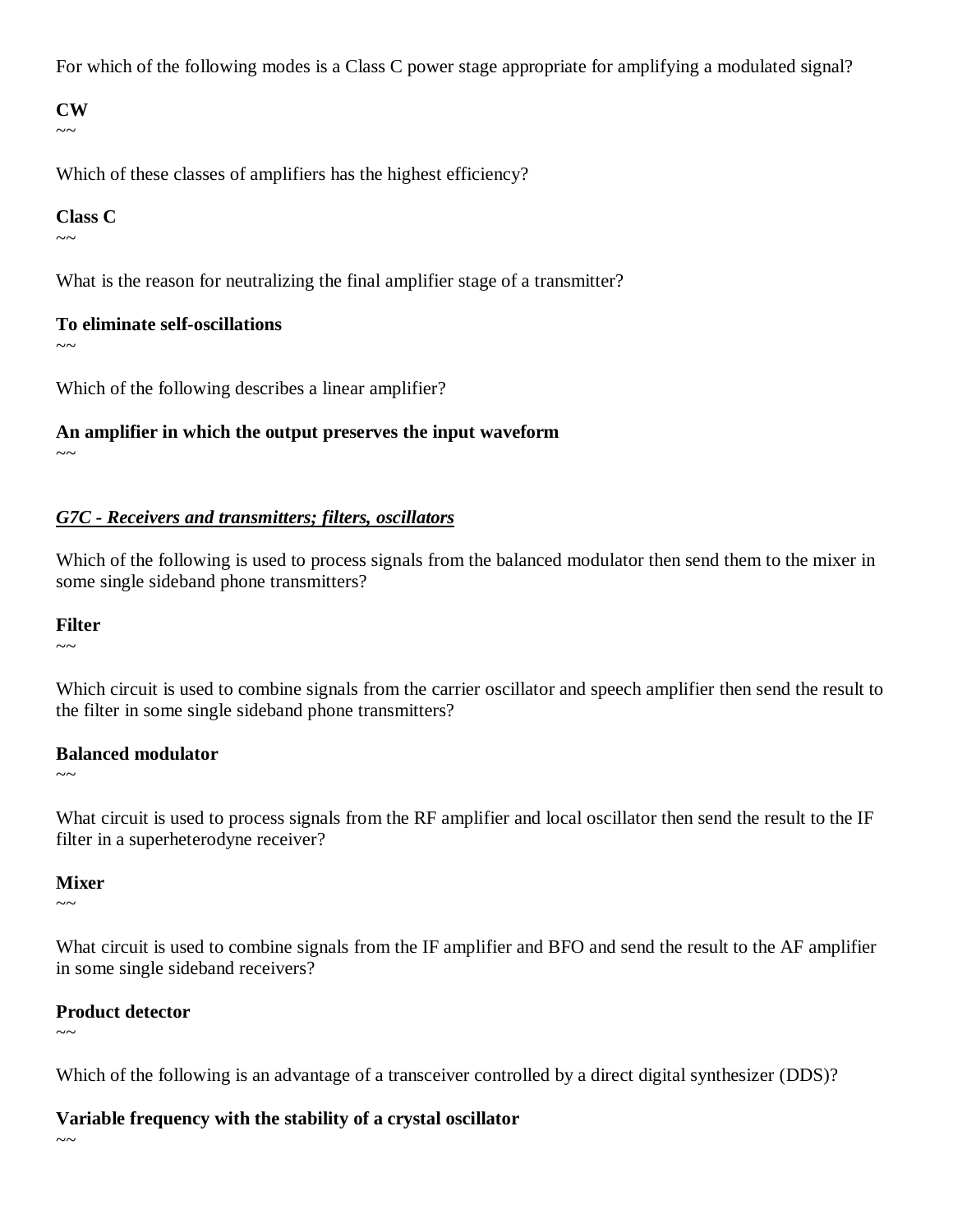What should be the impedance of a low-pass filter as compared to the impedance of the transmission line into which it is inserted?

#### **About the same**

 $\sim$ 

What is the simplest combination of stages that implement a superheterodyne receiver?

#### **HF oscillator, mixer, detector**

 $\sim$ ~

What type of circuit is used in many FM receivers to convert signals coming from the IF amplifier to audio?

#### **Discriminator**

 $\sim$ ~

Which of the following is needed for a Digital Signal Processor IF filter?

**All of the these choices are correct**

 $\sim$  ~

 $\sim$   $\sim$ 

How is Digital Signal Processor filtering accomplished?

**By converting the signal from analog to digital and using digital processing**

What is meant by the term "software defined radio" (SDR)?

**A radio in which most major signal processing functions are performed by software**  $\sim$ ~

## *SUBELEMENT G8 – SIGNALS AND EMISSIONS [3 Exam Questions – 3 Groups]*

## *G8A - Carriers and modulation: AM; FM; single sideband; modulation envelope; digital modulation; overmodulation*

How is an FSK signal generated?

#### **By changing an oscillator's frequency directly with a digital control signal**  $\sim$

What is the name of the process that changes the phase angle of an RF wave to convey information?

#### **Phase modulation**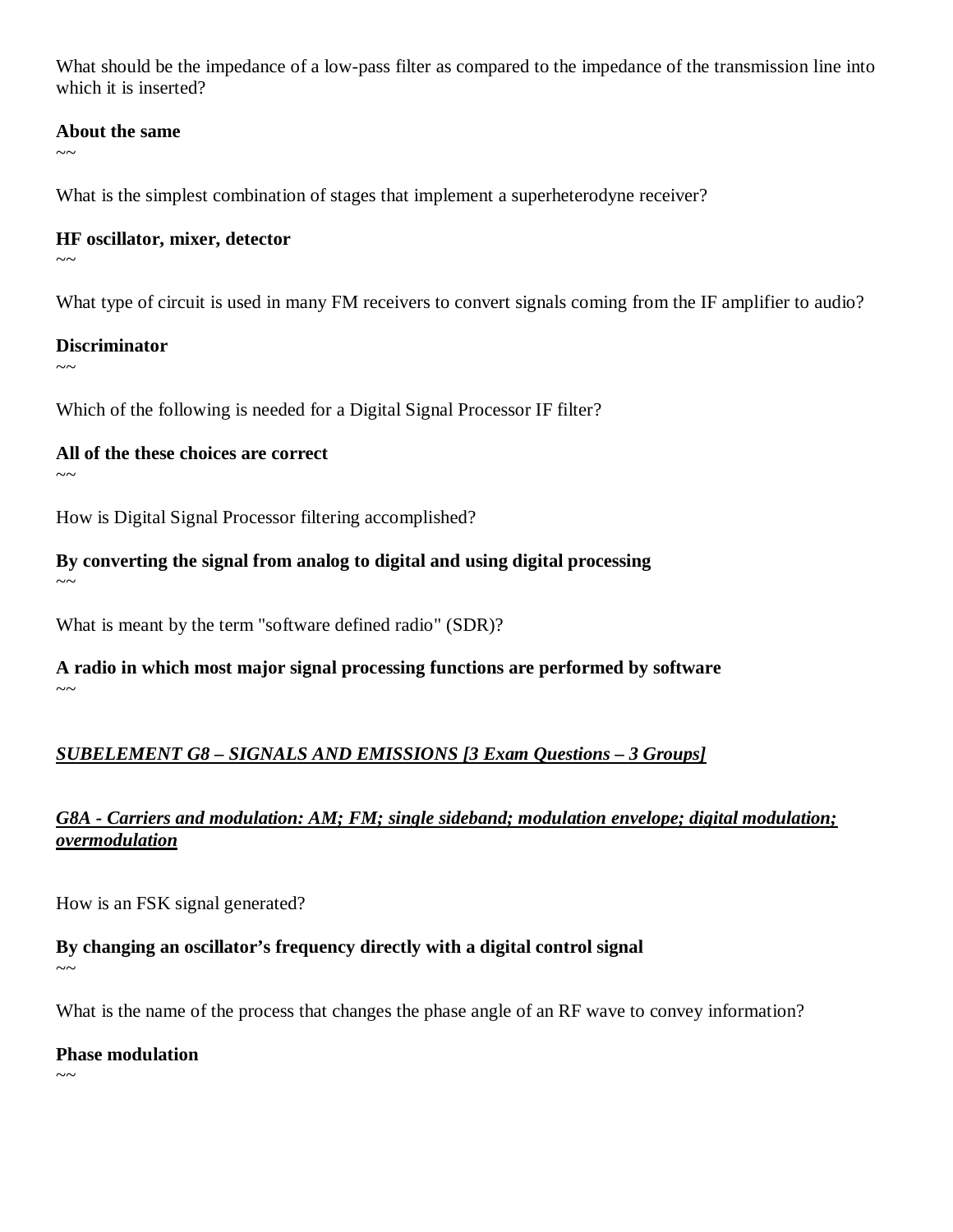What is the name of the process that changes the instantaneous frequency of an RF wave to convey information?

#### **Frequency modulation**

 $\sim$   $\sim$ 

What emission is produced by a reactance modulator connected to a transmitter RF amplifier stage?

#### **Phase modulation**

 $\sim$ ~

What type of modulation varies the instantaneous power level of the RF signal?

#### **Amplitude modulation**

 $\sim$ ~

What is one advantage of carrier suppression in a single sideband phone transmission versus full carrier amplitude modulation?

**Available transmitter power can be used more effectively**

Which of the following phone emissions uses the narrowest bandwidth?

**Single sideband**

 $\sim$ 

 $\sim$ ~

Which of the following is an effect of overmodulation?

**Excessive bandwidth**

 $\sim$ ~

 $\sim$ ~

What control is typically adjusted for proper ALC setting on an amateur single sideband transceiver?

**Transmit audio or microphone gain**

What is meant by the term flat-topping when referring to a single sideband phone transmission?

## **Signal distortion caused by excessive drive**

 $\sim\sim$ 

What is the modulation envelope of an AM signal?

**The waveform created by connecting the peak values of the modulated signal**  $\sim$   $\sim$ 

*G8B - Frequency mixing; multiplication; bandwidths of various modes; deviation; duty cycle*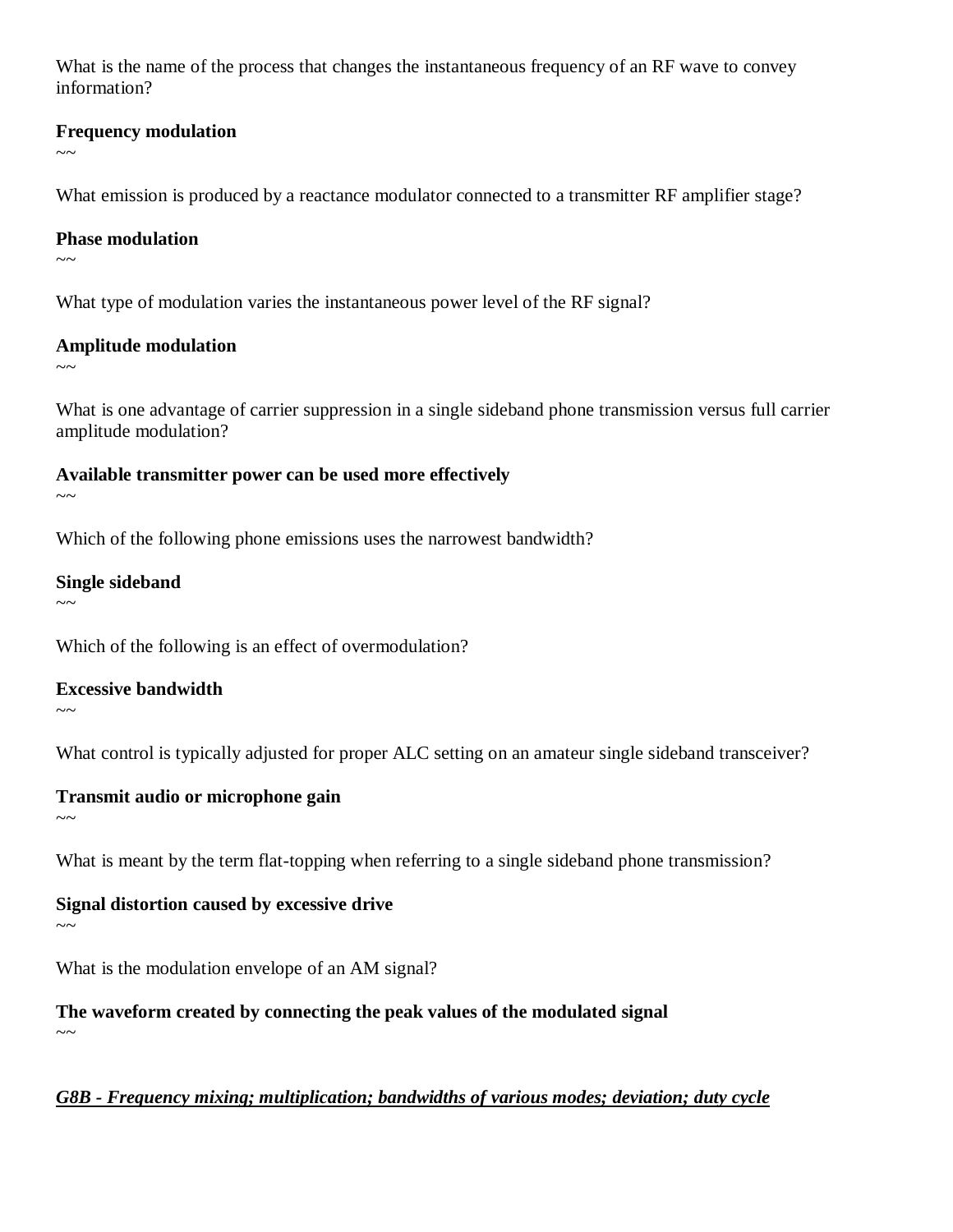What receiver stage combines a 14.250 MHz input signal with a 13.795 MHz oscillator signal to produce a 455 kHz intermediate frequency (IF) signal?

#### **Mixer**

 $\sim$   $\sim$ 

If a receiver mixes a 13.800 MHz VFO with a 14.255 MHz received signal to produce a 455 kHz intermediate frequency (IF) signal, what type of interference will a 13.345 MHz signal produce in the receiver?

#### **Image response**

 $\sim\sim$ 

What is another term for the mixing of two RF signals?

#### **Heterodyning**

 $\sim$   $\sim$ 

What is the stage in a VHF FM transmitter that generates a harmonic of a lower frequency signal to reach the desired operating frequency?

#### **Multiplier**

 $\sim$   $\sim$ 

What is the approximate bandwidth of a PACTOR3 signal at maximum data rate?

#### **2300 Hz**

 $\sim$  ~

What is the total bandwidth of an FM phone transmission having 5 kHz deviation and 3 kHz modulating frequency?

#### **16 kHz**

 $\sim\sim$ 

What is the frequency deviation for a 12.21 MHz reactance modulated oscillator in a 5 kHz deviation, 146.52 MHz FM phone transmitter?

## **416.7 Hz**

 $\sim$  ~

Why is it important to know the duty cycle of the mode you are using when transmitting?

**Some modes have high duty cycles which could exceed the transmitter's average power rating.**  $\sim$ ~

Why is it good to match receiver bandwidth to the bandwidth of the operating mode?

## **It results in the best signal to noise ratio**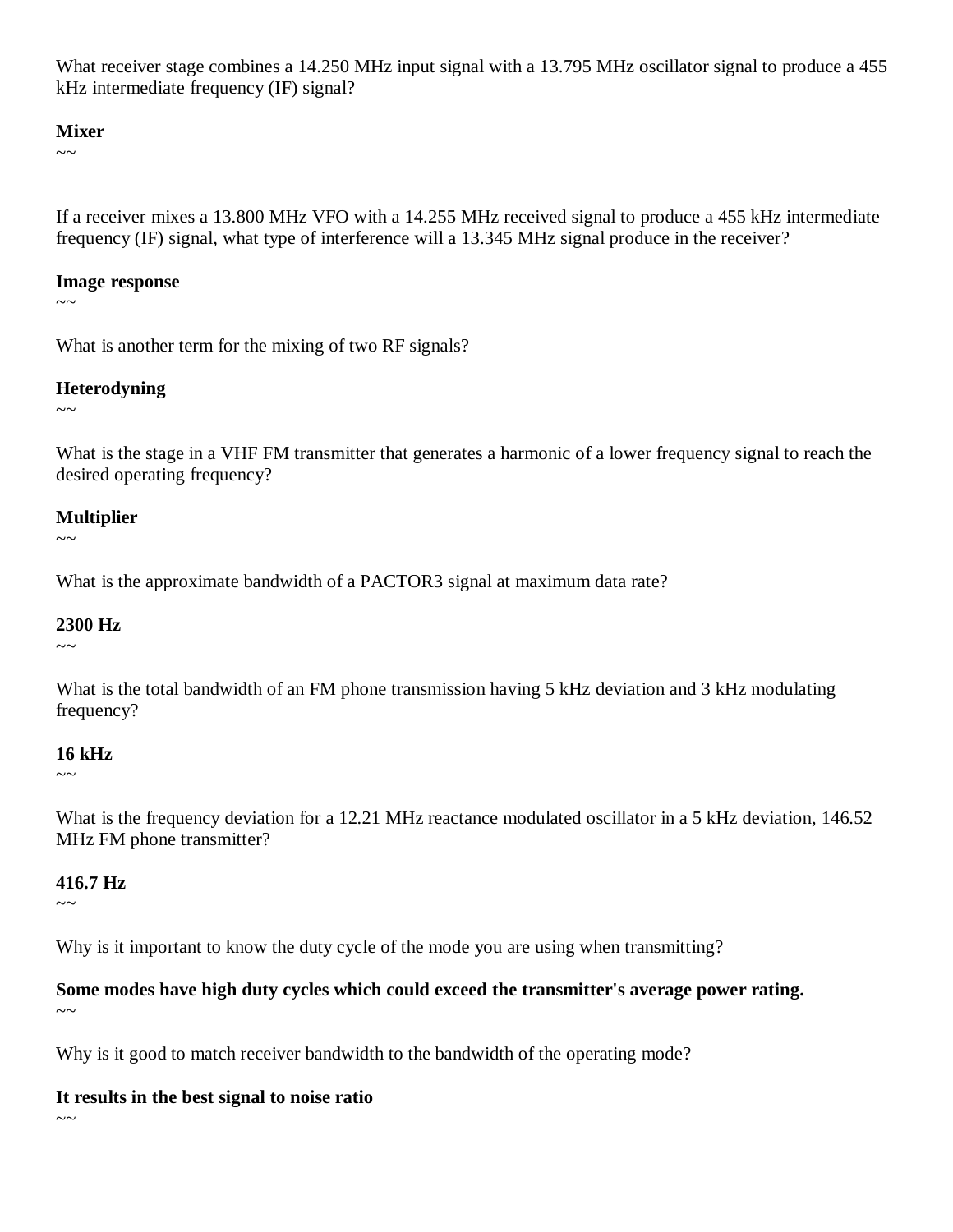What is the relationship between transmitted symbol rate and bandwidth?

#### **Higher symbol rates require wider bandwidth**

 $\sim$   $\sim$ 

#### *G8C – Digital emission modes*

Which of the following digital modes is designed to operate at extremely low signal strength on the HF bands?

## **JT9 and JT65**

 $\sim$   $\sim$ 

How many data bits are sent in a single PSK31 character?

## **The number varies**

 $\sim$ ~

What part of a data packet contains the routing and handling information?

## **Header**

 $\sim$ 

 $\sim$ 

 $\sim$   $\sim$ 

Which of the following describes Baudot code?

## **A 5-bit code with additional start and stop bits**

In the PACTOR protocol, what is meant by an NAK response to a transmitted packet?

## **The receiver is requesting the packet be retransmitted**

What action results from a failure to exchange information due to excessive transmission attempts when using PACTOR or WINMOR?

## **The connection is dropped**

 $\sim\sim$ 

How does the receiving station respond to an ARQ data mode packet containing errors?

## **It requests the packet be retransmitted**

 $\sim$ ~

 $\sim$  ~

Which of the following statements is true about PSK31?

**Upper case letters use longer Varicode signals and thus slow down transmission**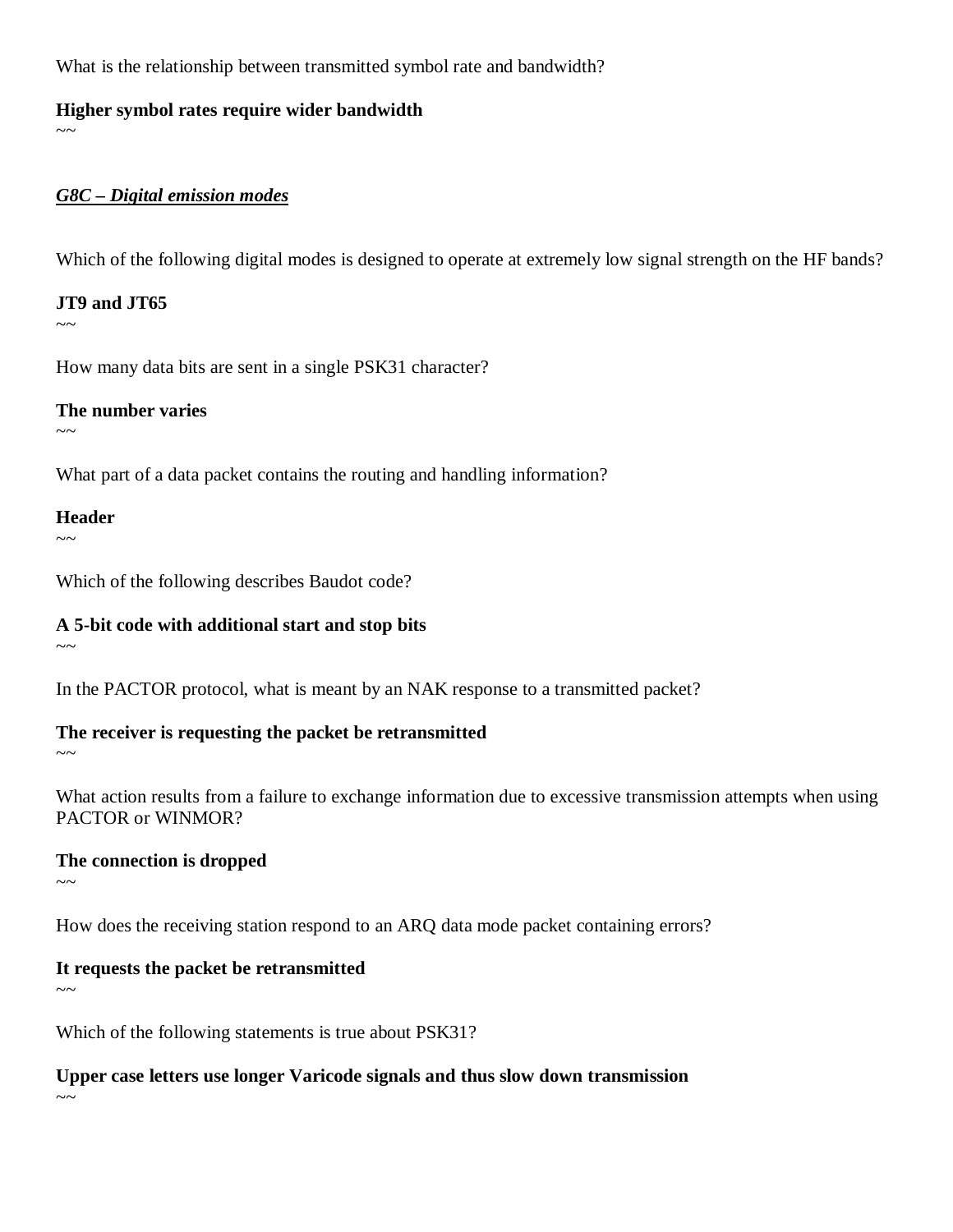What does the number 31 represent in "PSK31"?

#### **The approximate transmitted symbol rate**

How does forward error correction (FEC) allow the receiver to correct errors in received data packets?

#### **By transmitting redundant information with the data**

 $\sim$   $\sim$ 

 $\sim$   $\sim$ 

How are the two separate frequencies of a Frequency Shift Keyed (FSK) signal identified?

## **Mark and Space**

 $\sim$   $\sim$ 

 $\sim\sim$ 

Which type of code is used for sending characters in a PSK31 signal?

**Varicode**

# *SUBELEMENT G9 – ANTENNAS AND FEED LINES [4 Exam Questions – 4 Groups]*

*G9A - Antenna feed lines: characteristic impedance, and attenuation; SWR calculation, measurement and effects; matching networks* 

Which of the following factors determine the characteristic impedance of a parallel conductor antenna feed line?

# **The distance between the centers of the conductors and the radius of the conductors**

 $\sim$ ~

What are the typical characteristic impedances of coaxial cables used for antenna feed lines at amateur stations?

## **50 and 75 ohms**

 $\sim$  ~

What is the characteristic impedance of flat ribbon TV type twinlead?

#### **300 ohms**

 $\sim$ ~

What might cause reflected power at the point where a feed line connects to an antenna?

## **A difference between feed line impedance and antenna feed point impedance**

 $\sim$   $\sim$ 

How does the attenuation of coaxial cable change as the frequency of the signal it is carrying increases?

#### **Attenuation increases**

 $\sim$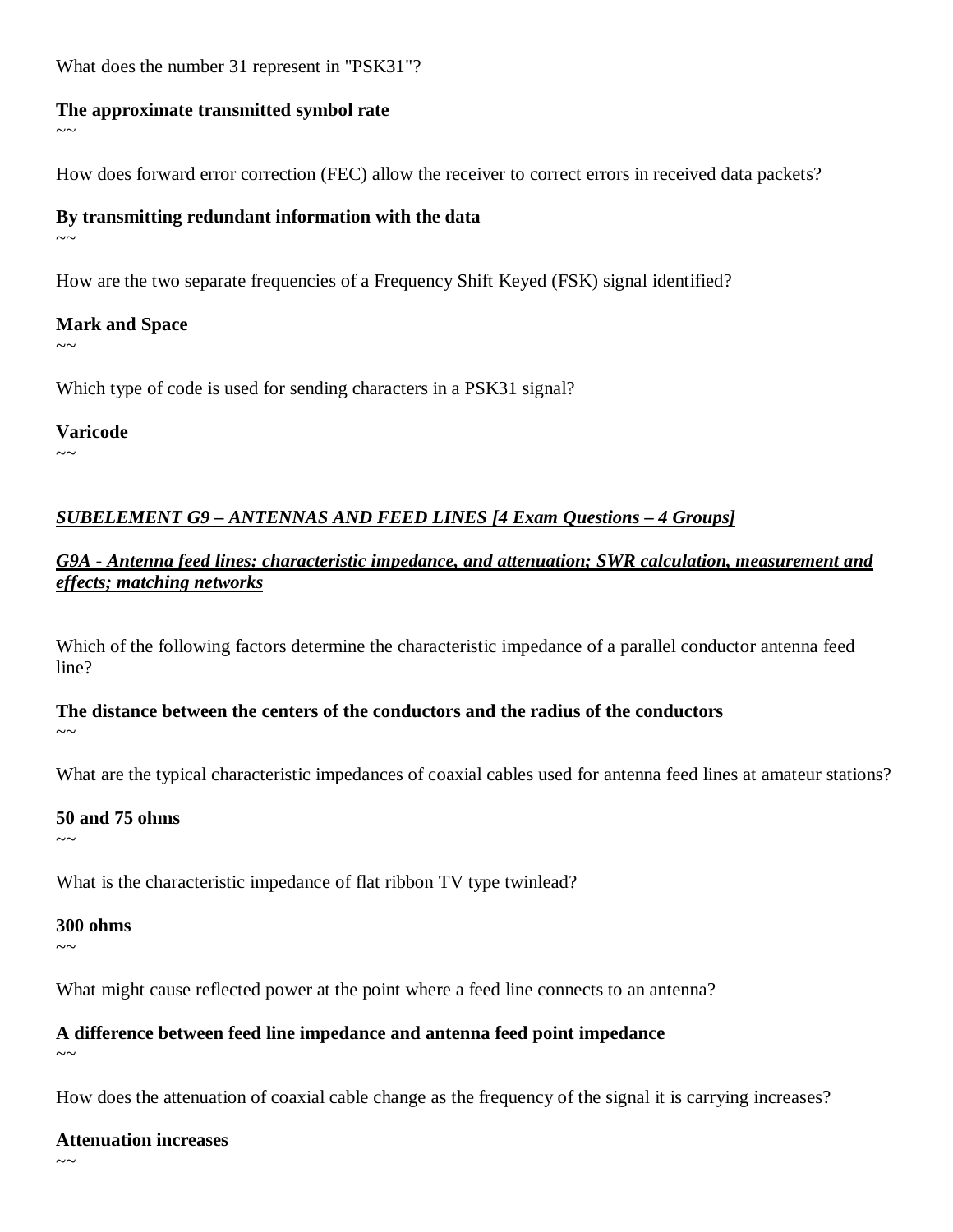In what units is RF feed line loss usually expressed?

#### **Decibels per 100 feet**

 $\sim$ 

What must be done to prevent standing waves on an antenna feed line?

#### **The antenna feed point impedance must be matched to the characteristic impedance of the feed line**  $\sim$ ~

If the SWR on an antenna feed line is 5 to 1, and a matching network at the transmitter end of the feed line is adjusted to 1 to 1 SWR, what is the resulting SWR on the feed line?

#### **5 to 1**

 $\sim$  ~

What standing wave ratio will result when connecting a 50 ohm feed line to a non-reactive load having 200 ohm impedance?

#### **4:1**

 $\sim$   $\sim$ 

What standing wave ratio will result when connecting a 50 ohm feed line to a non-reactive load having 10 ohm impedance?

## **5:1**

 $\sim$  ~

What standing wave ratio will result when connecting a 50 ohm feed line to a non-reactive load having 50 ohm impedance?

## **1:1**

 $\sim\sim$ 

What standing wave ratio will result when connecting a 50 ohm feed line to a non-reactive load having 25 ohm impedance?

## **2:1**

 $\sim$   $\sim$ 

What standing wave ratio will result when connecting a 50 ohm feed line to an antenna that has a purely resistive 300 ohm feed point impedance?

## **6:1**

 $\sim$ ~

What is the interaction between high standing wave ratio (SWR) and transmission line loss?

#### **If a transmission line is lossy, high SWR will increase the loss**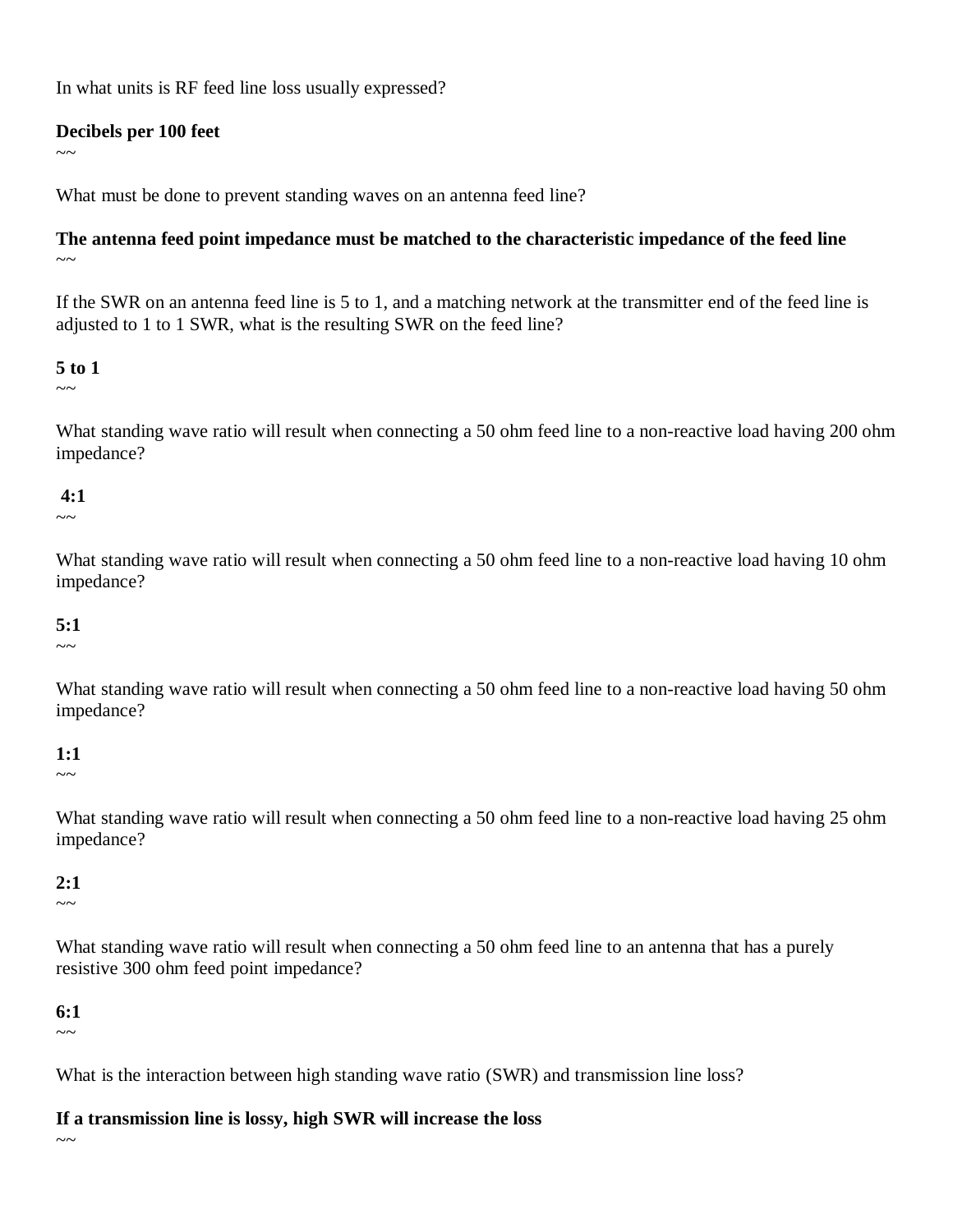What is the effect of transmission line loss on SWR measured at the input to the line?

**The higher the transmission line loss, the more the SWR will read artificially low**  $\sim$   $\sim$ 

#### *G9B - Basic antennas*

What is one disadvantage of a directly fed random-wire HF antenna?

#### **You may experience RF burns when touching metal objects in your station**   $\sim$   $\sim$

Which of the following is a common way to adjust the feed point impedance of a quarter wave ground plane vertical antenna to be approximately 50 ohms?

#### **Slope the radials downward**

What happens to the feed point impedance of a ground plane antenna when its radials are changed from horizontal to sloping downward?

#### **It increases**

 $\sim$   $\sim$ 

 $\sim$  ~

What is the radiation pattern of a dipole antenna in free space in the plane of the conductor?

#### **It is a figure-eight at right angles to the antenna**

 $\sim$ ~

 $\sim$ ~

How does antenna height affect the horizontal (azimuthal) radiation pattern of a horizontal dipole HF antenna?

## **If the antenna is less than 1/2 wavelength high, the azimuthal pattern is almost omnidirectional**

Where should the radial wires of a ground-mounted vertical antenna system be placed?

#### **On the surface of the Earth or buried a few inches below the ground**

 $\sim$ ~

How does the feed point impedance of a 1/2 wave dipole antenna change as the antenna is lowered below 1/4 wave above ground?

#### **It steadily decreases**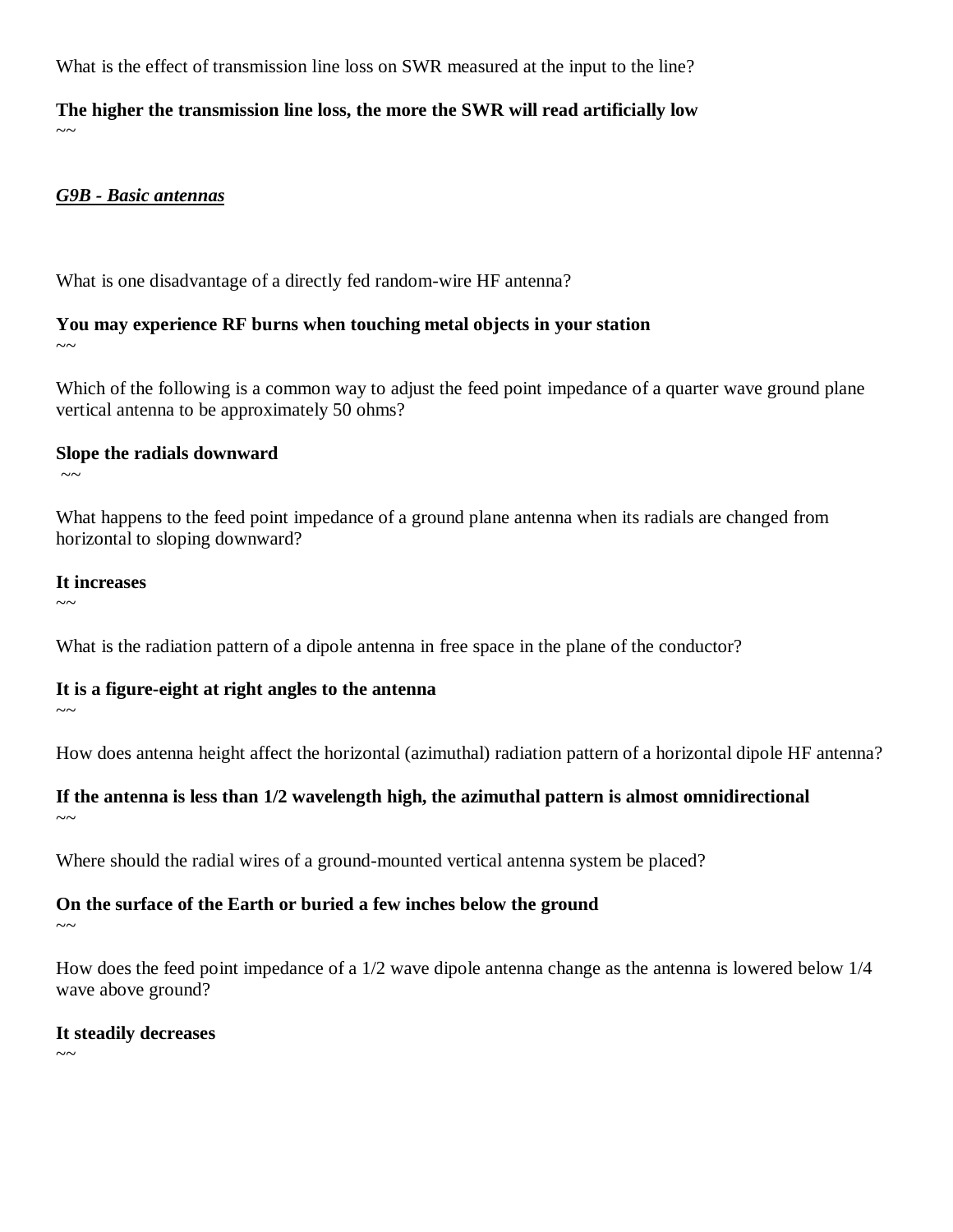How does the feed point impedance of a 1/2 wave dipole change as the feed point is moved from the center toward the ends?

#### **It steadily increases**

 $\sim$   $\sim$ 

Which of the following is an advantage of a horizontally polarized as compared to a vertically polarized HF antenna?

#### **Lower ground reflection losses**

 $\sim$ 

What is the approximate length for a  $1/2$  wave dipole antenna cut for  $14.250 \text{ MHz}$ ?

#### **32 feet**

 $\sim\sim$ 

What is the approximate length for a  $1/2$  wave dipole antenna cut for 3.550 MHz?

#### **131 feet**

 $\sim$   $\sim$ 

What is the approximate length for a  $1/4$  wave vertical antenna cut for 28.5 MHz?

#### **8 feet**

 $\sim$ ~

## *G9C - Directional antennas*

Which of the following would increase the bandwidth of a Yagi antenna?

## **Larger diameter elements**

What is the approximate length of the driven element of a Yagi antenna?

## **1/2 wavelength**

 $\sim$   $\sim$ 

 $\sim\sim$ 

Which statement about a three-element, single-band Yagi antenna is true?

## **The director is normally the shortest element**

 $\sim$ ~

Which statement about a three-element, single-band Yagi antenna is true?

## **The reflector is normally the longest element**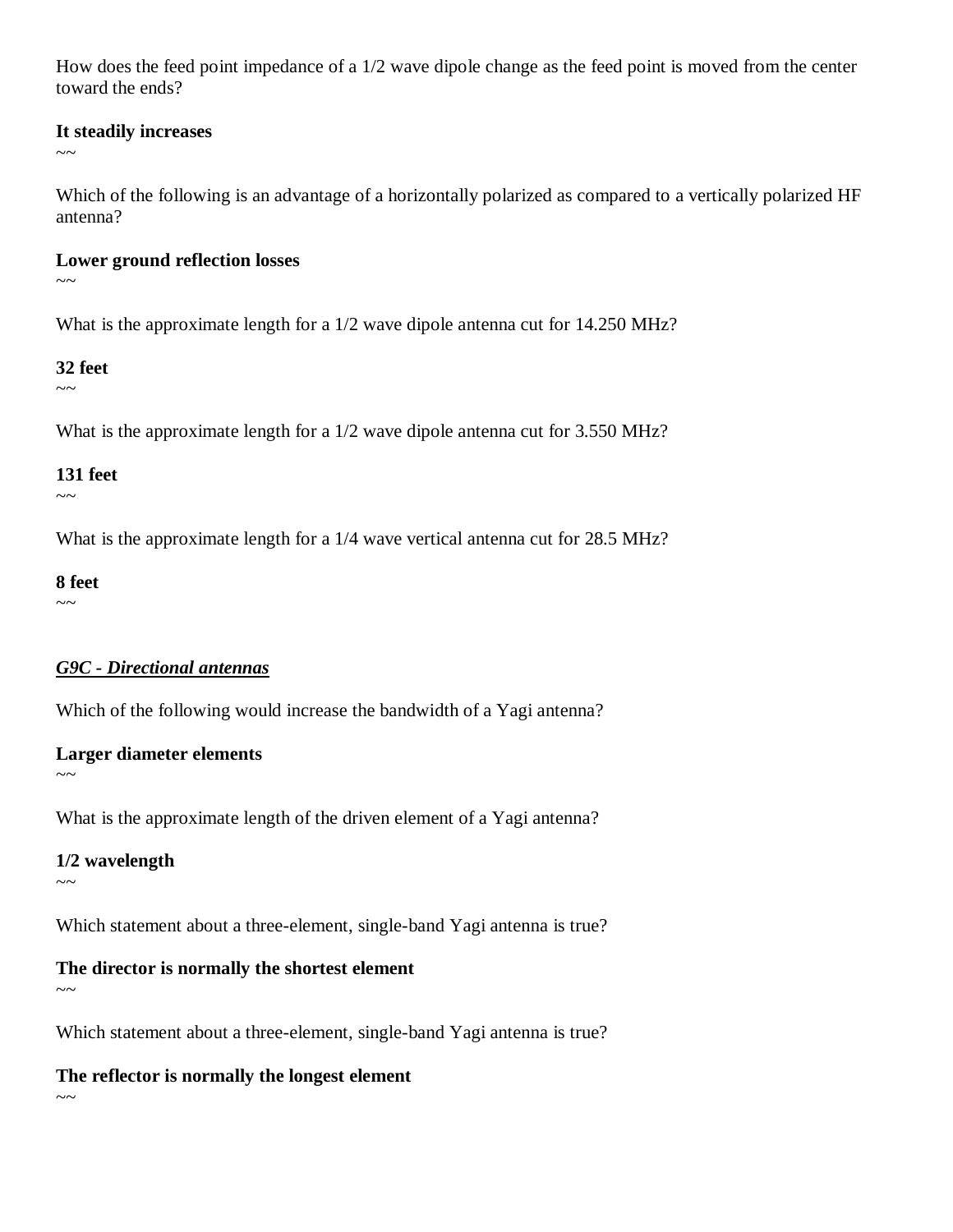How does increasing boom length and adding directors affect a Yagi antenna?

#### **Gain increases**

 $\sim$   $\sim$ 

What configuration of the loops of a two-element quad antenna must be used for the antenna to operate as a beam antenna, assuming one of the elements is used as a reflector?

#### **The reflector element must be approximately 5 percent longer than the driven element**  $\sim$ ~

What does "front-to-back ratio" mean in reference to a Yagi antenna?

## **The power radiated in the major radiation lobe compared to the power radiated in exactly the opposite direction**

 $\sim$ 

What is meant by the "main lobe" of a directive antenna?

## **The direction of maximum radiated field strength from the antenna**

 $\sim\sim$ 

How does the gain of two 3-element horizontally polarized Yagi antennas spaced vertically 1/2 wavelength apart typically compare to the gain of a single 3-element Yagi?

## **Approximately 3 dB higher**

Which of the following is a Yagi antenna design variable that could be adjusted to optimize forward gain, frontto-back ratio, or SWR bandwidth?

#### **All of these choices are correct**

 $\sim$ ~

 $\sim$   $\sim$ 

What is the purpose of a gamma match used with Yagi antennas?

## **To match the relatively low feed point impedance to 50 ohms**

 $\sim$   $\sim$ 

Which of the following is an advantage of using a gamma match for impedance matching of a Yagi antenna to 50 ohm coax feed line?

# **It does not require that the elements be insulated from the boom**

 $\sim$ ~

Approximately how long is each side of the driven element of a quad antenna?

## **1/4 wavelength**

 $\sim$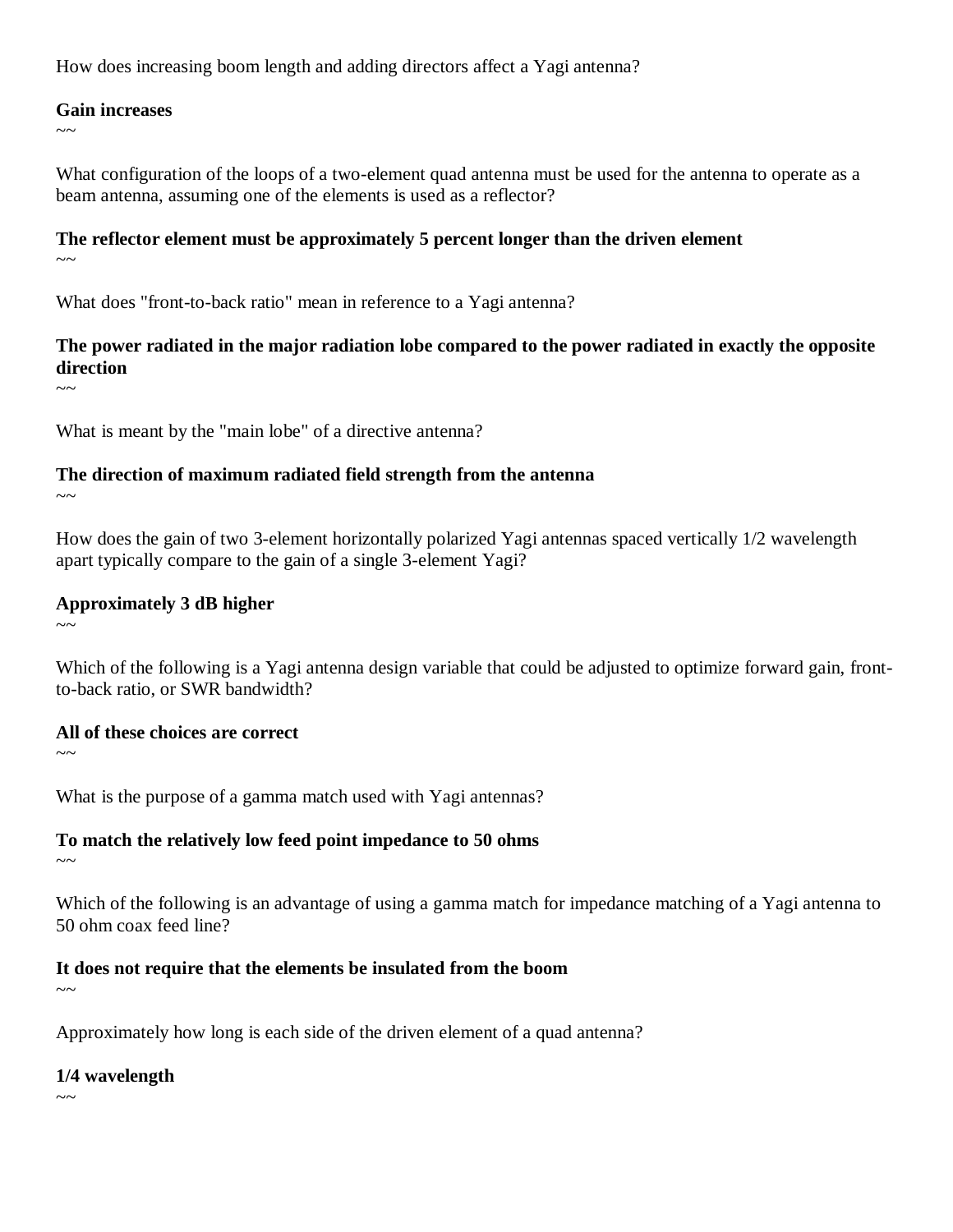How does the forward gain of a two-element quad antenna compare to the forward gain of a three-element Yagi antenna?

#### **About the same**

 $\sim$   $\sim$ 

Approximately how long is each side of the reflector element of a quad antenna?

#### **Slightly more than 1/4 wavelength**

 $\sim$ ~

How does the gain of a two-element delta-loop beam compare to the gain of a two-element quad antenna?

#### **About the same**

 $\sim$ ~

Approximately how long is each leg of a symmetrical delta-loop antenna?

#### **1/3 wavelength**

 $\sim$ ~

What happens when the feed point of a quad antenna of any shape is moved from the midpoint of the top or bottom to the midpoint of either side?

#### **The polarization of the radiated signal changes from horizontal to vertical**  $\sim$   $\sim$

How does antenna gain stated in dBi compare to gain stated in dBd for the same antenna?

## **dBi gain figures are 2.15 dB higher than dBd gain figures**

 $\sim$ ~

What is meant by the terms dBi and dBd when referring to antenna gain?

## **dBi refers to an isotropic antenna, dBd refers to a dipole antenna**

 $\sim$ ~

# *G9D - Specialized antennas*

What does the term NVIS mean as related to antennas?

# **Near Vertical Incidence sky-wave**

 $\sim$ ~

Which of the following is an advantage of an NVIS antenna?

**High vertical angle radiation for working stations within a radius of a few hundred kilometers**  $\sim$   $\sim$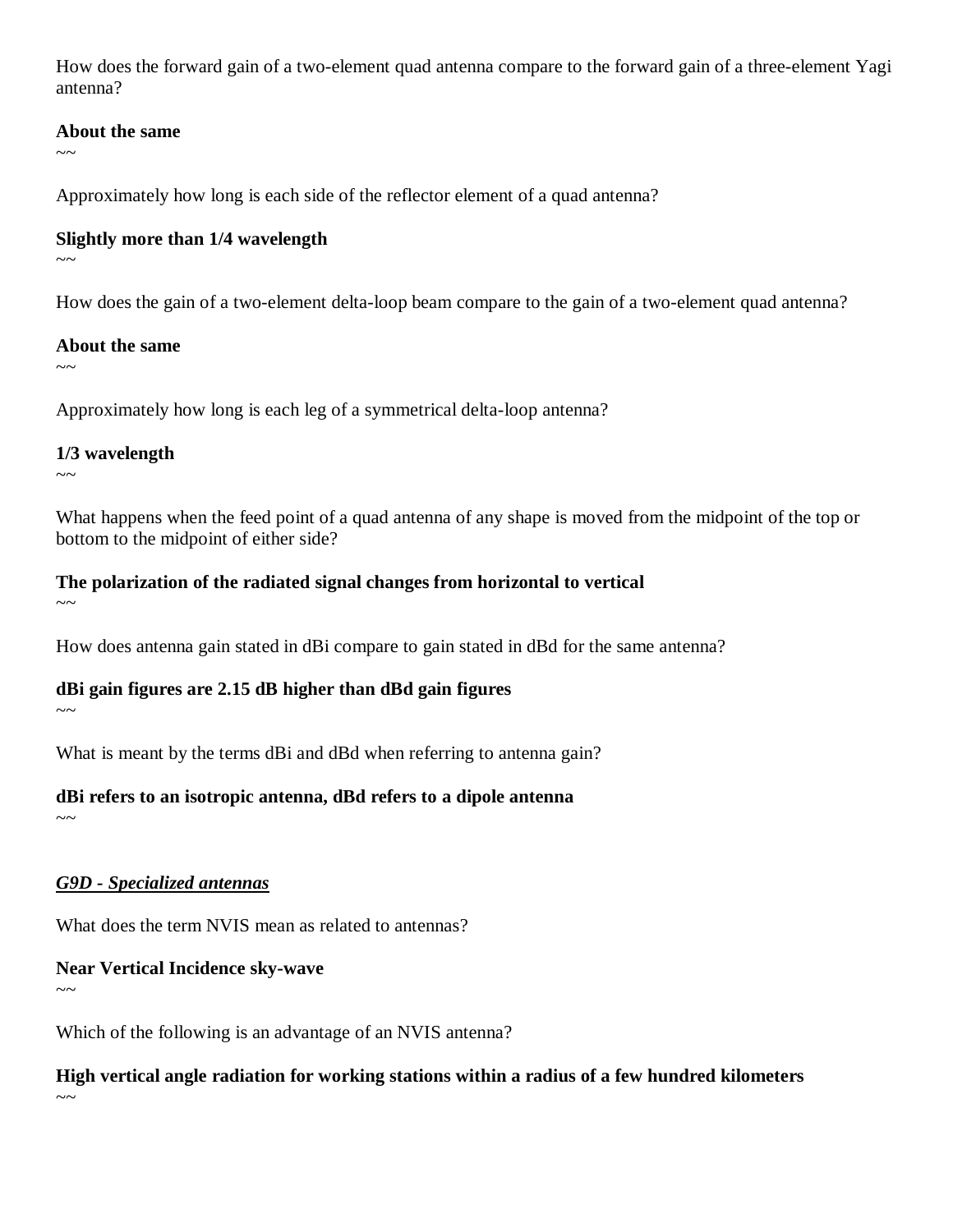At what height above ground is an NVIS antenna typically installed?

#### **Between 1/10 and 1/4 wavelength**

What is the primary purpose of antenna traps?

#### **To permit multiband operation**  $\sim$ ~

What is an advantage of vertical stacking of horizontally polarized Yagi antennas?

#### **It narrows the main lobe in elevation**  $\sim$   $\sim$

Which of the following is an advantage of a log periodic antenna?

#### **Wide bandwidth**

 $\sim\sim$ 

 $\sim$   $\sim$ 

Which of the following describes a log periodic antenna?

**Length and spacing of the elements increase logarithmically from one end of the boom to the other**  $\sim\sim$ 

Why is a Beverage antenna not used for transmitting?

#### **It has high losses compared to other types of antennas**

 $\sim$   $\sim$ 

 $\sim\sim$ 

Which of the following is an application for a Beverage antenna?

#### **Directional receiving for low HF bands**

Which of the following describes a Beverage antenna?

**A very long and low directional receiving antenna**

 $\sim$ ~

Which of the following is a disadvantage of multiband antennas?

**They have poor harmonic rejection**

# $\sim$   $\sim$

# *SUBELEMENT G0 – ELECTRICAL AND RF SAFETY [2 Exam Questions – 2 Groups]*

# *G0A - RF safety principles, rules and guidelines; routine station evaluation*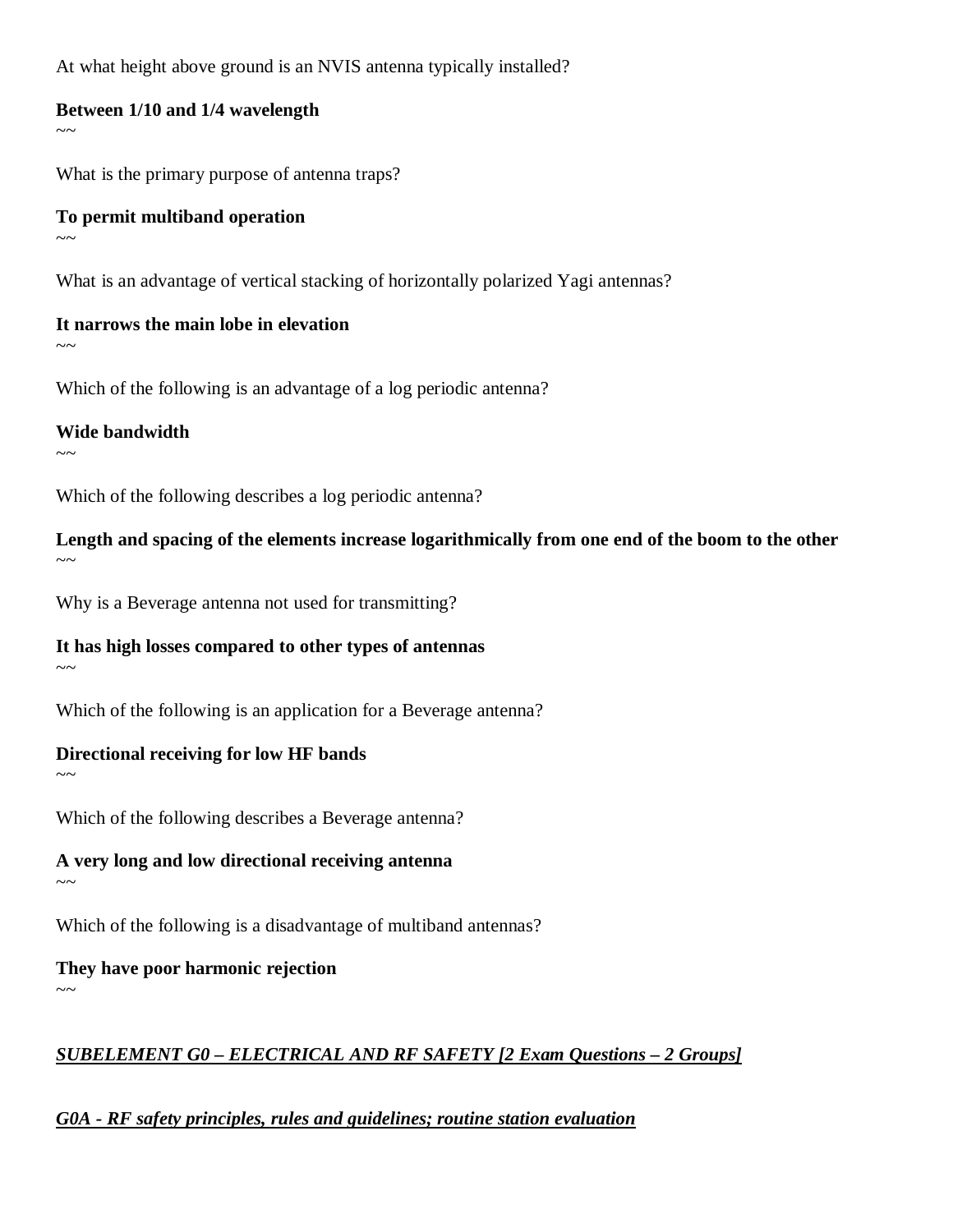What is one way that RF energy can affect human body tissue?

#### **It heats body tissue**

 $\sim$   $\sim$ 

Which of the following properties is important in estimating whether an RF signal exceeds the maximum permissible exposure (MPE)?

#### **All of these choices are correct**

 $\sim$   $\sim$ 

How can you determine that your station complies with FCC RF exposure regulations?

#### **All of these choices are correct**

 $\sim$   $\sim$ 

What does "time averaging" mean in reference to RF radiation exposure?

## **The total RF exposure averaged over a certain time**

 $\sim$   $\sim$ 

What must you do if an evaluation of your station shows RF energy radiated from your station exceeds permissible limits?

## **Take action to prevent human exposure to the excessive RF fields**

 $\sim$   $\sim$ 

What precaution should be taken when installing a ground-mounted antenna?

## **It should be installed such that it is protected against unauthorized access**

 $\sim$ ~

What effect does transmitter duty cycle have when evaluating RF exposure?

## **A lower transmitter duty cycle permits greater short-term exposure levels**

 $\sim$ ~

Which of the following steps must an amateur operator take to ensure compliance with RF safety regulations when transmitter power exceeds levels specified in FCC Part 97.13?

## **Perform a routine RF exposure evaluation**

 $\sim\sim$ 

What type of instrument can be used to accurately measure an RF field?

## **A calibrated field strength meter with a calibrated antenna**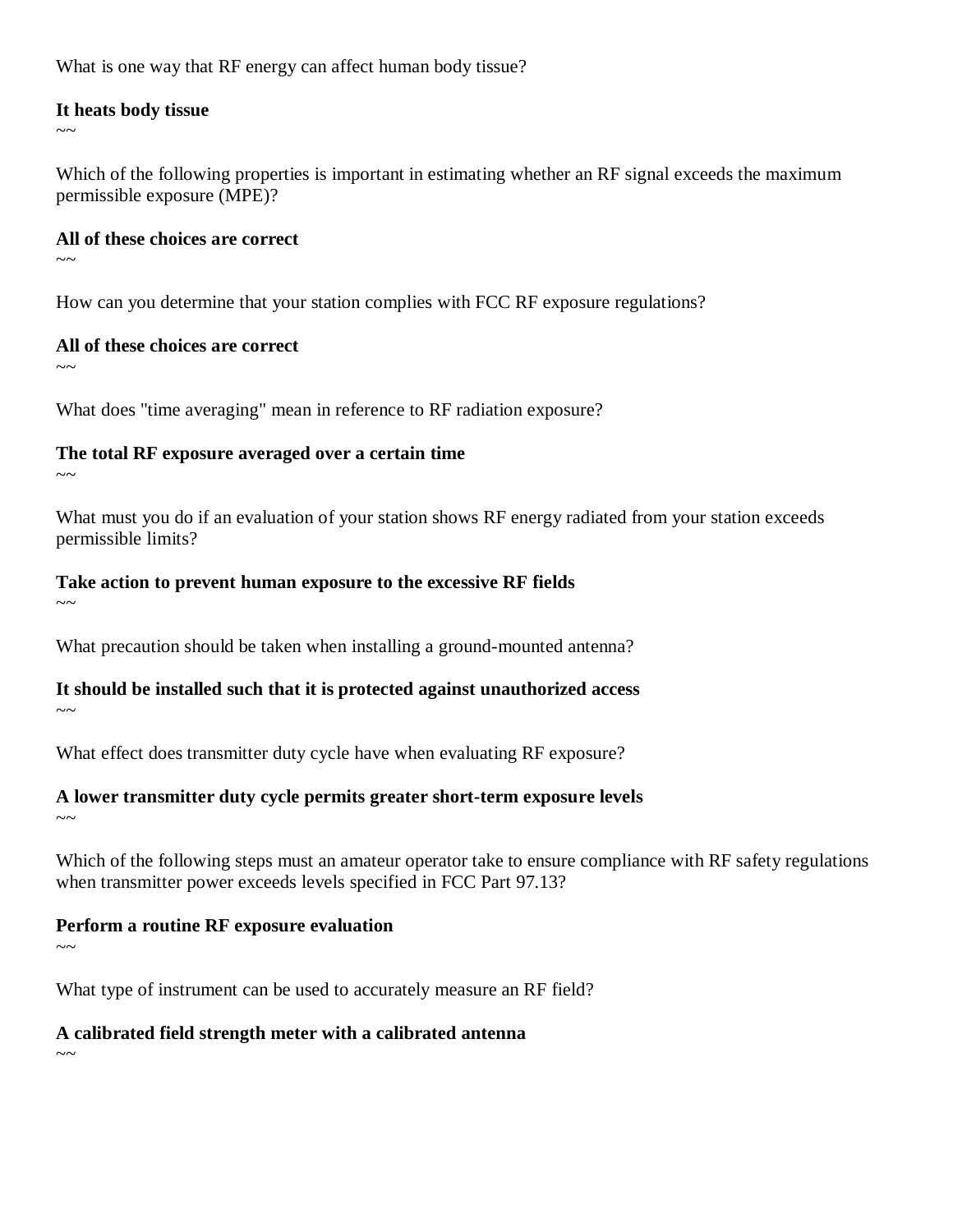What is one thing that can be done if evaluation shows that a neighbor might receive more than the allowable limit of RF exposure from the main lobe of a directional antenna?

## **Take precautions to ensure that the antenna cannot be pointed in their direction**

 $\sim$ 

What precaution should you take if you install an indoor transmitting antenna?

#### **Make sure that MPE limits are not exceeded in occupied areas**

 $\sim$ 

What precaution should you take whenever you make adjustments or repairs to an antenna?

## **Turn off the transmitter and disconnect the feed line**

 $\sim$ 

## *G0B - Safety in the ham shack: electrical shock and treatment, safety grounding, fusing, interlocks, wiring, antenna and tower safety*

Which wire or wires in a four-conductor connection should be attached to fuses or circuit breakers in a device operated from a 240 VAC single phase source?

## **Only the two wires carrying voltage**

 $\sim\sim$ 

What is the minimum wire size that may be safely used for a circuit that draws up to 20 amperes of continuous current?

## **AWG number 12**

 $\sim$   $\sim$ 

Which size of fuse or circuit breaker would be appropriate to use with a circuit that uses AWG number 14 wiring?

## **15 amperes**

 $\sim$ ~

Which of the following is a primary reason for not placing a gasoline-fueled generator inside an occupied area?

## **Danger of carbon monoxide poisoning**

 $\sim\sim$ 

Which of the following conditions will cause a Ground Fault Circuit Interrupter (GFCI) to disconnect the 120 or 240 Volt AC line power to a device?

# **Current flowing from one or more of the voltage-carrying wires directly to ground**

 $\sim$ 

Why must the metal enclosure of every item of station equipment be grounded?

# **It ensures that hazardous voltages cannot appear on the chassis**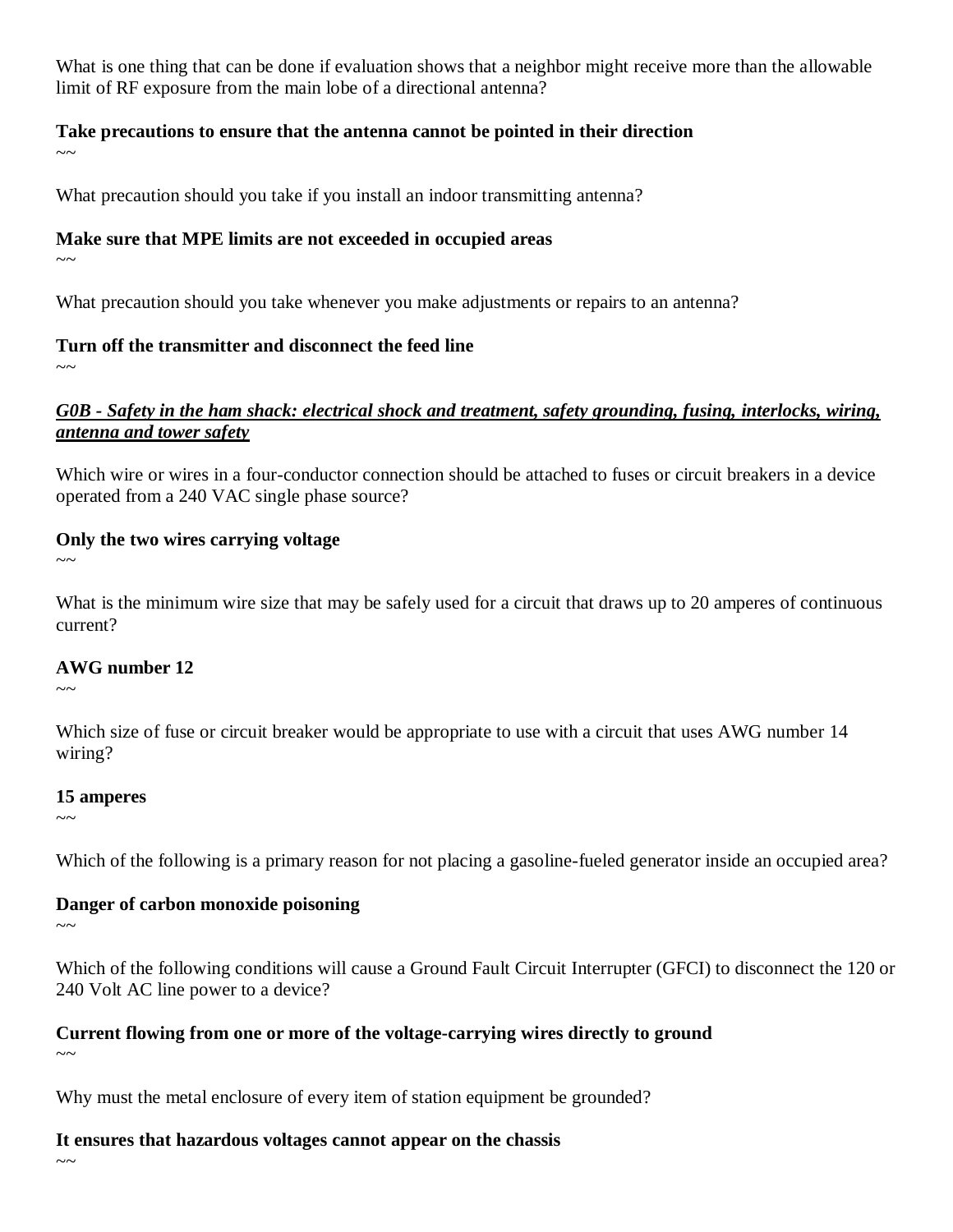Which of these choices should be observed when climbing a tower using a safety belt or harness?

## **Confirm that the belt is rated for the weight of the climber and that it is within its allowable service life**  $\sim$

What should be done by any person preparing to climb a tower that supports electrically powered devices?

#### **Make sure all circuits that supply power to the tower are locked out and tagged**

 $\sim$ 

Why should soldered joints not be used with the wires that connect the base of a tower to a system of ground rods?

#### **A soldered joint will likely be destroyed by the heat of a lightning strike**

 $\sim$ 

Which of the following is a danger from lead-tin solder?

**Lead can contaminate food if hands are not washed carefully after handling the solder**  $\sim$   $\sim$ 

Which of the following is good practice for lightning protection grounds?

#### **They must be bonded together with all other grounds**  $\sim$ ~

What is the purpose of a power supply interlock?

**To ensure that dangerous voltages are removed if the cabinet is opened**

 $\sim$ ~

 $\sim$ ~

What must you do when powering your house from an emergency generator?

## **Disconnect the incoming utility power feed**

Which of the following is covered by the National Electrical Code?

#### **Electrical safety inside the ham shack**

 $\sim$ ~

Which of the following is true of an emergency generator installation?

**The generator should be located in a well-ventilated area** 

 $\sim$ 

~~~end of pool text~~~